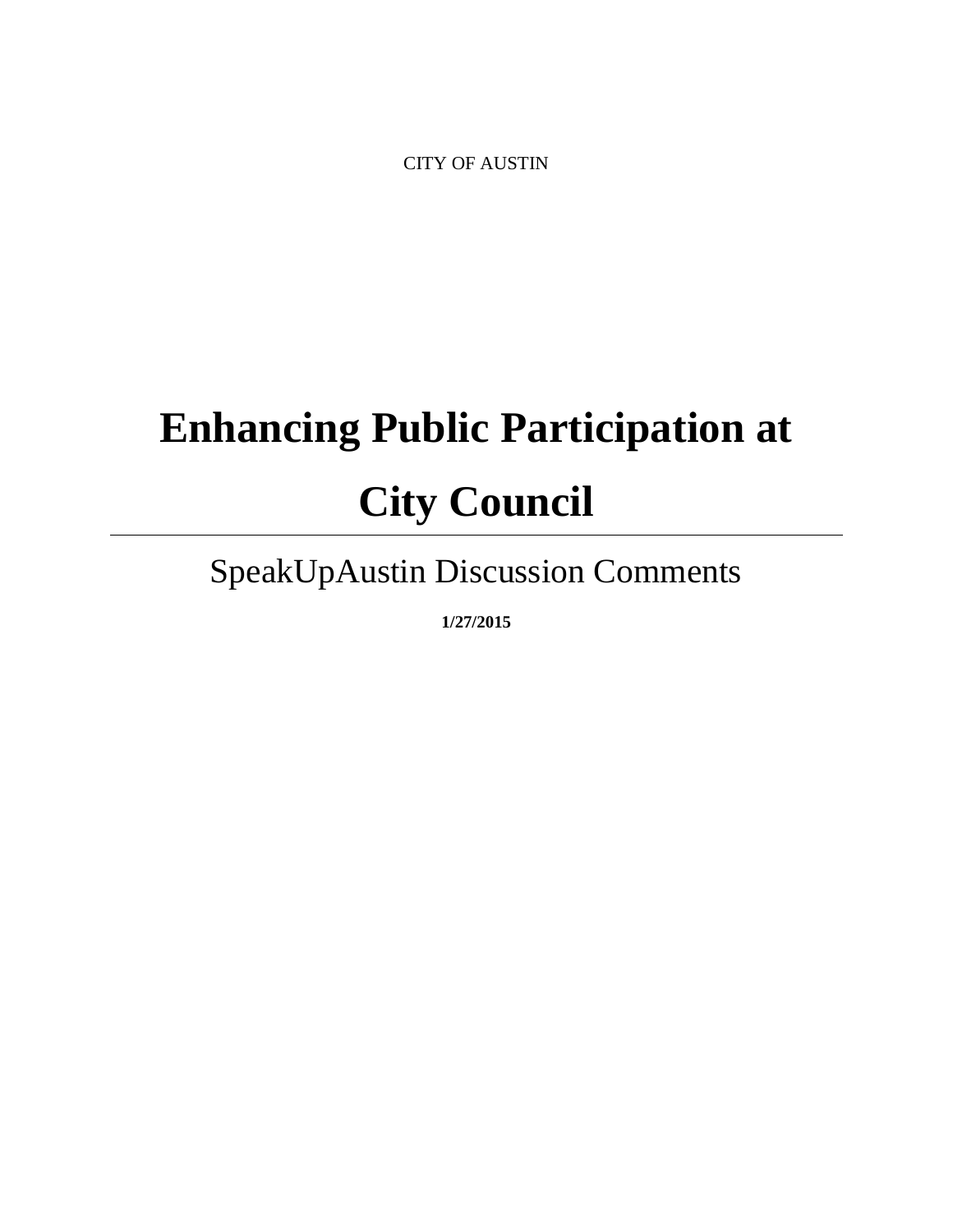# **Contents**

| First Proposal: Manage Council agenda to avoid late night meetings and foster greater public                                                                                 |  |
|------------------------------------------------------------------------------------------------------------------------------------------------------------------------------|--|
| <b>Second Proposal:</b> Enhance opportunity for meaningful public engagement earlier, before                                                                                 |  |
| Third Proposal: Dramatically enhance access to and completeness of minutes, back-up,<br>tracking follow-up action on resolutions, and other records of Council Committee and |  |
| <b>Fourth Proposal:</b> Take immediate steps to Initiate longer term improvements for public                                                                                 |  |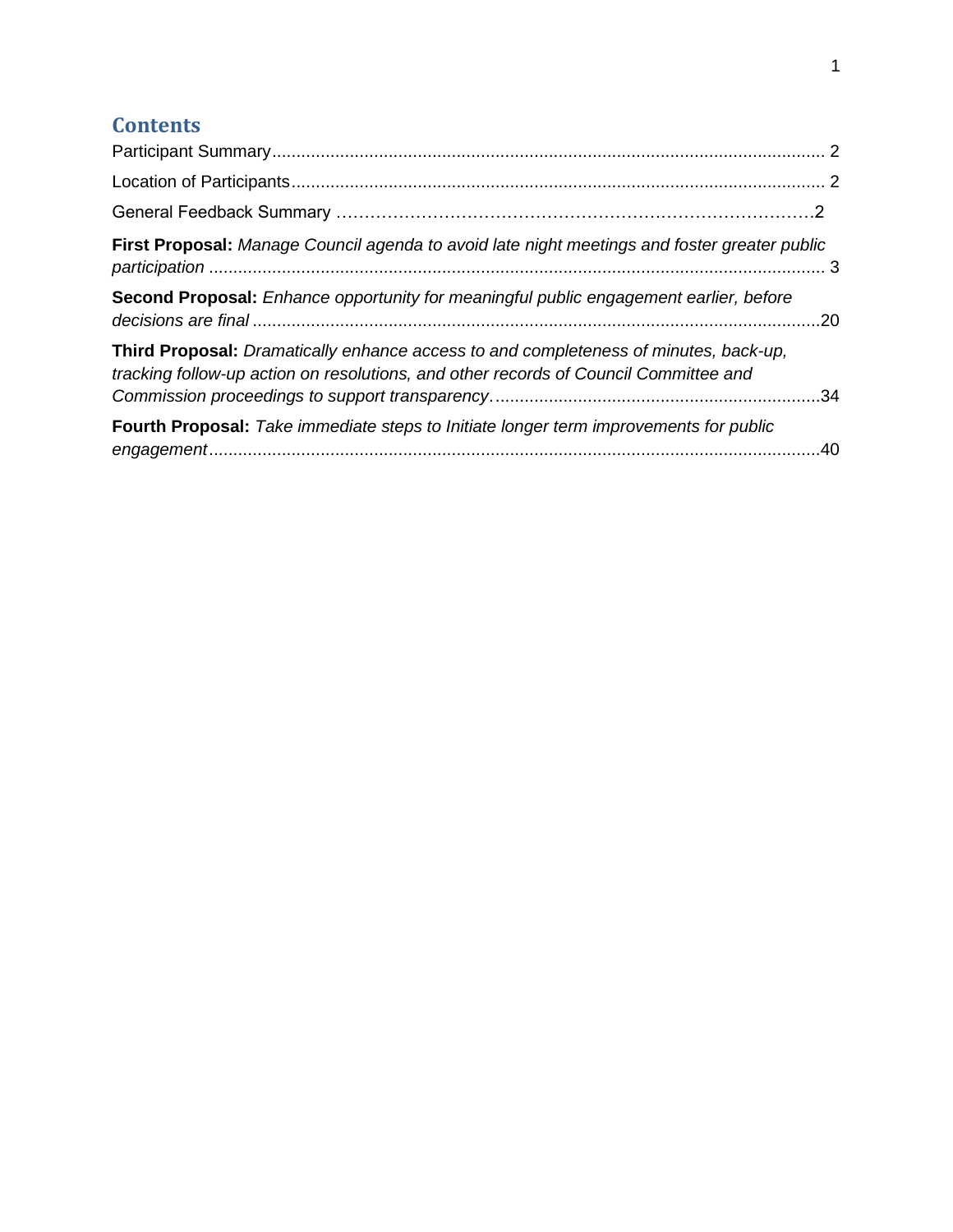# Enhancing Public Participation at City Council Report

Discussion Hosted on SpeakUp Austin January 9-22, 2015

# <span id="page-2-0"></span>Participant Summary

| <b>PARTICIPANTS</b> | <b>ANSWERS</b> | <b>REPLIES</b> | <b>AGREES</b><br>the control of the control of the control of the control of the control of |
|---------------------|----------------|----------------|---------------------------------------------------------------------------------------------|
|                     | м<br>-         |                |                                                                                             |
|                     |                |                |                                                                                             |

## <span id="page-2-1"></span>Location of Participants



# <span id="page-2-2"></span>General Feedback Summary and Recommendations

Citizens of Austin seemed to share many common and consistent beliefs about city council changes and increasing public engagement. These common trends include:

- More council member communication
	- o More meetings in the specified districts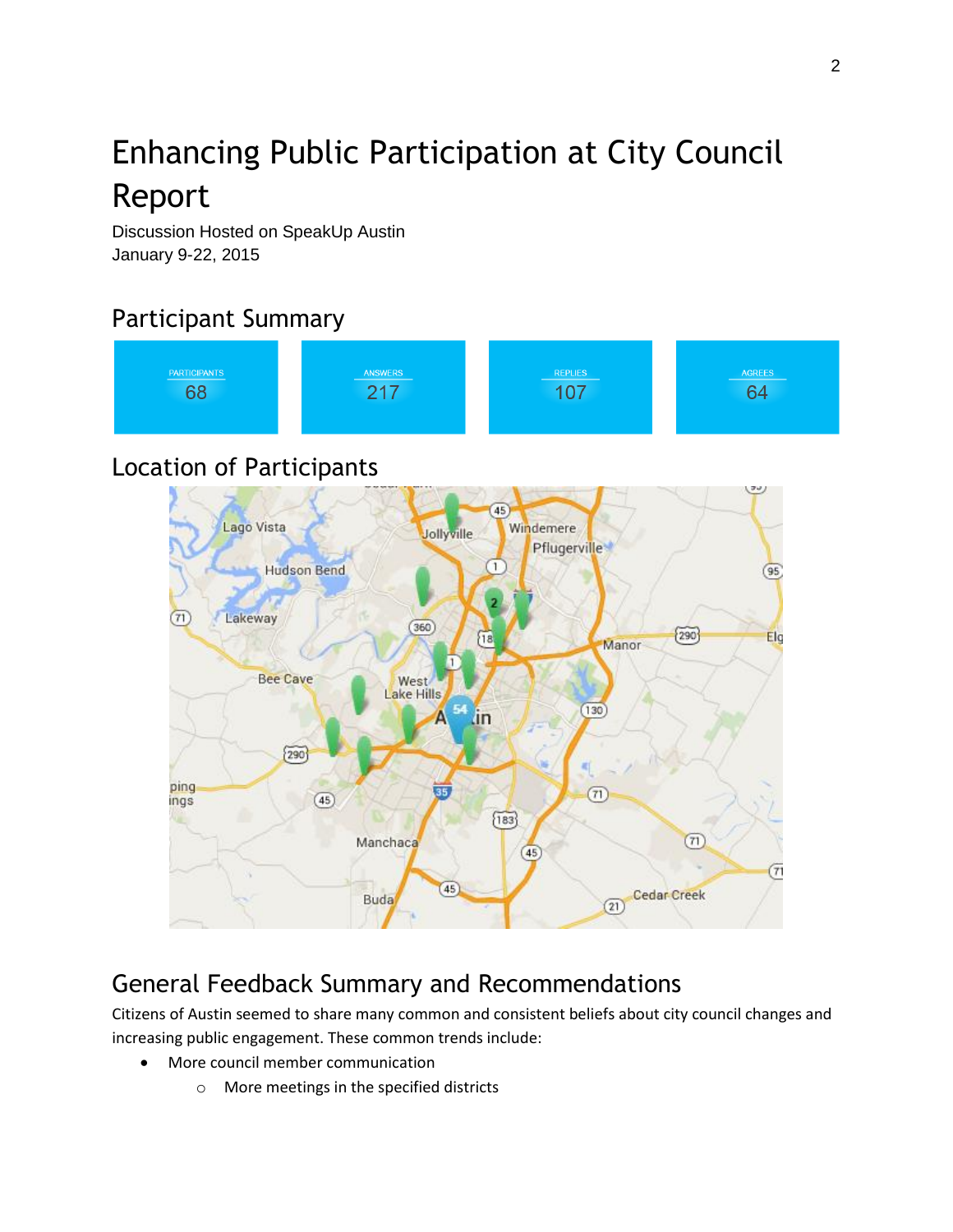- o More **direct feedback and responses from council** members when citizens send in commentary and requests.
- More accessibility and transparency
	- $\circ$  With rising technology and capabilities- city documentation and notices should be more **user-friendly.**
	- o Citizens consistently expressed desire for an **alert system** to be notified on information about the topics most important to them.
	- $\circ$  Addressing new engagers to municipal government orientating people to how to get involved with step by step instructions.
	- $\circ$  All topics wanted feedback on how any new structure changes faired at the end of the year.

# Topic: First Proposal: Manage Council agenda to avoid late night meetings and foster greater public participation

Proposed strategies include:

- Rotate Council meeting agenda items on a regular schedule by subject to save staff, public and Council time. Example: week 1 and 3 zoning, week 2 and 4 other items
- Hold Council meetings more frequently to reduce the number of agenda items per meeting and to end meetings at a reasonable time.
- Move Executive sessions to a day other than Council meetings as appropriate.

What are your thoughts on these proposals?

#### **Feedback Summary**

- More Meetings
	- o Generally favored more frequent meetings
		- **Nore weekend** meetings
		- **More varied meeting times and locations**
		- **Supported separating executive session meetings**
	- o Criticism regarding more meetings
		- "more meetings does not equal more engagement"
		- More meetings may delay decision process
		- **More meetings is only efficient if more people can attend**
	- o General recommendations and requests
		- Feedback was more focused on an **increase in ways for citizens to be involved** in meeting than just a flat increase in meetings.
		- Requested a list-serv or **notification system** so people can find out which meetings contain items of interest to them, specifically.
		- Meeting agendas should be more **time sensitive** with regards to what issues will be taken up at what times.
- Commentary / Speaking on Issues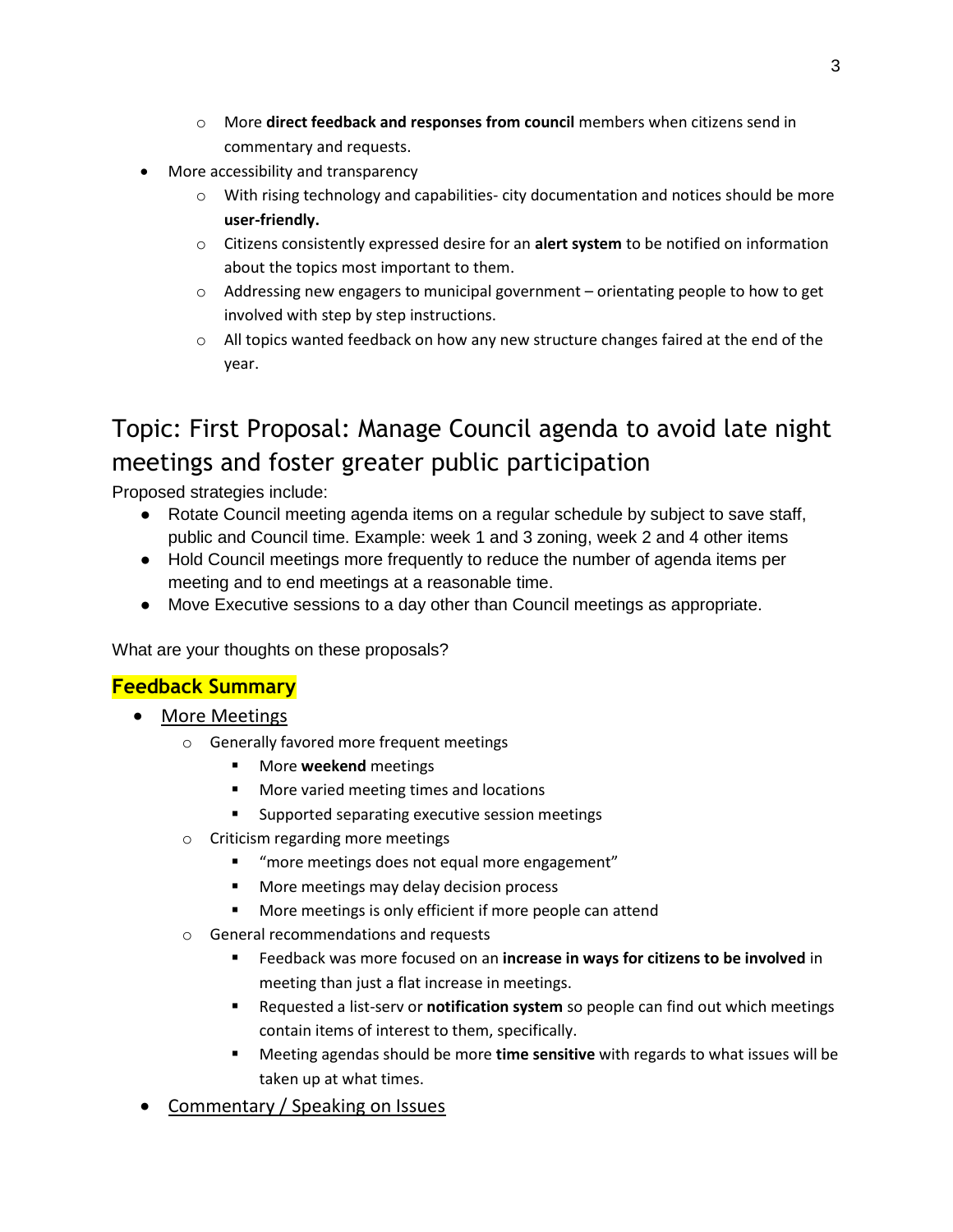- o Negative feedback about the "for" or "against" structure of speaking
	- **Many "independent" speakers get cut short**
	- **Not all opinions from speakers are specifically sided**
- o Timing Feedback
	- Favored a time limit for speaking but not strictly '30 minutes for each side.'
	- **Presentations (by entities other than a citizen with comments) should be time** limited and posted to the city website
- o General Feedback / Speaking Recommendations
	- Favored public input at committee level meetings
		- *Caveat- Items that never went to a committee should not have a limit for the time of public testimony before the Council.*
	- **Different forums or outlets for feedback and community engagement** 
		- **Meetings' live stream should have an area to give live feedback and commentary**
		- Speaking to specified council members directly **with consistent responses from council members** 
			- o Council members to provide open office hours for speaking with constituents (Especially favored to occur within the geographical district location.)
		- Examples:
			- o 2 days of Citizen Communication (including afternoon and evening times)

#### 108 Responses

#### **[Larry Sunderland](http://speakupaustin.org/profile/4e02bd01d7c3210001000001) at January 09, 2015 at 5:09pm CST**

The practical downside of increased participation is the amount of time needed to hear all who wish to speak. Increasing those opportunities to speak will help in that regard. What cannot happen is what became the default action for large controversies in the past council. This was the announcement at council that each "side' had 30 minutes and figure out on your own how to divide that up. Assumption being that there were two sides only and that everyone is aligned in one of those two camps. Individual non aligned citizens are disinfranchised by this practice. Is the public hearing just there to meet the citizen comment requirement or is it there to gather facts and opinions ahead of a decision?

#### **[Will Will](http://speakupaustin.org/profile/4f51da44f8bfb400010000a0) at January 10, 2015 at 5:11am CST**

"individual non aligned citizens are disenfranchised by this practice" That happened to me. Shame on Shelly Lee for having only liberal environmental groups speak on item #10 on 12/11/2014.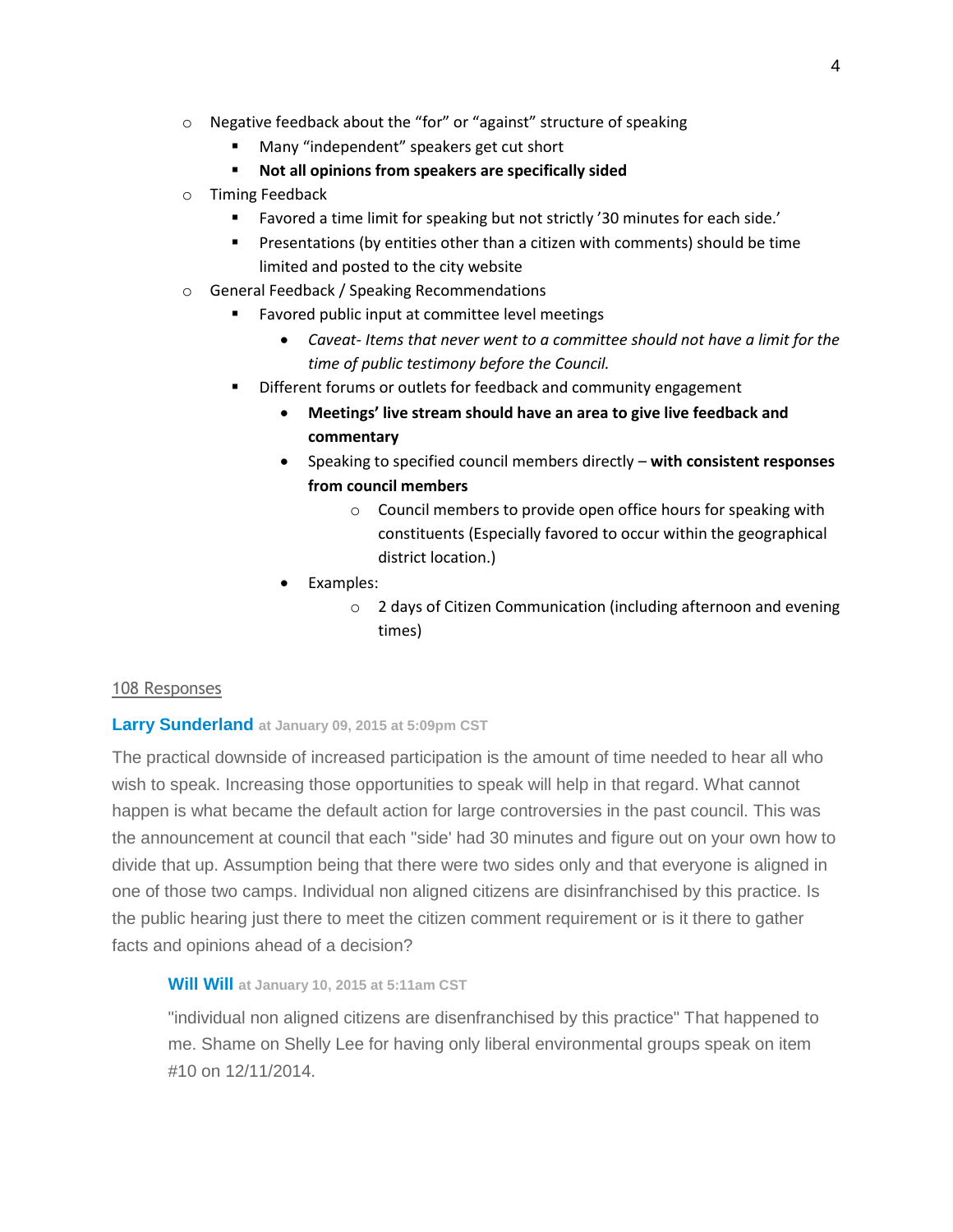#### **[Fritz Knopg](http://speakupaustin.org/profile/54b897176c9d6fe6cd002bb1) at January 15, 2015 at 11:11pm CST**

Larry, I especially agree with your last bit: "Is the public hearing just there to meet the citizen comment requirement or is it there to gather facts and opinions ahead of a decision?" We should give people TIME to be heard. (Still retaining the right to occasionally – very rarely – stop someone from droning on.)

#### **[Coapublic Information](http://speakupaustin.org/profile/4dc971c2b0b8df3aa60002f3) admin at January 13, 2015 at 3:17pm CST**

Thanks for your comments, Larry and Will. Do you have a suggestion as to how to improve this practice?

#### **[Brad Parsons](http://speakupaustin.org/profile/4f275ccc54e3370001000698) at January 17, 2015 at 9:18am CST**

There is a problem, just 1, I see in all of this. For an item that has not gone to any Committee, Council can still limit public testimony to say 30 minutes each side, and that means people who sign and show up will be cut out of giving testimony on items that they were never given an opportunity at Committees to give feedback on. Prior Council did this often, these proposed changes still leave that bad option available to the new Council, seems like by design, unless it is amended out. **So the Amendment would be that for items that never went to a Committee, there will be no limit on total time of public testimony before the whole Council.** All the more reason why everything possible should first go before a Committee.

#### **[Mark Rome Mark Rome](http://speakupaustin.org/profile/532a0c305307fb8e06001210) at January 09, 2015 at 5:17pm CST**

I like all the ideas, and understand what you are proposing. The description reads like something out of a legal and business class, or quality program. Maybe break it down into everyday language? Simplify and be direct

#### **[Coapublic Information](http://speakupaustin.org/profile/4dc971c2b0b8df3aa60002f3) admin at January 13, 2015 at 3:18pm CST**

Thanks for your comment, Mark; any specific section where you would like clarification? -Moderator

#### **[Tim Thomas](http://speakupaustin.org/profile/54b0631c6c9d6f52cb000002) at January 09, 2015 at 5:27pm CST**

I fail to see how this would help. By moving to more nights you make it harder to navigate the system and engage. This will be a boon to the professional complaining class who will be able to complain every night of the week, but make it more confusing to find out what need they need to attend.

#### **[Coapublic Information](http://speakupaustin.org/profile/4dc971c2b0b8df3aa60002f3) admin at January 13, 2015 at 3:17pm CST**

Thanks for your comments, Tim. What would you propose as an alternative to what's been presented here that would help the public engage? -Moderator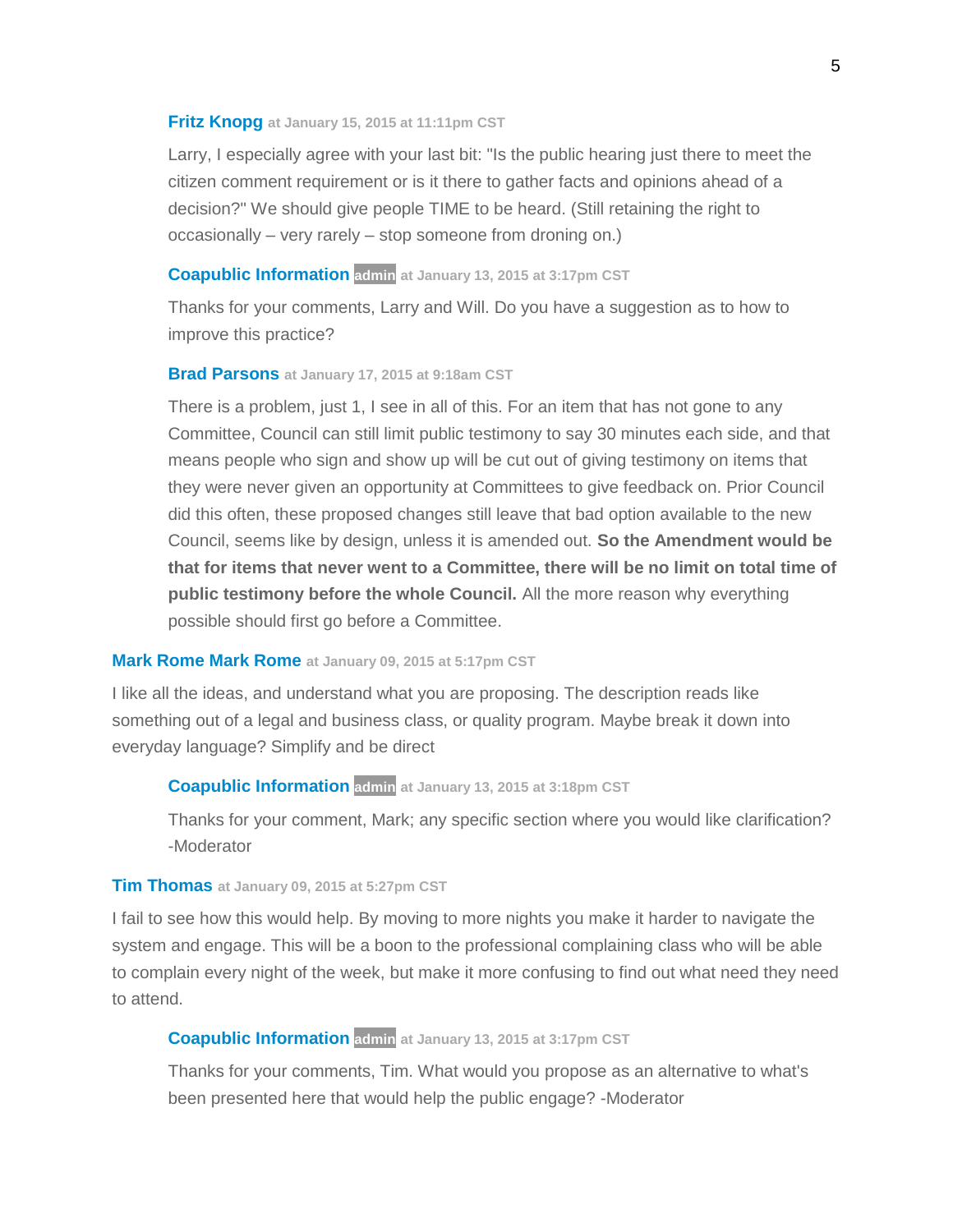#### **[Debbie Russell](http://speakupaustin.org/profile/4dab66c5fd27f06be800042a) at January 20, 2015 at 5:58pm CST**

...and there's the little matter of the TX Open Meetings Act.

**[Fritz Knopg](http://speakupaustin.org/profile/54b897176c9d6fe6cd002bb1) at January 15, 2015 at 11:15pm CST**

I think face-to-face communication is best.

#### **[Tim Thomas](http://speakupaustin.org/profile/4d8cc90e175ca8666900009d) at January 15, 2015 at 10:11am CST**

Fewer meetings. Make each case open on the Internet and collect comments at each step along the way. Then council can read all the comments before voting on it. Allow online voting tied to address on each resolution before city council so they can guage public opinion the day of. It's very simple.

Neither solution is going to ensure that everyone gets everything they want. But my solution involves a lot less wasted time.

#### **[Katherine Ray](http://speakupaustin.org/profile/54bedf946c9d6fb631001248) at January 20, 2015 at 5:10pm CST**

As to Tim Thomas' suggestion, this sounds great, and it works for me since I have a computer, an iPad, and an iPhone. But what about the people who are less fortunate and don't have easy internet access? I think this solution limits input to the more fortunate in our community, and I don't think that's right or fair.

#### **[LaTisha Anderson](http://speakupaustin.org/profile/52f161ef8f49d99adb002613) at January 09, 2015 at 6:06pm CST**

My question is what would this times look like is it is to engage more citizens? Will it prevent more or less of the working class not to be be able to attend?

#### **[Coapublic Information](http://speakupaustin.org/profile/4dc971c2b0b8df3aa60002f3) admin at January 13, 2015 at 3:18pm CST**

Thanks, Latisha--can you clarify your point? Not sure it's clear. -Moderator

#### **[LaTisha Anderson](http://speakupaustin.org/profile/52f161ef8f49d99adb002613) at January 14, 2015 at 8:00am CST**

Will the flexiability allow for more or less of the working class to attend is basically what I am trying to say.

#### **[LaTisha Anderson](http://speakupaustin.org/profile/52f161ef8f49d99adb002613) at January 14, 2015 at 7:58am CST**

Here's an example if a meeting starts at 5:00 and will run to about 7 pm. Most working class will still be at work, so will this increase them being able to participate or will times be crafted in such a way that it allows for more people to be apart of the process?

#### **[Javier Bonafont](http://speakupaustin.org/profile/4d9372133c86c57250000066) at January 09, 2015 at 10:05pm CST**

I agree that these are all good starting points. I also think that the idea of having public comment at the committee level is a more useful point in time to engage the public.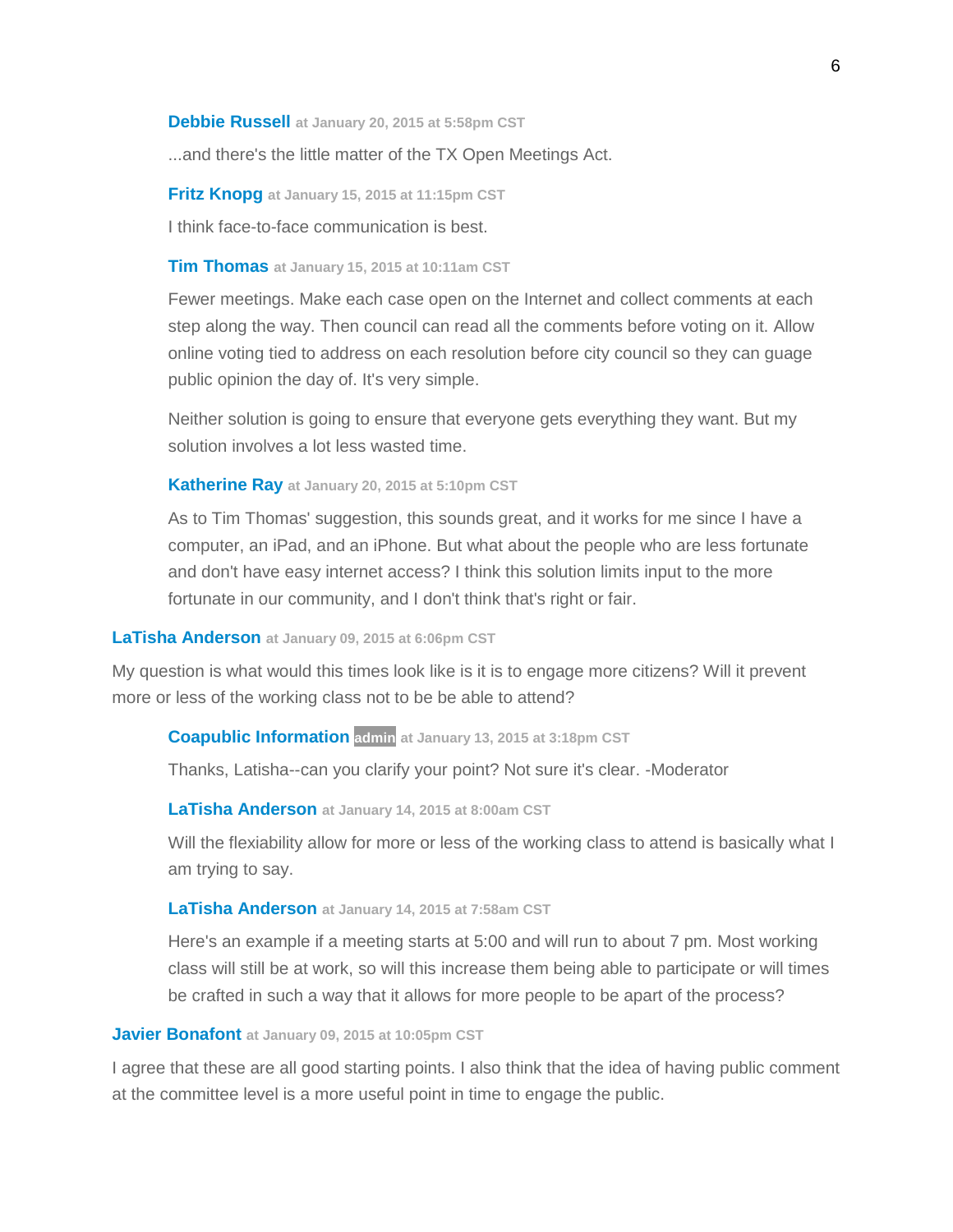#### **[Coapublic Information](http://speakupaustin.org/profile/4dc971c2b0b8df3aa60002f3) admin at January 13, 2015 at 3:19pm CST**

Thanks for your comments, Javier. -Moderator

#### **[Will Will](http://speakupaustin.org/profile/4f51da44f8bfb400010000a0) at January 10, 2015 at 5:06am CST**

Instead of 3 minutes give 5 minutes, and make sure EVERYONE WHO IS SIGNED UP TO SPEAK, SPEAKS, REGARDLESS OF POLITICAL VIEWPOINTS! I was discriminated against by Shelly Lee Leffingwell on 12/11/2014 item #10 THE ONLY CONSERVATIVE SPEAKER IN FAVOR OF COAL!!!

#### **[Coapublic Information](http://speakupaustin.org/profile/4dc971c2b0b8df3aa60002f3) admin at January 13, 2015 at 3:19pm CST**

Thanks for your suggestion, Will.

**[Will Will](http://speakupaustin.org/profile/4f51da44f8bfb400010000a0) at January 10, 2015 at 5:08am CST**

Oh and the citizens communication thing, do what San Antonio does have it both on Wednesday and Thursday. They have A Session and B Session, A session at 6:00 pm and let B session be the noontime hour for folks that have errands to run in the AM or who travel back and forth.

#### **[Coapublic Information](http://speakupaustin.org/profile/4dc971c2b0b8df3aa60002f3) admin at January 13, 2015 at 3:19pm CST**

Thanks for that suggestion, Will. -Moderator

**[Debbie Russell](http://speakupaustin.org/profile/4dab66c5fd27f06be800042a) at January 20, 2015 at 6:00pm CST**

Such a suggestion might help the concern raised by LaTisha Anderson above.

#### **[Katherine Ray](http://speakupaustin.org/profile/54bedf946c9d6fb631001248) at January 20, 2015 at 5:16pm CST**

comment...What you have suggested, and what is done in San Antonio, is fine for people like me who have flexible schedules. However, with Austin's traffic, if someone works until 5:00 p.m. in either north or south Austin, there is no way they can get downtown, get parked, and get into the City Council Chambers by 6:00 p.m., and noon is totally out of the question. I would love to see us make city government open to more people--not just the wealthy and the chronic complainers. To do that, perhaps if some of these committee meetings (or most or all of the committee meetings) are held somewhere other than downtown, that might really help to bring more people into the process and make the "outsiders" really feel a part of the city.

#### **[Roger Chan](http://speakupaustin.org/profile/54b13bce6c9d6f0ea30002e4) at January 10, 2015 at 9:00am CST**

In a City Manager form of government the CMO is full time but the Mayor and council is parttime, we should move some if not all of Council meetings to the weekend to enable more business owners and folks who work during the work week to attend. Public comment should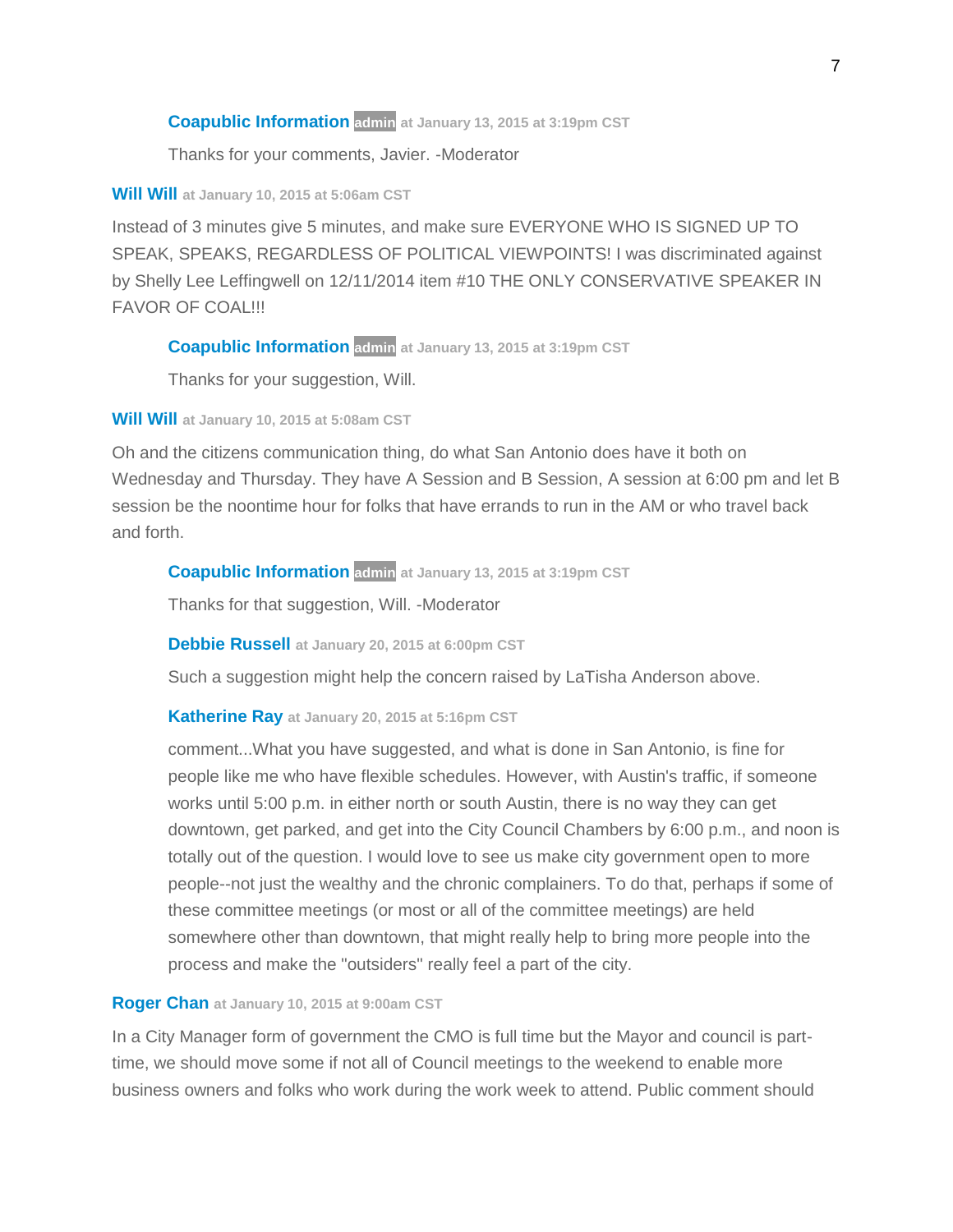have to be submitted in advance and screened for repetition and then posted on the city's website for public review and comment. Only the subject/issue and tally of postings need to be reported at council sessions with the exception of burning issues which would be aired in public.

#### **[Coapublic Information](http://speakupaustin.org/profile/4dc971c2b0b8df3aa60002f3) admin at January 13, 2015 at 3:21pm CST**

Thanks for your suggestions, Roger. -Moderator

#### **[Debbie Russell](http://speakupaustin.org/profile/4dab66c5fd27f06be800042a) at January 20, 2015 at 6:03pm CST**

Roger, you had me right up til "have to be submitted in advanced" and "screened." (and I don't think anyone's under the assumption anymore Cmbr is a part-time job...they get full time pay!)

#### **[Brad Parsons](http://speakupaustin.org/profile/4f275ccc54e3370001000698) at January 10, 2015 at 11:20am CST**

I commend the new Council members and Mayor for wanting to meet more often. With this proposal, you will be meeting at least twice as often as the last Council just with full Council meetings. Throw in the Committee meetings, and you all will be meeting maybe four times as often and possibly more. This will become a FULL TIME job for all of you whereas previous Council's have treated it like a PART TIME job. One point, the Committees will only work if you put a lot of thought and effort into them, preparation, during, and followup, and listen to and incorporate the better points of the public's testimony. Also, Committees should not just pass out of Committee items not ready to go to the full Council. A Committee may have to deal with a proposed item a couple or more times before it is ready to go to the full Council. Good stead with all of this; as an original 10-1 petitioner and watchdog, it is good to see a new Council so eager to double and quadruple the effort of prior Council's toward good and sound policy.

#### **[Coapublic Information](http://speakupaustin.org/profile/4dc971c2b0b8df3aa60002f3) admin at January 13, 2015 at 3:20pm CST**

Thanks for your thoughts, Brad; are you suggesting that this would make for too much work for the new Council, or do you think it is an appropriate amount? -Moderator

#### **[Brad Parsons](http://speakupaustin.org/profile/4f275ccc54e3370001000698) at January 13, 2015 at 4:31pm CST**

This is a lot more meetings for the new Council, but if it is what a majority of them want to do, then more power to them. I am figuring at least 1 Council meeting every week or two, 1 or 2 Working Sessions every couple of weeks, and for the 13 Committees every Council member would need to be on at least 4 or 5 Committees. Each Committee would need to meet at least twice a month with some of them needing to meet maybe 3 or 4 times a month. For this to all work, the Committees would need to do their homework, come prepared, and do a lot of work in Committee before passing on to the Council. So that is as many as  $2 + 4 + 8 = 14$  meetings a month for a Council member,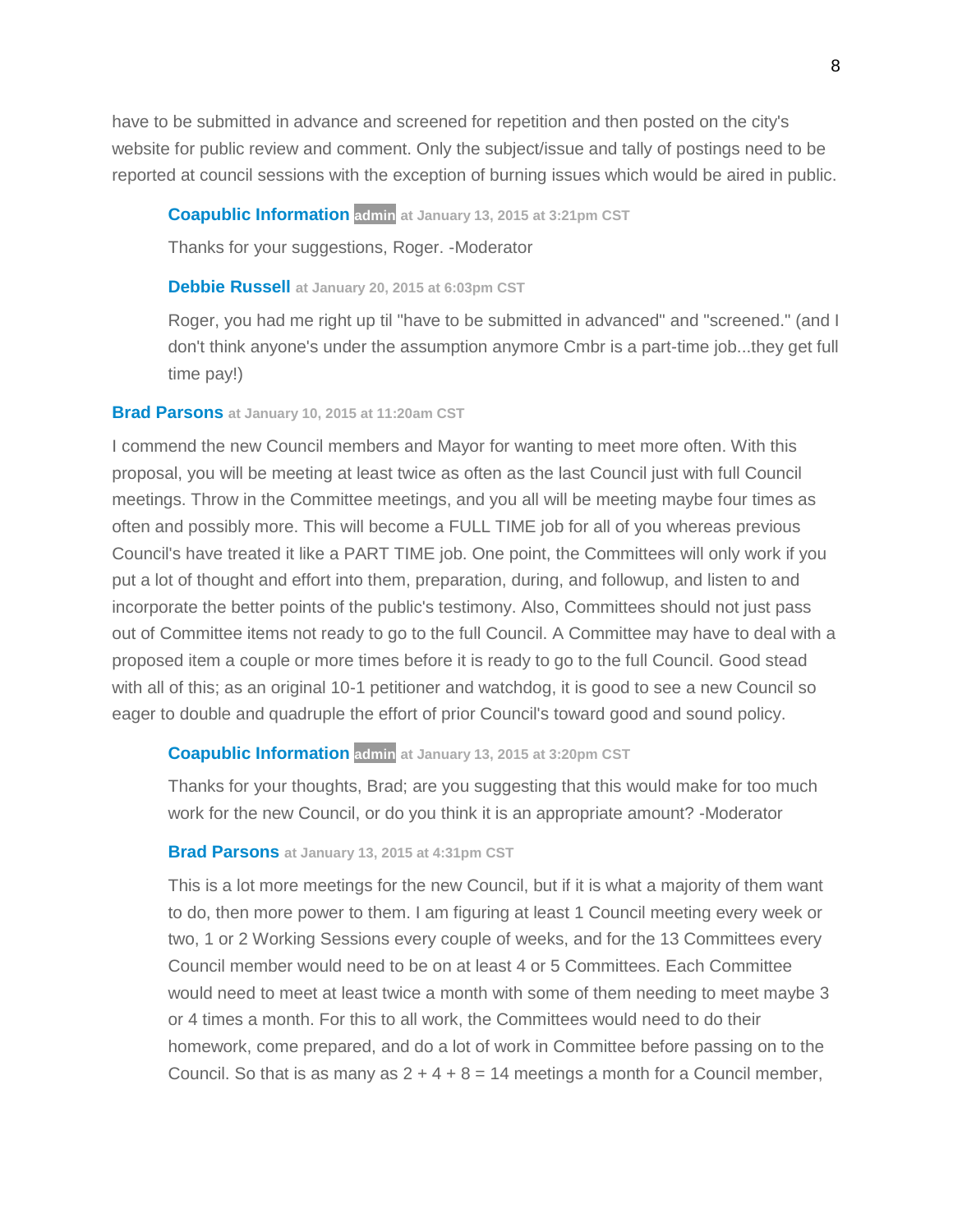compared to the prior of about 4 or 5 meetings a month. Much more work, but if the members are up to it, it could be good.

#### **[Ma Ma](http://speakupaustin.org/profile/5123ee8454fc4c03a20006c7) at January 14, 2015 at 2:46pm CST**

Topic of Mayor/Council Member workload: Their salaries (\$82K+/\$70K+) are above the median income of Austinites working full time. I have no issue with these individuals responsibilities becoming a full-time job. Salaried (not hourly) employees all over the city are expected to work full time hours for their pay.

#### **[Pat Houston](http://speakupaustin.org/profile/532f01095307fb3bdc000542) at January 10, 2015 at 1:19pm CST**

I agree with Roger Chan's post ... some meetings on weekends, and public comment submitted in advance and posted online.

#### **[Coapublic Information](http://speakupaustin.org/profile/4dc971c2b0b8df3aa60002f3) admin at January 13, 2015 at 3:22pm CST**

Thanks, Pat. -Moderator

#### **[Megan Meisenbach](http://speakupaustin.org/profile/54c16604a263bee885002401) at January 22, 2015 at 3:20pm CST**

I commend the Mayor and Council on trying new approaches. I would encourage additional Council Meetings with Executive sessions as the last item. Citizens should talk to the full Council.

Here are some streamlining suggestions: City staff's initial input at Council Meetings should have restricted time limits (but be posted in the agenda backup materials) ,long presentations (by entities other than a citizen with comments) be strictly limited, instead posted on the city web site, Council Members comments on why they will vote a certain way should be time limited, Planning Commission agendas be posted 5 business days in advance of meetings.

#### **[john hafernik](http://speakupaustin.org/profile/545bd9486c9d6fcb65001253) at January 10, 2015 at 3:11pm CST**

leave as is, only way to talk to a full council and get your point over to your district rep

#### **[Coapublic Information](http://speakupaustin.org/profile/4dc971c2b0b8df3aa60002f3) admin at January 13, 2015 at 3:21pm CST**

Thanks, John; to clarify, are you saying no changes should be made to City Council meetings and procedures? -Moderator

#### **[Fritz Knopg](http://speakupaustin.org/profile/54b897176c9d6fe6cd002bb1) at January 15, 2015 at 11:19pm CST**

I agree, the option of presenting one's views to the full council should be preserved.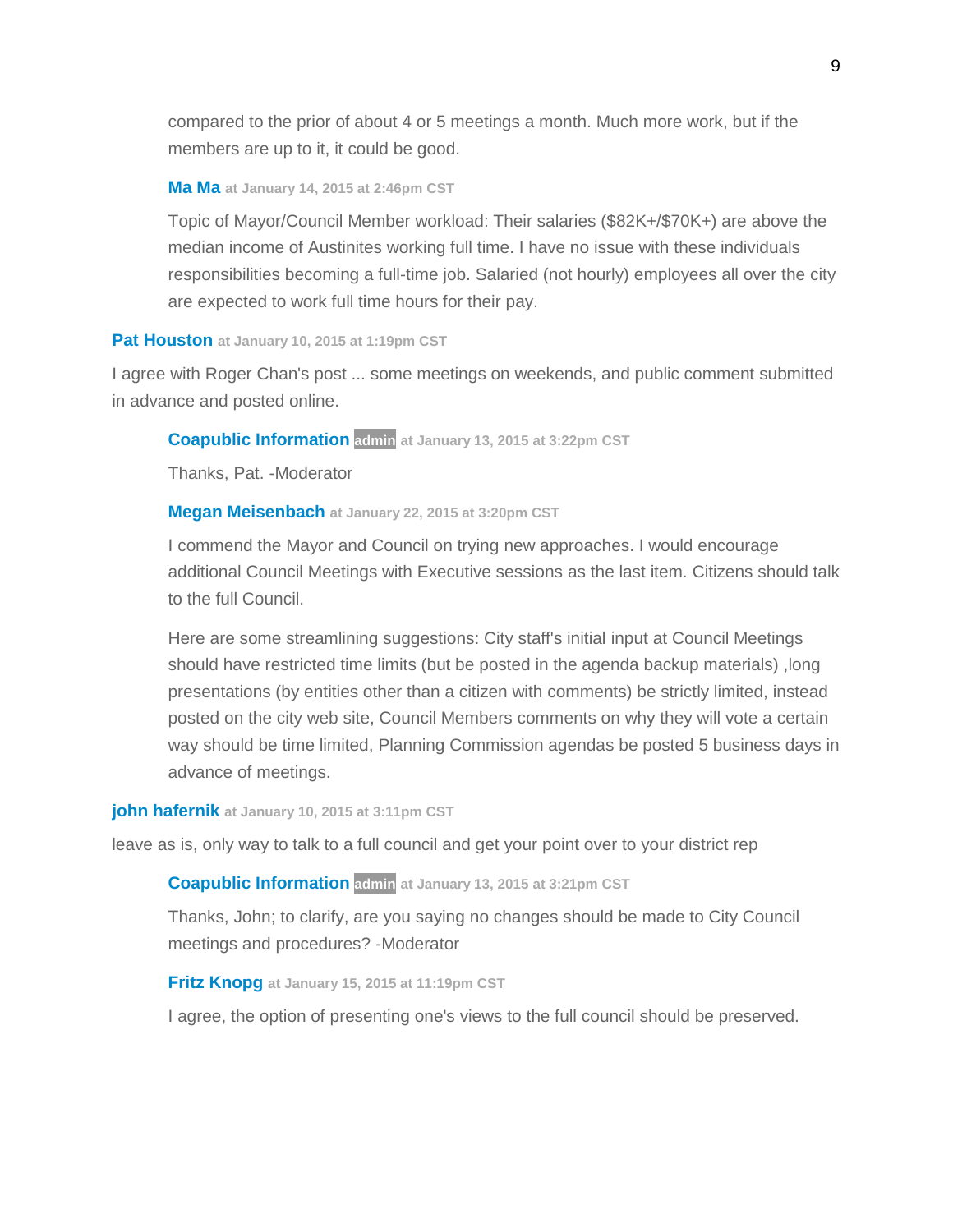#### **[john hafernik](http://speakupaustin.org/profile/545bd9486c9d6fcb65001253) at January 13, 2015 at 3:37pm CST**

that is correct. no changes. every time i have written or e-mailed a mayor or council no response. to be able to appear before a full council and state your case is vauable time for your cause. the new council is just wanting to forgo the face to face time with the citzens.

#### **[Anonymous Anonymous](http://speakupaustin.org/profile/4d9513583e6a97718e000085) at January 10, 2015 at 4:33pm CST**

I think they should leave it the way it is, or change it minimally to where public comment is accepted during the committees.

I don't like the idea of public comments having to be screened in advance. So that means some comments wouldn't pass muster? It seems counter to the idea of taking public comments int he first place.

#### **[Coapublic Information](http://speakupaustin.org/profile/4dc971c2b0b8df3aa60002f3) admin at January 13, 2015 at 3:23pm CST**

Thanks for your thoughts. -Moderator

#### **[Susan Pantell](http://speakupaustin.org/profile/4d9f1c2862c8b478d6000006) at January 12, 2015 at 3:00pm CST**

I agree with the three bullet point recommendations above. Do not agree with screening comments and only providing some. Maybe times could be varied to allow more people to participate; holding all meetings on the weekends is not a good idea. Maybe it would be possible to hold meetings in different parts of town, since it is difficult for some people to get to City Hall. I did not realize Council members work only part-time; seems like they should be working full-time since there is a lot of work to do and they are paid enough for full-time.

#### **[Coapublic Information](http://speakupaustin.org/profile/4dc971c2b0b8df3aa60002f3) admin at January 13, 2015 at 3:23pm CST**

Thanks for your comments, Susan. -Moderator

#### **[Shari Farrell](http://speakupaustin.org/profile/51ffab0b8f49d910f80046c2) at January 12, 2015 at 4:07pm CST**

Many topics are going to require long sessions. Although it would be great to follow a schedule that allows the majority of the population to physically attend (basically after working hours but before sleeping hours) - it does not sound feasible and will cause a backup of items waiting to get on the agenda.

#### **[Coapublic Information](http://speakupaustin.org/profile/4dc971c2b0b8df3aa60002f3) admin at January 13, 2015 at 3:39pm CST**

Thanks, Shari; what would you suggest be done to address that issue? -Moderator

#### **[M Castro](http://speakupaustin.org/profile/54b52d356c9d6fc4db0015b6) at January 13, 2015 at 8:38am CST**

I like the idea of having zoning on a separate day from other issues. Also like more meetings so they don't end so late.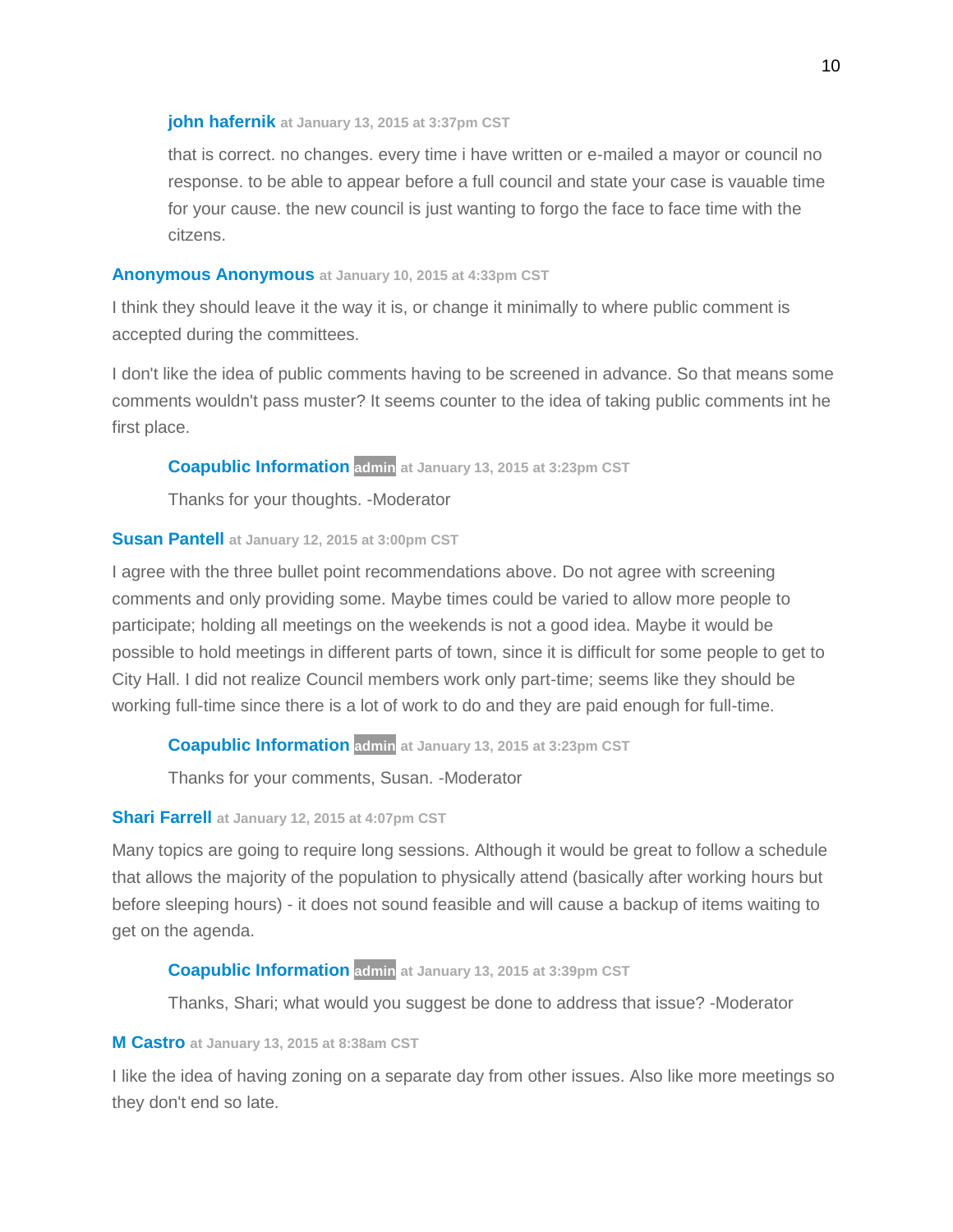#### **[Coapublic Information](http://speakupaustin.org/profile/4dc971c2b0b8df3aa60002f3) admin at January 13, 2015 at 3:39pm CST**

Thanks for your comments. -Moderator

#### **[will houston](http://speakupaustin.org/profile/54b548c3a263be4c23001ab9) at January 13, 2015 at 10:39am CST**

It is nearly impossible to understand why an agenda (time and topic) cannot be made and used in order for those who are there can predict when their topic will come up. I have sat through an entire meeting....2pm or so until late that night only to be told the item would be taken up at the next meeting. Then I waited a couple of hours before it was brought up the following week. This is only an exercise in common courtesy.....or arrogance....you chose.

#### **[Coapublic Information](http://speakupaustin.org/profile/4dc971c2b0b8df3aa60002f3) admin at January 13, 2015 at 3:44pm CST**

Thanks for your comments, Will. -Moderator

#### **[Debbie Russell](http://speakupaustin.org/profile/4dab66c5fd27f06be800042a) at January 20, 2015 at 6:07pm CST**

Will, that was more about the mayor changing things around on the agenda to dissuade input on items he was hoping to not have to hear so much input on. "Oh, we really need to go with this item first so staffer so-and-so can go home...so we'll move this up" meanwhile a bunch of tired folks who DON'T get paid to be there are falling asleep waiting for their item.

#### **[Delwin Goss](http://speakupaustin.org/profile/4d93b3d6589ff5136b00001f) at January 13, 2015 at 3:36pm CST**

How can you set a time when you don't know how many people are going to speak on an item? If you set a time you have to limit input then thoise who's jobs or lack there of will be hte only ones able to sign up first to speak?

#### **[Jennifer Houlihan](http://speakupaustin.org/profile/4f0b5ebf1d699f00010000a1) at January 13, 2015 at 11:00am CST**

I appreciate the effort, but so far am not tracking how more meetings = more engagement. There's already a well-established group of citizens who have flexible schedules and an opinion on everything under the sun. They'll show up no matter what the final schedule is. My concern is the people who may not have even been to City Hall before that we are trying to engage. How will ordinary mortals know where find out the issues on a particular agenda, or the 3 minute rule, or the difference between first and second reading? Perhaps a short, playful "orientation video" for citizens would be in order: park here, here's the elevator, get your parking validated, here's a map of the group floor, sign up to speak here, and so on.

#### **[Coapublic Information](http://speakupaustin.org/profile/4dc971c2b0b8df3aa60002f3) admin at January 13, 2015 at 3:44pm CST**

Interesting suggestion, Jennifer. Have you seen such a video anywhere else that you could share? -Moderator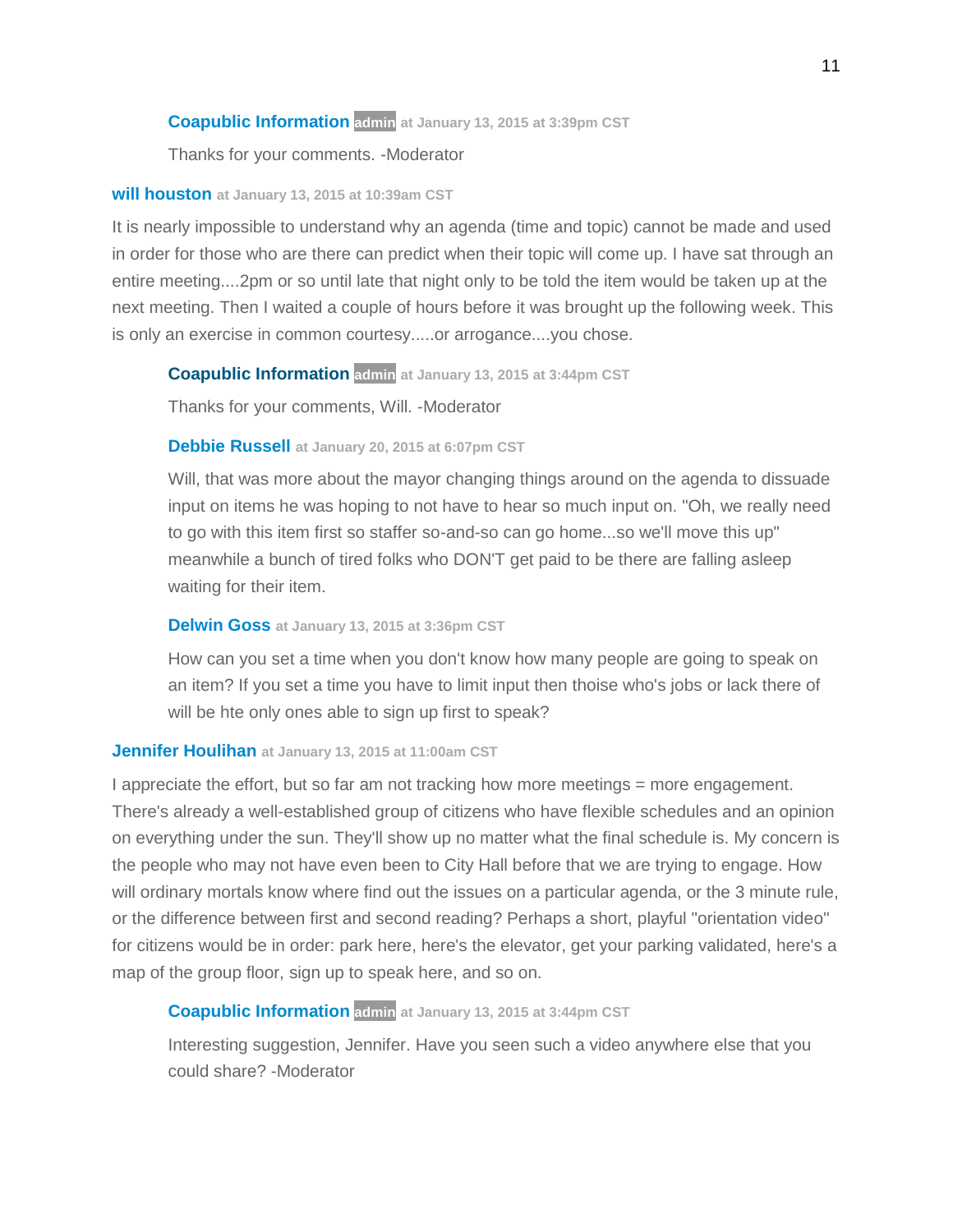#### **[Jennifer Houlihan](http://speakupaustin.org/profile/4f0b5ebf1d699f00010000a1) at January 13, 2015 at 4:50pm CST**

I wish! But no. My advocacy group and another with shared interests got as far as an outline last year for a joint project, but resources were too tight to complete it.

**[Jennifer Houlihan](http://speakupaustin.org/profile/4f0b5ebf1d699f00010000a1) at January 13, 2015 at 11:02am CST**

\*ground floor

#### **[Sharon Yarbrough](http://speakupaustin.org/profile/516447a86a3bd48e31000cc3) at January 13, 2015 at 12:53pm CST**

As Austin grows, I think that more council meetings are necessary. I also feel a reasonable person who is passionate about an issue can and should learn how to be succinct in their points. If they are able to raise issues where the council needs additional information then council can delay a vote until the additional information is received.

**[Coapublic Information](http://speakupaustin.org/profile/4dc971c2b0b8df3aa60002f3) admin at January 13, 2015 at 3:44pm CST**

Thanks for your comments, Sharon. -Moderator

#### **[Annette Naish](http://speakupaustin.org/profile/54b56f136c9d6f30de001558) at January 13, 2015 at 1:23pm CST**

I think each of these ideas appear to be well thought out and appropriate for what both the council and the public need. The premise of committee meetings in which people with ideas and opinions may speak up is important. But, only if the meetings are at times when the public actually has a chance to be there. I understand that staff members have knowledge and opinions but I believe ignoring the fact that members of the public may also have knowledge and opinions is inapprorpriate. If we are going to move to a city government that is fully inclusive then there must be respect shown to everyone, even people with whom we disagree. In the real world there is not necessarily only one perfect answer.

#### **[Coapublic Information](http://speakupaustin.org/profile/4dc971c2b0b8df3aa60002f3) admin at January 13, 2015 at 3:46pm CST**

Thanks for your comments, Annette--at what times should the committee meetings be held? -Moderator

#### **[Annette Naish](http://speakupaustin.org/profile/54b56f136c9d6f30de001558) at January 13, 2015 at 4:01pm CST**

I have seen some suggestions that some things happen on weekends. Not sure that is best, but I know you are excluding people with jobs if you have everything happen between 8 and 5 on weekdays. If the committees would be on different topics, it seems that maybe different evenings for different topics? Austin is a city and surely someone can come up with times that work for everyone.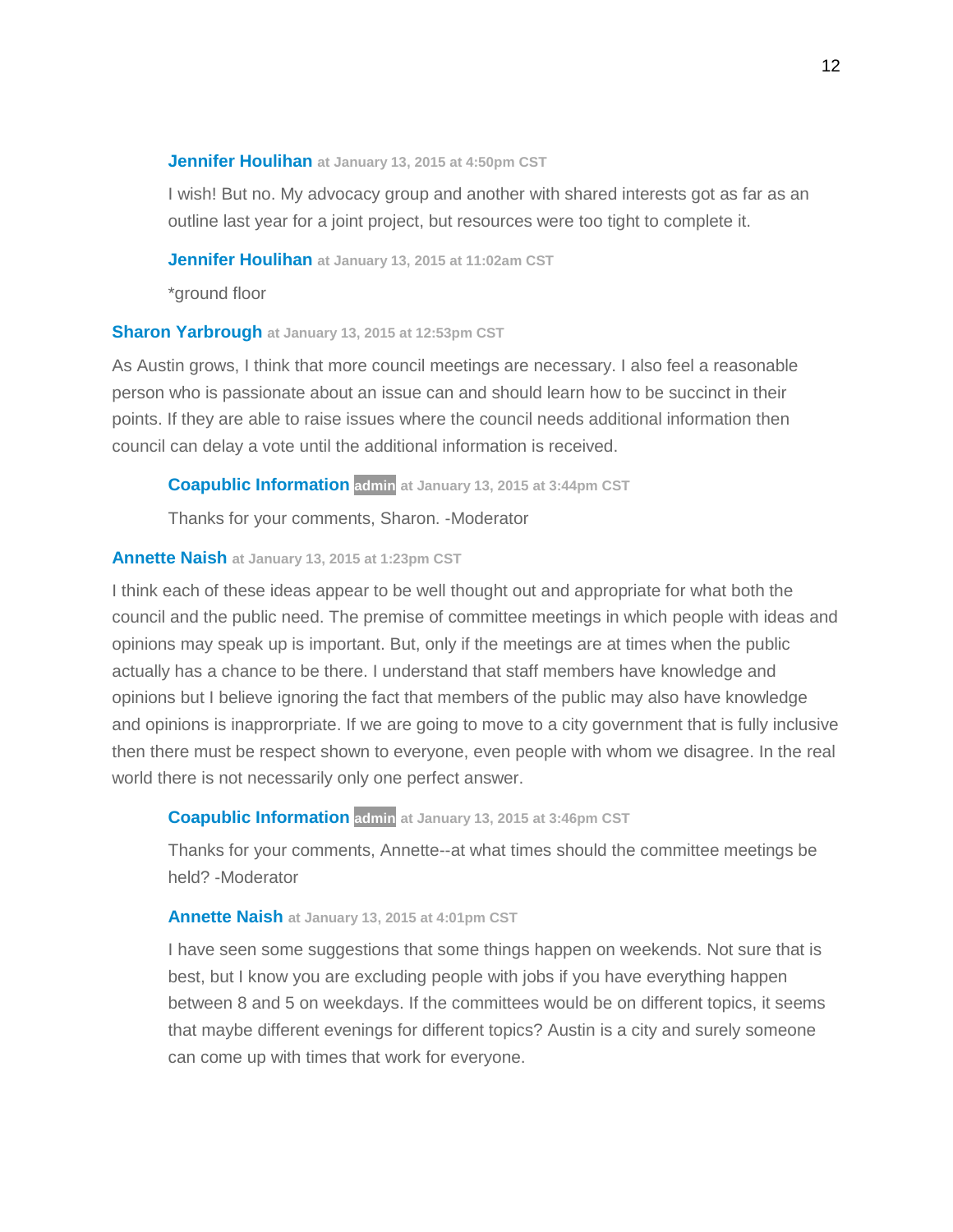#### **[Delwin Goss](http://speakupaustin.org/profile/4d93b3d6589ff5136b00001f) at January 13, 2015 at 3:49pm CST**

I'm not sure I have an answer? I do know setting in Council Chambers for 12 hours just to speak for three minutes only favors certain groups. Those members of the public who have lives/jobs/kids aren't always able to do that. Under the old system Council gets input from paid lobbyists , those who can afford to miss work, those who have jobs with very flexible schedules and from the unemployed. That method excludes a lot of folks. I hate having to quote Spiro Agnew but then the City ends up with something Mr Agnew referred to as the "silent majority". Any elected official who listens only to the 200 people in council chambers and fails to take into account the opinions of the other 800,000 citizens isn't going to fair well

#### **[Coapublic Information](http://speakupaustin.org/profile/4dc971c2b0b8df3aa60002f3) admin at January 13, 2015 at 4:49pm CST**

Thanks for the comments, Delwin; what do you suggest as an alternative approach? - **Moderator** 

#### **[D Sitko](http://speakupaustin.org/profile/5421c0f8e8eb85bc580002d7) at January 13, 2015 at 6:13pm CST**

I agree with rotating agenda topics and with scheduling executive sessions to not coincide with council meetings. Increasing the number of council meetings should be a last resort. The US Federal Government deals with public comment on regulatory matters and a host of other initiatives. I was particularly impressed by how the objective setting was conducted for Healthy People 2020. Here is a link to an archived web page that demonstrates how comments were accepted (written, electronic in advance or during web meetings or hard copy) as well as oral (at live meetings and in web meetings). Speakers could sign up ahead of time and on the day-of, space permitting. Time constraints on oral comments were set, which should be true with Austin's council. Accepting written comments in advance and using technology to culminate, sort and tally should be performed.<http://198.102.218.64/2010/hp2020/Objectives/Process.aspx>

#### **[Coapublic Information](http://speakupaustin.org/profile/4dc971c2b0b8df3aa60002f3) admin at January 14, 2015 at 8:52am CST**

Thanks for that input, D. -Moderator

#### **[Ma Ma](http://speakupaustin.org/profile/5123ee8454fc4c03a20006c7) at January 14, 2015 at 3:04pm CST**

Council Meetings: The meeting process itself needs to be improved. Having attended/watched many, I would suggest the use of a meeting facilitator. This person, unlike a meeting leader, is focused on the meeting process (agenda, time, participation, etc) versus the content. They generally don't participate in the discussion, but improve the meeting effectiveness. There's lots of info on the web about this process. There may even be CoA employees trained as facilitators.

**[Coapublic Information](http://speakupaustin.org/profile/4dc971c2b0b8df3aa60002f3) admin at January 21, 2015 at 2:42pm CST**

Thanks for your feedback. -Moderator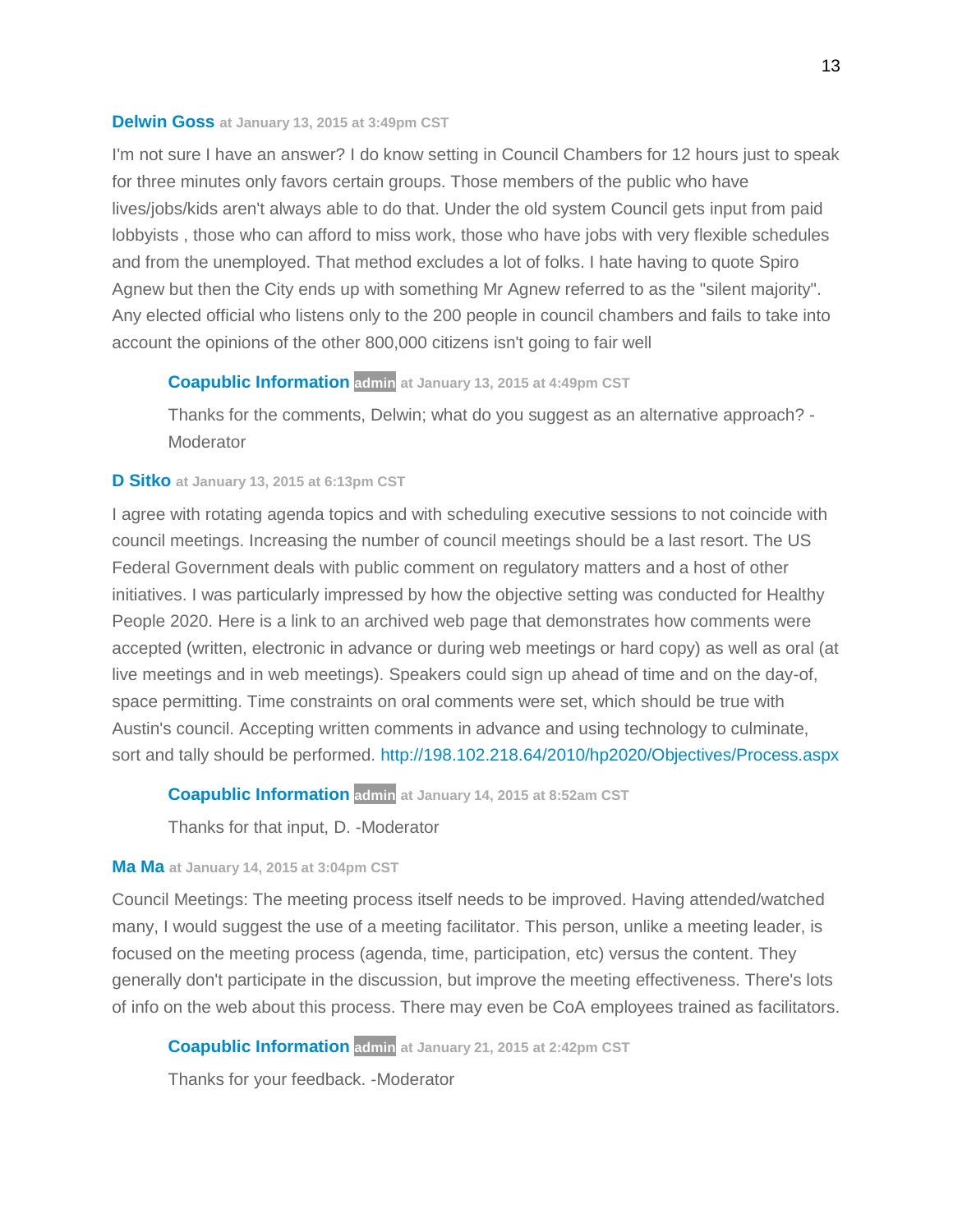#### **[Ma Ma](http://speakupaustin.org/profile/5123ee8454fc4c03a20006c7) at January 14, 2015 at 3:06pm CST**

Think the idea of having weekly meetings with assigned topics has possibilities as long as provisions are made for items that will cross multiple topics.

#### **[Coapublic Information](http://speakupaustin.org/profile/4dc971c2b0b8df3aa60002f3) admin at January 21, 2015 at 2:44pm CST**

Thanks for your feedback--what would you consider to be an "overloaded agenda?"

#### **[Ma Ma](http://speakupaustin.org/profile/5123ee8454fc4c03a20006c7) at January 14, 2015 at 3:17pm CST**

Executive sessions should be separated from regular agenda in some manner. Either beginning, end, or separate meeting altogether.

#### **[Coapublic Information](http://speakupaustin.org/profile/4dc971c2b0b8df3aa60002f3) admin at January 21, 2015 at 2:44pm CST**

Thanks for your feedback. -Moderator

#### **[Ken Rigsbee](http://speakupaustin.org/profile/54b6e6a06c9d6f723e00228a) at January 14, 2015 at 4:08pm CST**

I agree with Roger Chan and others. However, with our new organization, seems to me that a lot of enhanced communication can be made with an individual's council member directly. I think there ought to be a steadfast limit on time for public comments during a meeting. There are all kinds of other methods and procedures where one might give their opinions. Council Members should have and post office hours for communication with constituents.

#### **[Coapublic Information](http://speakupaustin.org/profile/4dc971c2b0b8df3aa60002f3) admin at January 21, 2015 at 2:44pm CST**

Thanks, Ken--what time limit for public comments would you recommend? -Moderator

#### **[Charlie Dismore](http://speakupaustin.org/profile/54b6ecdc6c9d6f49e0002246) at January 14, 2015 at 4:36pm CST**

I concur with the proposed strategies, recognizing that there will be an increase in meetings required by council members in order to get their jobs done properly. We hope they will be willing to do the time to achieve our expectations. That said, many of us favored the 10-1 format for council so that our voices will be heard loud and clear through our "voice" in the council chamber, namely, our geographical representative. We will be communicating in the main through her for issues we deem important and want to be heard.

#### **[Coapublic Information](http://speakupaustin.org/profile/4dc971c2b0b8df3aa60002f3) admin at January 21, 2015 at 2:44pm CST**

Thanks for your feedback. -Moderator

#### **[Jim Wilson](http://speakupaustin.org/profile/54b72ace6c9d6f49e0002351) at January 14, 2015 at 8:55pm CST**

Appreciate ability to be more involved. I intend to communicate directly with my district representative to express my thoughts and positions. To that end I would need to be electronically informed of ongoing topics the council is considering so that I can voice my opinion.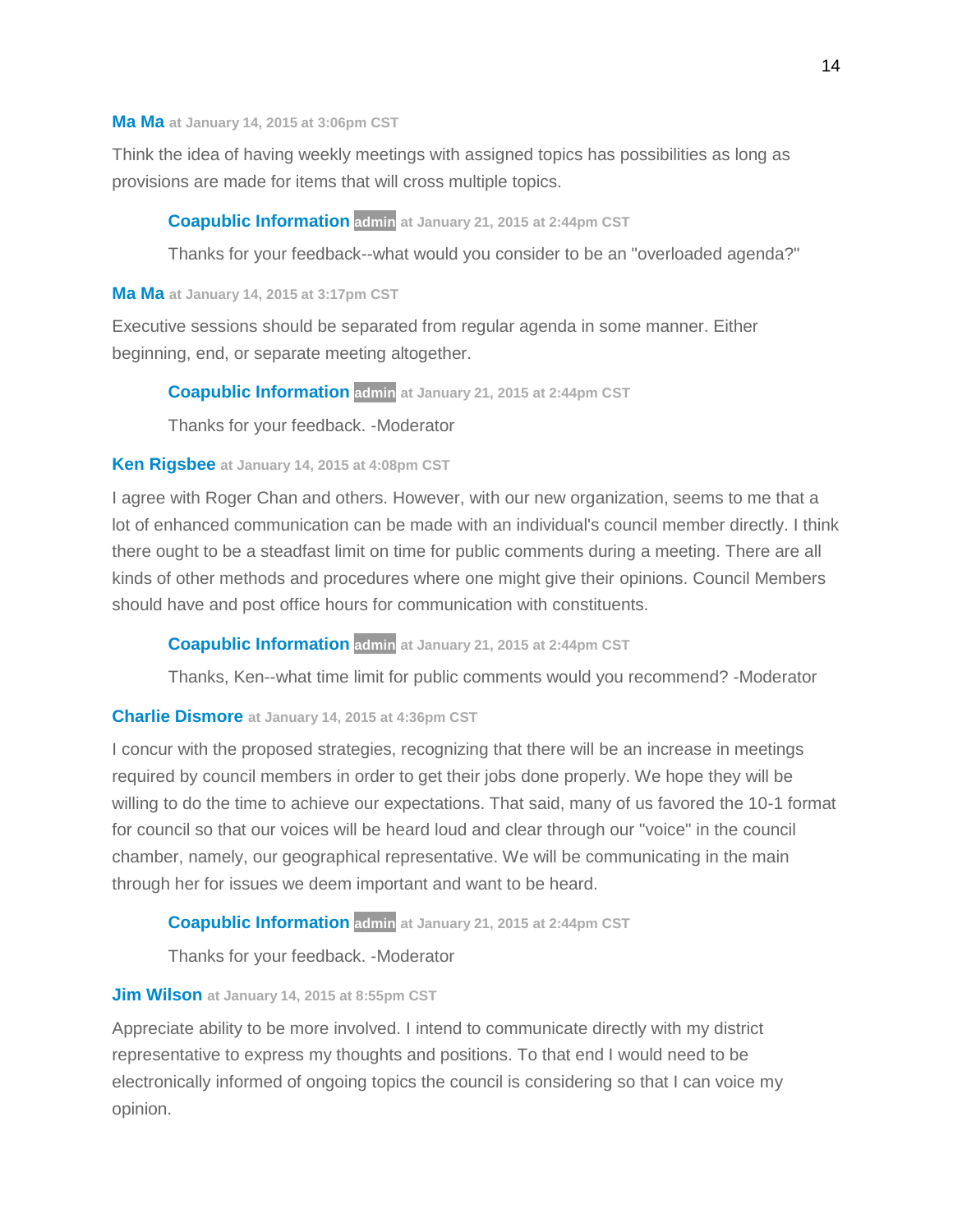#### **[Coapublic Information](http://speakupaustin.org/profile/4dc971c2b0b8df3aa60002f3) admin at January 21, 2015 at 2:45pm CST**

Thanks for your feedback--how would you prefer to be electronically informed? - **Moderator** 

#### **[Rick Rick](http://speakupaustin.org/profile/4ffc6beae22d4a000a0004e0) at January 15, 2015 at 1:26pm CST**

I agree with Delwin Goss. This is going to sound strange, but I think that the past City Council has received TOO MUCH comment from the public. You are elected people to represent the citizens and it would be much better if you would make decisions based on your own understanding of the issues. Sure you need SOME input, but honestly, you are ever going to to get ALL of the input that would be needed to be entirely informed. The Special Interest Groups and the lawyers have always controlled the message and the outcome. Of course, I'm hoping that you all can rise above it, but more meetings is not going to help.

I suggest taking it ALL to the internet and allowing people to post, similar to hear on Speak Up, about certain items. Most of us in Austin live too far away from City Hall for us to drive all the way downtown, through horrendous traffic, to finally arrive, and sit and wait hours, to be listened to for 3 minutes. Why not have a 250 word limit and take everything over the internet? Really, why not? Saves on gas, frustration, anyone can comment, etc. The Special Interest Groups are going to hate it because they are accustom to stacking the deck but when the entire City can actually comment from their home, you guys are going to see how warped the input has been over the past 30 years. Viva 10-1!

#### **[Coapublic Information](http://speakupaustin.org/profile/4dc971c2b0b8df3aa60002f3) admin at January 21, 2015 at 2:44pm CST**

Thanks for your feedback. -Moderator

#### **[Craig Bennett](http://speakupaustin.org/profile/54b83deba263bed665000026) at January 15, 2015 at 4:27pm CST**

Assuming you mean executive session the way I think you do, there is no way to hold executive sessions apart from a city council meeting, as the Texas Open Meetings Act requires that all closed meetings start out in a posted open meeting. Texas Gov't Code 551.101. But, if you mean it differently, then disregard my comment!

#### **[Coapublic Information](http://speakupaustin.org/profile/4dc971c2b0b8df3aa60002f3) admin at January 21, 2015 at 2:46pm CST**

Thanks for your feedback. -Moderator

#### **[Doug Matthews](http://speakupaustin.org/profile/54b9b2e86c9d6f9d730000b1) at January 16, 2015 at 7:08pm CST**

Yes, the council wants to "improve" citizen input and simultaneously to shorten the absurd meeting times: two mutually exclusive goals. To provide "input" does not require a personal performance before the council. Those who clamor to speak from the podium do so largely as a part of political theater. Require "input" to be in the form of e-mail or standard letter to all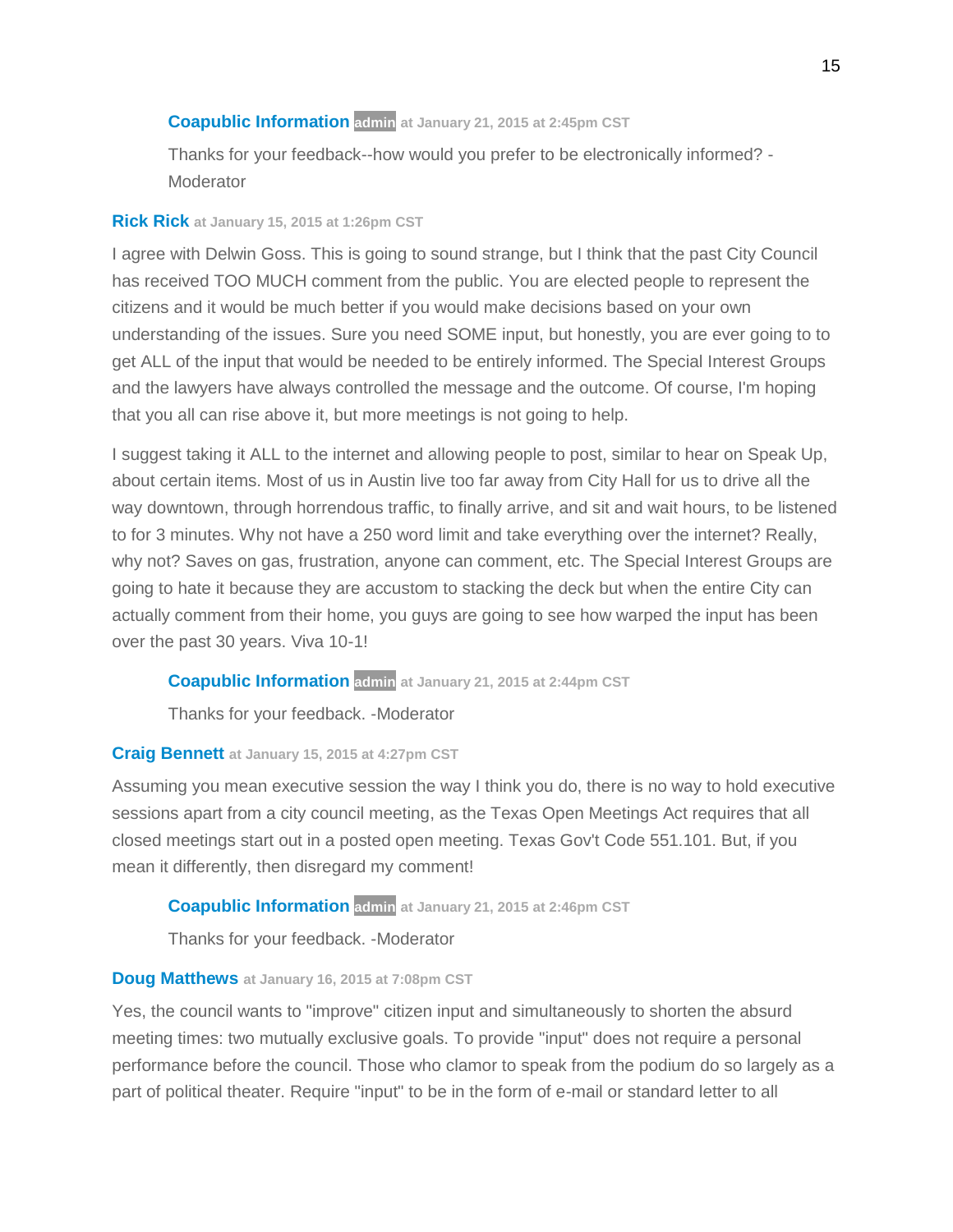members. That satisfies the "input" issue. Everyone get input. Everyone is treated equally and equitably. Not everyone can get up and preach; there is no time for that, and it's inherently unequal and inequitable. Input, letter or e-mail can be posted on the council issue website page. Yes, this will take all the drama out of the sessions, but that's exactly what some folks want.

#### **[Coapublic Information](http://speakupaustin.org/profile/4dc971c2b0b8df3aa60002f3) admin at January 21, 2015 at 2:50pm CST**

Thanks for your feedback. -Moderator

#### **[Jim Grosso](http://speakupaustin.org/profile/54b9c52fa263be2caa0000e5) at January 16, 2015 at 8:25pm CST**

I think this is an excellent suggestion. The function of the council is to make policy,not micro manage. Austin is now a big city with more complicated problems then in had in oh say 1967. Being a council member is now a full time job.Council members are part of a mini-legislature,not spokespeople for Hyde Part,Tarrytown.SOS,the Serria Club,you get the idea.

**[Doug Matthews](http://speakupaustin.org/profile/54b9b2e86c9d6f9d730000b1) at January 16, 2015 at 10:18pm CST**

Thank you, Jim Grosso.

**[Coapublic Information](http://speakupaustin.org/profile/4dc971c2b0b8df3aa60002f3) admin at January 21, 2015 at 2:50pm CST**

Thanks for your feedback. -Moderator

#### **[Horacio Gasquet](http://speakupaustin.org/profile/54ab6416a263be5131002ed5) at January 16, 2015 at 11:05pm CST**

The proposal looks good. I like the idea of having committees so that people can meet on a topic specific agenda. How much it will improve participation is debatable in a busy society. But making it easier to participate should be the first focus. I participated a lot in the past, but got jaded when it seemed that it was too hard to influence the outcome of decisions that were being influenced elsewhere.

#### **[Coapublic Information](http://speakupaustin.org/profile/4dc971c2b0b8df3aa60002f3) admin at January 21, 2015 at 2:52pm CST**

Thanks for your feedback. -Moderator

#### **[Nada Lulic](http://speakupaustin.org/profile/54ba812f6c9d6f672e000234) at January 17, 2015 at 9:52am CST**

This is a pragmatic proposal that should start simplifying meeting processes so all participants can be more efficient in deliberation (Council) and participation (citizens). Like many who have commented above, I have long been concerned that a small, vocal, group of people with very flexible schedules have driven many important conversations at Council. I see this proposal as a good start to addressing this concern.

**[Coapublic Information](http://speakupaustin.org/profile/4dc971c2b0b8df3aa60002f3) admin at January 21, 2015 at 2:52pm CST**

Thanks for your feedback. -Moderator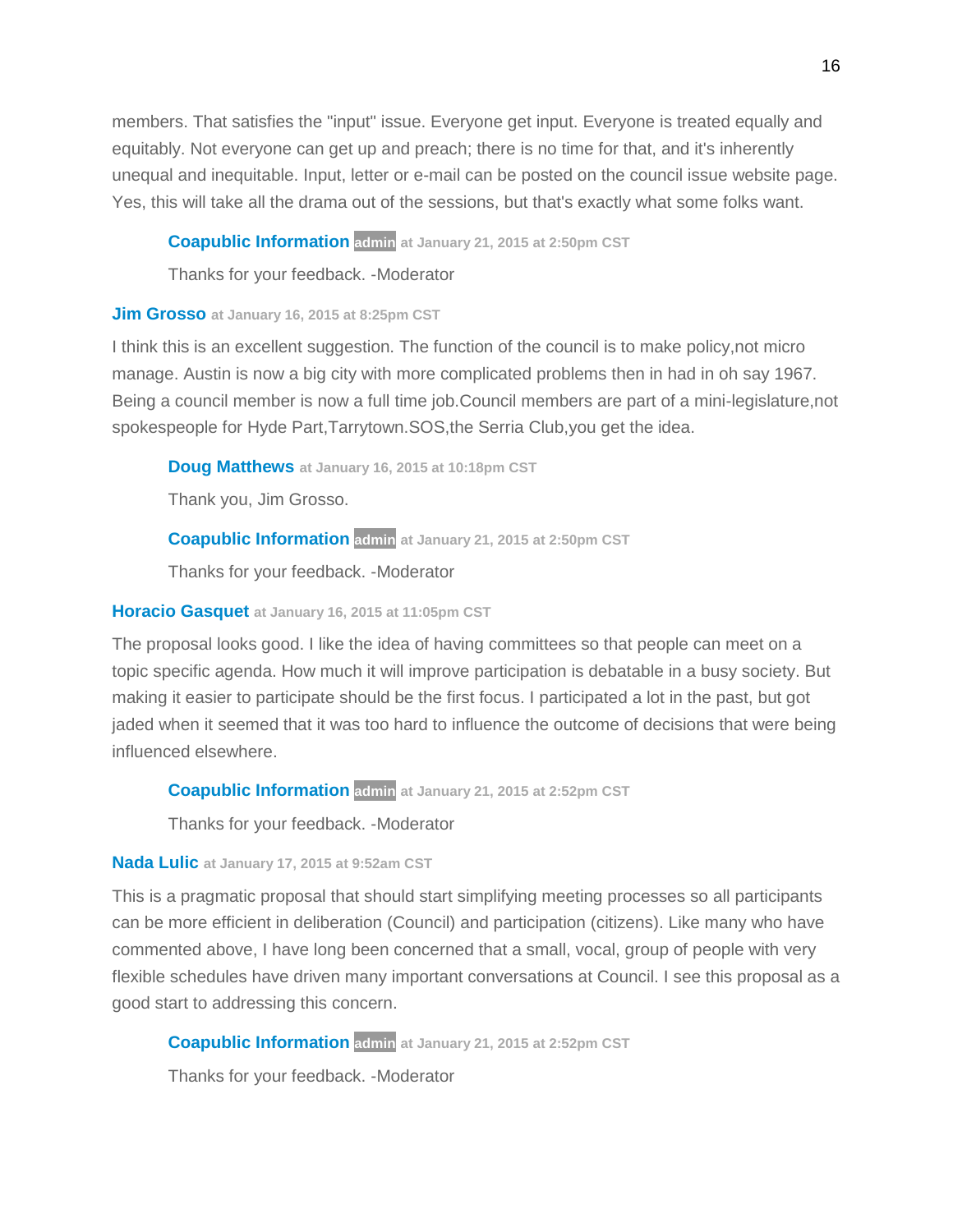#### **[pinaki Ghosh](http://speakupaustin.org/profile/54bb3968a263bef660000333) at January 17, 2015 at 10:58pm CST**

A big challenge of this proposal ( or as it has been in the past with the agenda) is that all points are getting equal weightage - like we have defined terror levels or security levels similarly the topics can have color levels (example: red means 30 min allocated for public + 30 for council members etc or green may mean something which can take multiple meetings with 30 minute in each meeting). When putting a topic in the agenda the council members or committee should put in the color coded weightage the topics can be much better managed.

The second challenge is the time allocation for each committee - there are 13 proposed committees - one of them can easily take away most of the time - so council members should allocate a certain amount of mandatory time for each committee each month - which if not used will end the meetings early - this will actually make the committees more efficient.

#### **[Coapublic Information](http://speakupaustin.org/profile/4dc971c2b0b8df3aa60002f3) admin at January 21, 2015 at 2:51pm CST**

Thanks for your feedback, Pinaki; what would you propose for that allocation of time for each committee each month? -Moderator

#### **[Vivian Martin](http://speakupaustin.org/profile/54bc58aa6c9d6f51c20008e5) at January 18, 2015 at 7:21pm CST**

I'm in favor of this proposal. It allows three avenues for citizens to provide input. It also enables city council to make decision while still fresh and alert. And having committees enable research of issues and ideas so that city council are able to make informed decisions.

#### **[Coapublic Information](http://speakupaustin.org/profile/4dc971c2b0b8df3aa60002f3) admin at January 21, 2015 at 2:53pm CST**

Thanks for your feedback. -Moderator

#### **[Therese Baer](http://speakupaustin.org/profile/54be6d96a263be515f000ea1) at January 20, 2015 at 9:02am CST**

I vote "Yes" on this proposal. Let's try it, as is. it if doesn't work well, then let's modify it.

**[Coapublic Information](http://speakupaustin.org/profile/4dc971c2b0b8df3aa60002f3) admin at January 21, 2015 at 2:54pm CST**

Thanks for your feedback. -Moderator

#### **[christy bryant](http://speakupaustin.org/profile/54beae2d6c9d6f40e900101f) at January 20, 2015 at 1:41pm CST**

I am in favor of this proposal. It is absurd that our City officials vote on things so late at night. It is common sense NOT to make decisions when you are sleep deprived. Anything to shorten the meetings is a good and healthy thing for the City of Austin. However, I would caution that rules be adopted so Committee meetings don't run past a reasonable time (9:00 pm).

#### **[Coapublic Information](http://speakupaustin.org/profile/4dc971c2b0b8df3aa60002f3) admin at January 21, 2015 at 2:53pm CST**

Thanks for your feedback. -Moderator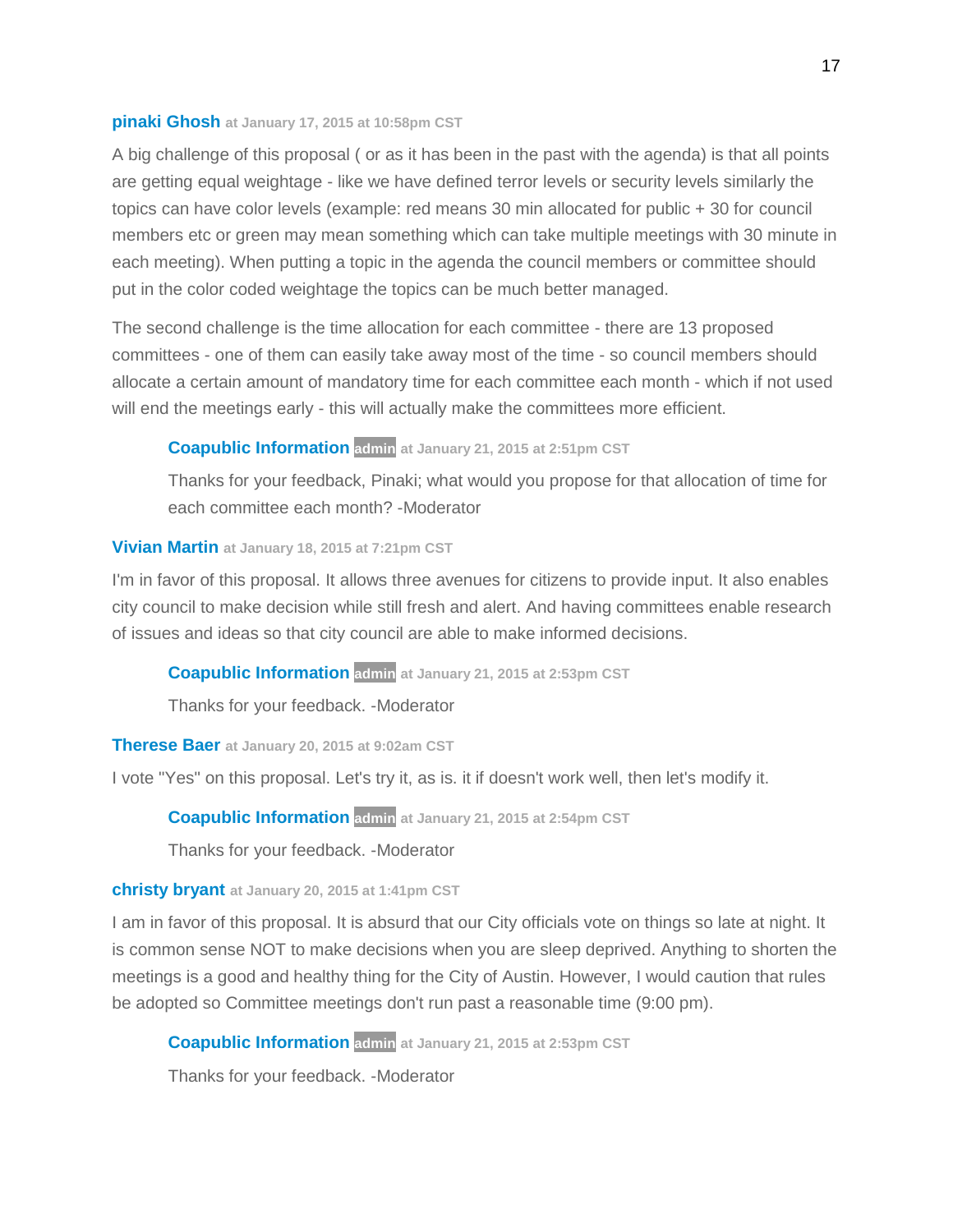#### **[Derrius Sims](http://speakupaustin.org/profile/54bedbffa263be515f001208) at January 20, 2015 at 5:41pm CST**

Allowing citizens to live stream these meetings would do wonders for those who can't fit them into their schedule. It would also encourage younger citizens, whom often feel alienated because they lack the political capital of those more experienced with the process found at the meetings, to participate in the political process. If the live streaming included comments or chat they could even "participate" by having a small section at the end dedicated to answering the highest voted questions or comments. This is the format that large corporations such as Sony and Microsoft use to engage their audiences that would otherwise be unable to participate by physically traveling to their trade shows and doesn't add much work to the process. Chat logs means keeping records is no problem. Twitch tv would be an excellent platform to achieve this functionality at low cost and minimal overhead.

#### **[Coapublic Information](http://speakupaustin.org/profile/4dc971c2b0b8df3aa60002f3) admin at January 21, 2015 at 3:01pm CST**

Hi, Derrius--we do have live streaming of City Council meetings currently [\(www.atxn.tv\)](http://www.atxn.tv/), but am I correct that you would want to add a chat function?

#### **[Betsy Greenberg](http://speakupaustin.org/profile/52ffc6ba9cbeb55d150018f0) at January 21, 2015 at 9:20pm CST**

I think it's great that the Mayor and Council members want to improve opportunities for public engagement. We have always been able to e-mail or phone Council members prior to a public hearing. However, without any responses, there was always the question of whether Council members even read those e-mails. While every decision can't please everyone, it would be nice to at least know that e-mails were received and considered.

One important thing is to avoid the input processes run by staff -- those with posters, maps, online surveys, and projects in a box such as those used for Project Connect and CodeNext. These take a great deal of time and then we have no idea of how (or whether) the public input is used.

Committees seem like a good idea, especially now that the Council is larger. The only concern I have is that for cases that affect a particular district -- such as zoning cases -- the specific district representative should be involved.

#### **Thanks!**

More frequent meetings with shorter agendas will be much better.

#### **[Susana Almanza](http://speakupaustin.org/profile/54c12ce1a263be13bf00032c) at January 22, 2015 at 11:12am CST**

We, PODER, agrees with rotating council meetings so that zoning cases/landuse issues are set for specific dates. Zoning cases were at once started at 4 pm which made it easier for some working class people to participate in the zoning cases. Zoning cases should start at a later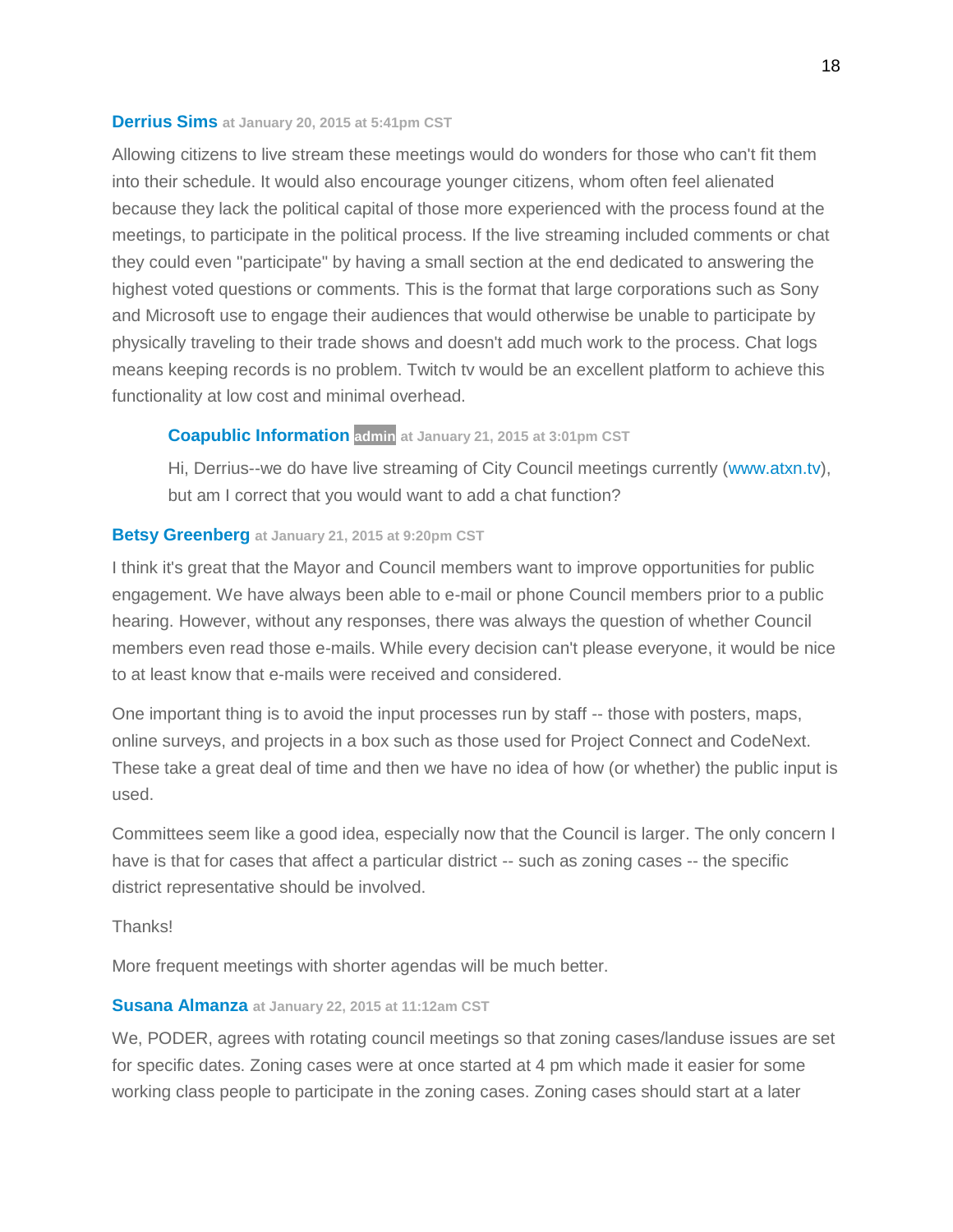time, we suggest 5:30 pm. We agree that Executive Sessions should be moved to Council Work Session days. The Mayor should not limit the amount of speakers. We have participated in numerous topics, only to be left out because the two camps already had their designated speakers and those within an independent camp were excluded for speaking (civic engagement).

#### **[Sumit DasGupta,](http://speakupaustin.org/profile/54c13191a263be13bf000393) Retired Senior Vice President of Engineering, Silicon Integration**

#### **Initiative, Inc. at January 22, 2015 at 11:26am CST**

Excellent idea in principle,... however, I fear that the proposed structure would delay decisionmaking unless, there are rules on prioritization and time limits (with sufficient time allotted for deliberations, of course) to ensure ideas don't die in committees. Also, would like to repeat an idea already suggested that some council meetings, depending on public / business interest on an agenda item, be moved to weekends.

#### **[Heidi Gerbracht](http://speakupaustin.org/profile/54c137ea6c9d6f40e9001f57) at January 22, 2015 at 11:57am CST**

On behalf of RECA, we are supportive of all three of the proposed solutions in this topic. Rotating meetings by subject, meeting more often, and moving exec session to another day all sound like good ways to avoid the late nights that have been so problematic. We'd also suggest that this be an iterative process, so that Council, staff and the public can try it, see what works, and then tweak as needed. Thank you to the new Council for their efforts on this difficult subject.

#### **[Mike Dahmus](http://speakupaustin.org/profile/4d87656affe80072e3000011) at January 22, 2015 at 1:05pm CST**

- 1. Provide ways for citizens to provide input, viewable by the public, to city council members outside of meetings. The important thing is not that it be provided in a city council meeting itself, but that city council (and staff) see it; that others (media) see it; and that it is persistent.
- 2. Provide time-sure opportunities to speak. (My one venture before City Council was a disaster - took all day off work and family obligations; got 15 minutes donated to me; spent half the day down there and was ready to go, and then got collapsed into 30 seconds due to the "30 minutes for each side" rule).

#### **[Carol Lee](https://austintexas.granicusideas.com/profile/54c17787a263be13bf0006d9)** at January 22, 2015 at 4:26pm CST

I think all three of these suggestions--rotating meeting focus by like subjects, more frequent meetings, and moving Executive Session to another day---are excellent proposals. Just moving Exec Session to another day would free up a significant chunk of time for the regular meeting without reducing public involvement.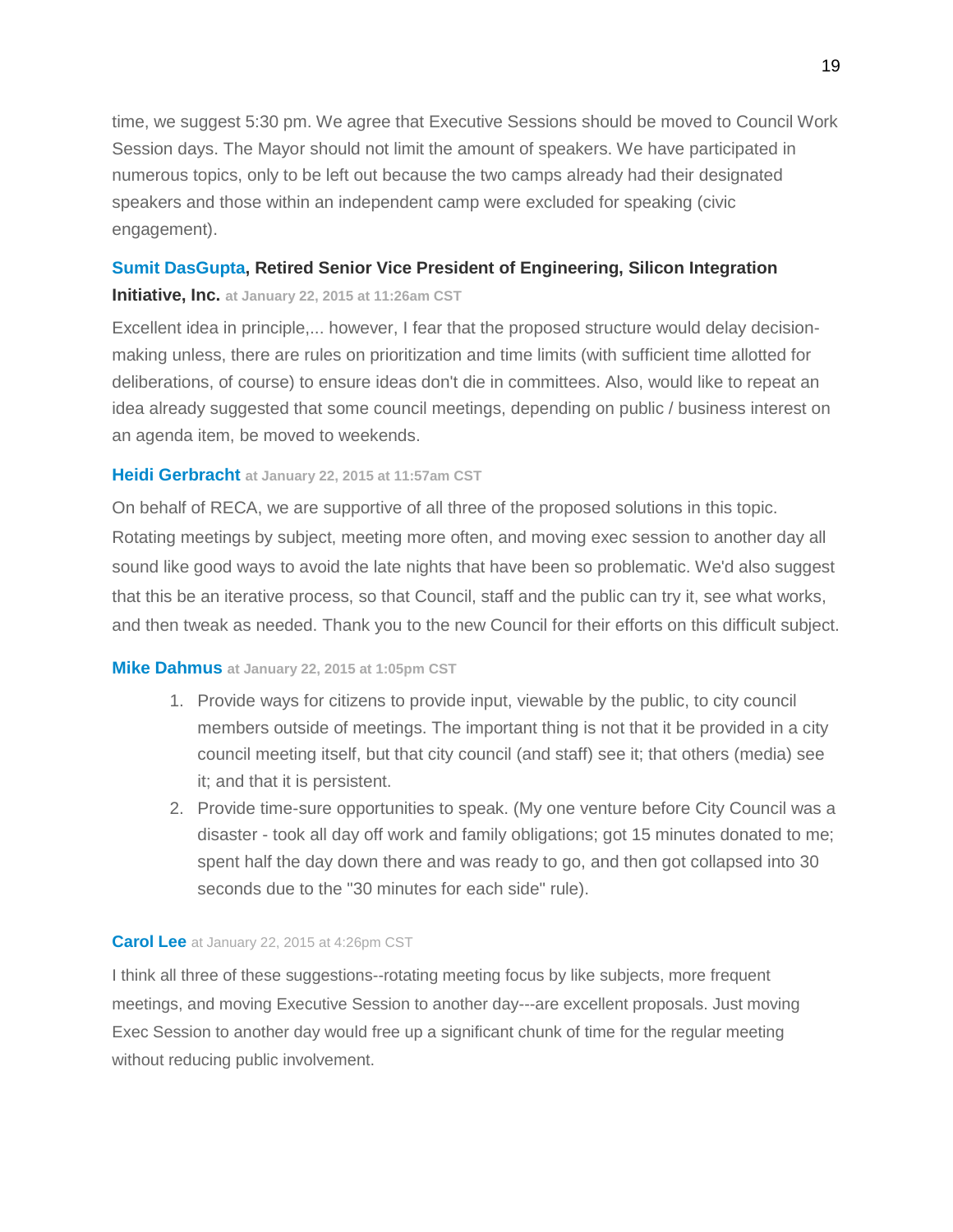#### **[Brett Merfish](https://austintexas.granicusideas.com/profile/54c1961ba263bee885002612)** at January 22, 2015 at 6:40pm CST

On behalf of Workers Defense Project, we support measures to engage the public more effectively. Should the three proposed solutions (rotating meetings by subject, meeting more often, and moving executive session to another day) do avoid long meetings that prohibit meaningful public engagement, then we support them; however, it is imperative that meetings fall during hours when working Austinites can provide input. In addition, we would like these measures to be evaluated as they are implemented to ensure they do indeed allow increased public input and engagement.

# <span id="page-20-0"></span>Topic: Second Proposal: Enhance opportunity for meaningful public engagement earlier, before decisions are final

Proposed strategies include:

- Move public hearings earlier in the process to Council Committees. At request of 4 Council members, schedule additional public hearing before Council for a limited time period with the goal of establishing a time certain for testimony that is accessible to the public.
- Assign all proposed ordinances/resolutions to Council Committees before being considered by the Council. (Does not apply to time sensitive items or items already further along in the process. This does not change the City Manager's ability to bring items directly to Council.)

What are your thoughts on these proposals?

#### **Feedback Summary**

- Committee Meetings
	- o In favor of having public input during early processes
		- Must have accessible times for public testimony
	- o **Main criticism- committees only having 4 council members**
		- Questions of concern-
			- Only 4 council members present may mean only 4 districts' opinions will be represented
			- Only 4 council members look at the issue in-depth even though all vote
			- Committee breakdown leaves out issues that affect each other
				- o Ex- Land use and transportation
		- **Bigger and broader issues should have more council members**
			- Ex- Austin Energy
		- Transparency issues- will all committee meetings be filmed and accessible?
- Methods of Engagement
	- o **Online posting outlets and forums were highly preferred over in-person engagement**
		- **Preference to the format of Speak Up Austin**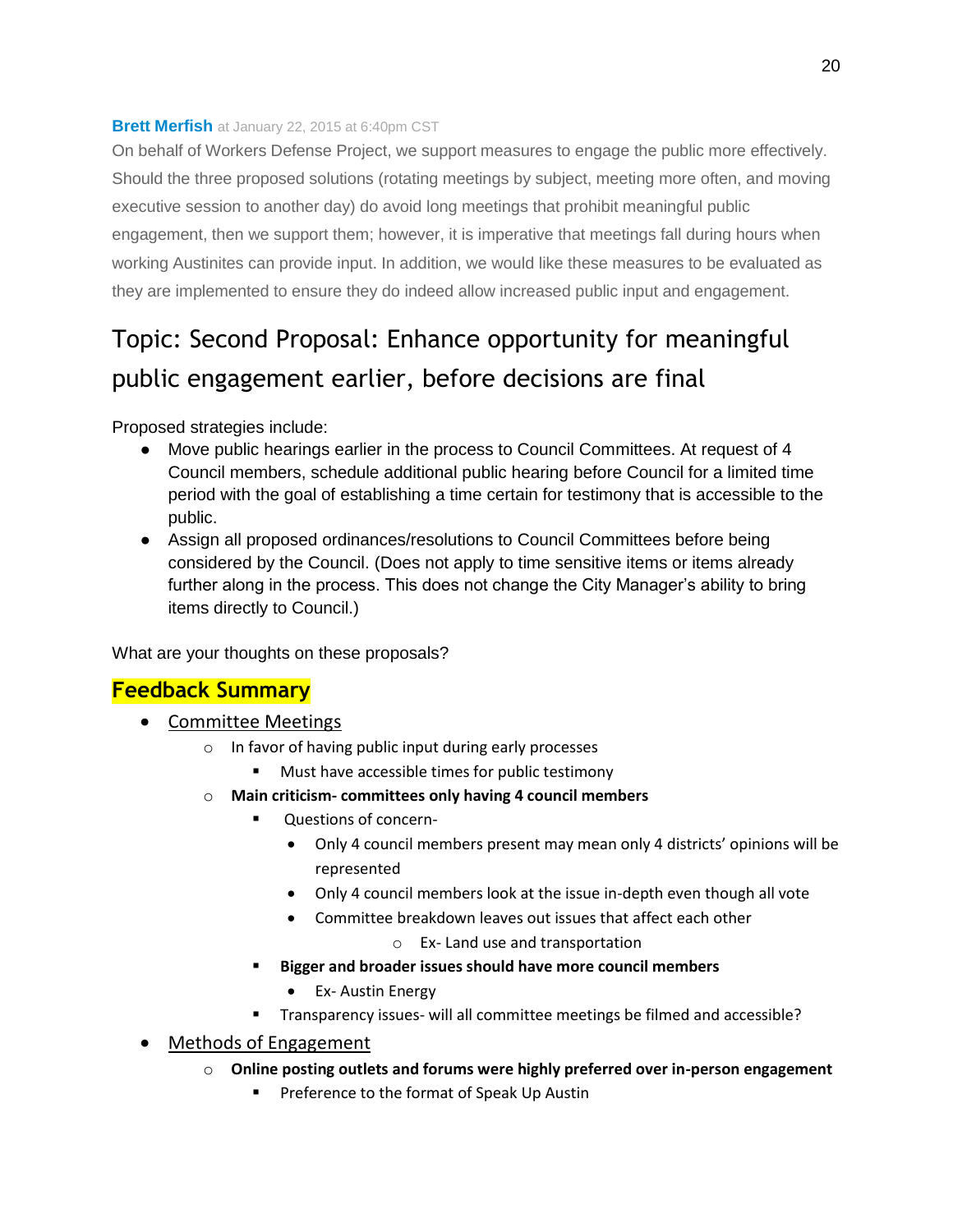- **Want council to see comments and provide feedback / analysis**
- *Caveat- All methods of input in the various processes should be equally weighed*
- o Localization of meetings
	- Live 2 way streaming at public library branches for more inclusion
	- More **small scale town hall meetings in each district** with the mayor and council member of the district
- o Direct Mayor and Council member communication
	- Email communication **lacks response and input**
	- Recommend a 24hour or 2 business day turnaround time on response

#### 55 Responses

#### **[Tim Thomas](http://speakupaustin.org/profile/54b0631c6c9d6f52cb000002) at January 09, 2015 at 5:29pm CST**

I don't feel the problem is a lack of in person public input. In a representative democracy some people are not going to get their way, and that does not mean their opinons were not considered.

I would prefer to have input sessions that were easy to register and vote remotely as well as in person. Webcasts of meetings, etc. I would prefer a system where opinions could be tallied with comments online, to prevent the need to go and shout in person to have your voice heard.

Allowing by right development and simplifying the permitting process would of course also provide less need for these long drawn out public engagement processes.

#### **[Coapublic Information](http://speakupaustin.org/profile/4dc971c2b0b8df3aa60002f3) admin at January 13, 2015 at 3:47pm CST**

Thanks for your comments, Tim; have you seen any examples elsewhere that would be helpful to review? -Moderator

#### **[Rollie Cole](http://speakupaustin.org/profile/516f209f068ea2c62d000b56) at January 16, 2015 at 9:51pm CST**

Actually, this very process is a great model. Break an issue down into topics, allow for comments that others can see (which also lets the commenter know the comment was received), respond to those comments. SpeakUpAustin is a great model for that. -- What is lacking here (sometimes shows up on other Austin-related projects) is some organized way to "vote" on comments and some final analysis, shown to the commenters, that will be the summary to pass on to the council. The analysis should have numeric totals, pie and bar charts, etc. that describes the comments, the number of people commenting and supporting various comments, etc. So SpeakUpAustin is a great start -- adding "polling" and "re-presented analysis" would be great next steps.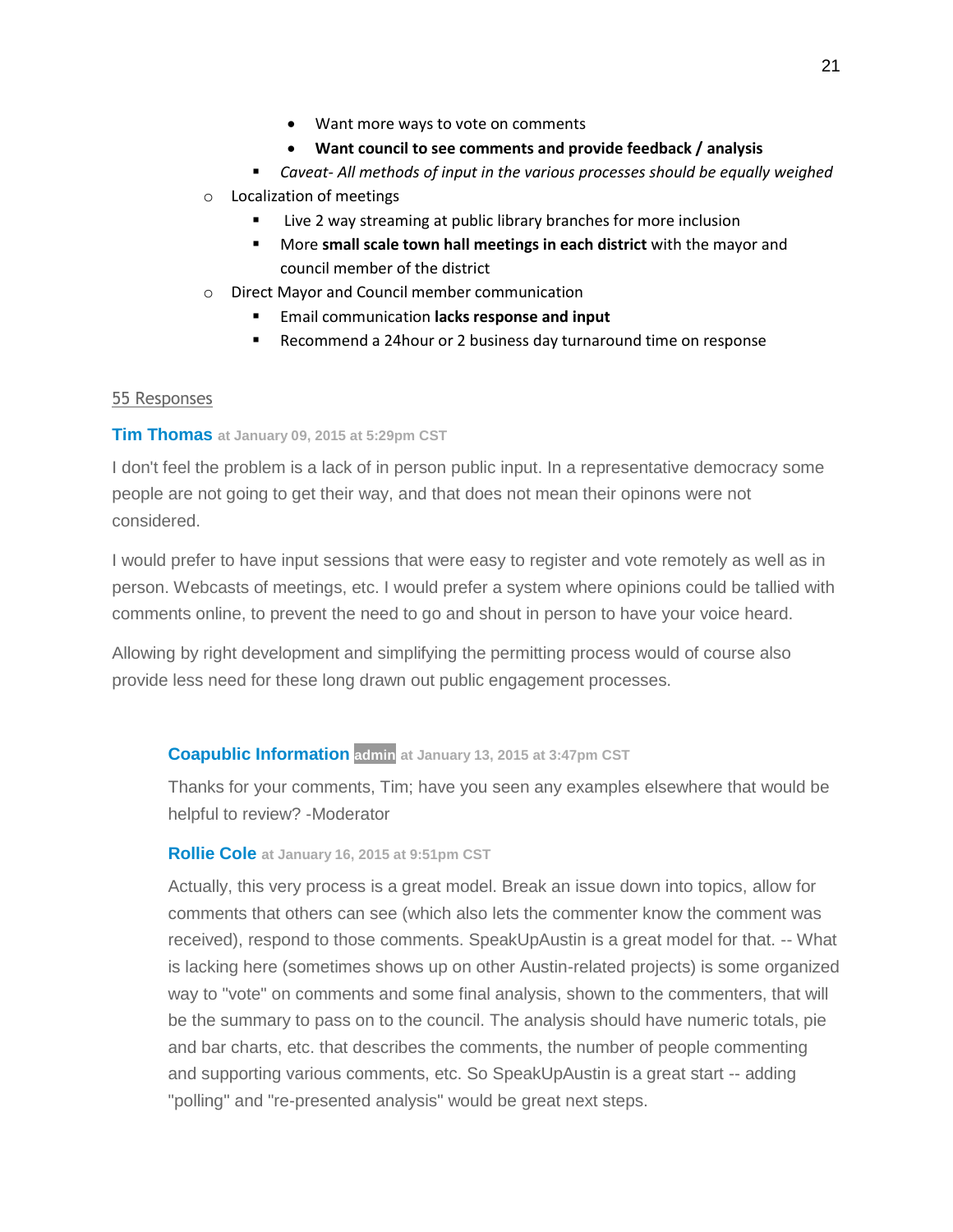#### **[Brad Parsons](http://speakupaustin.org/profile/4f275ccc54e3370001000698) at January 17, 2015 at 9:18am CST**

There is a problem, just 1, I see in all of this. For an item that has not gone to any Committee, Council can still limit public testimony to say 30 minutes each side, and that means people who sign and show up will be cut out of giving testimony on items that they were never given an opportunity at Committees to give feedback on. Prior Council did this often, these proposed changes still leave that bad option available to the new Council, seems like by design, unless it is amended out. **So the Amendment would be that for items that never went to a Committee, there will be no limit on total time of public testimony before the whole Council.** All the more reason why everything possible should first go before a Committee.

#### **[Javier Bonafont](http://speakupaustin.org/profile/4d9372133c86c57250000066) at January 09, 2015 at 10:17pm CST**

I think input at the committee level is a terrific idea. By the time something is at the full council a lot of work has gone into it, and a lot of discussion and staff input and its a big freight train, so having the public weigh in early, in smaller committee hearings, is far more likely to produce results. I ALSO believe that some online format (such as this) to gauge opinion, or some Live 2 way streaming to branch libraries would make things more inclusive. Finally, I get DOZENS of "notices" from the city about zoning and planning and items up for votes, but none of these notices contain any USEFUL information. Its all vague abstracts like "the council will consider a proposal to alter the sign ordinance." WHAT does that mean? Alter to what? To make signs larger? smaller? voluntary? taller? Certainly there is a specific proposal to be discussed, why not actually include it? Its like that with almost everything. "Will consider a site plan waiver at 1000 B Street" What? what KIND of waiver? what is being built? It seems like whoever creates the notices deliberately conceals any useful details, so my choice is to ignore most of them or spend hours digging for details and calling and going online. I don't know why the staff bothers with notices at all (okay, i do know, its in the charter, they are forced to, and it clearly shows that they don't want to.) Improve that.

#### **[Coapublic Information](http://speakupaustin.org/profile/4dc971c2b0b8df3aa60002f3) admin at January 13, 2015 at 3:47pm CST**

Thanks, Javier--how would you improve the notices you mentioned? -Moderator

#### **[Roger Chan](http://speakupaustin.org/profile/54b13bce6c9d6f0ea30002e4) at January 10, 2015 at 9:06am CST**

We need to institute and conduct town hall meetings in each district. Minimally the mayor and that district council member must be present to discuss and explore issues

**[Coapublic Information](http://speakupaustin.org/profile/4dc971c2b0b8df3aa60002f3) admin at January 13, 2015 at 3:48pm CST**

Thanks for your suggestion, Roger. -Moderator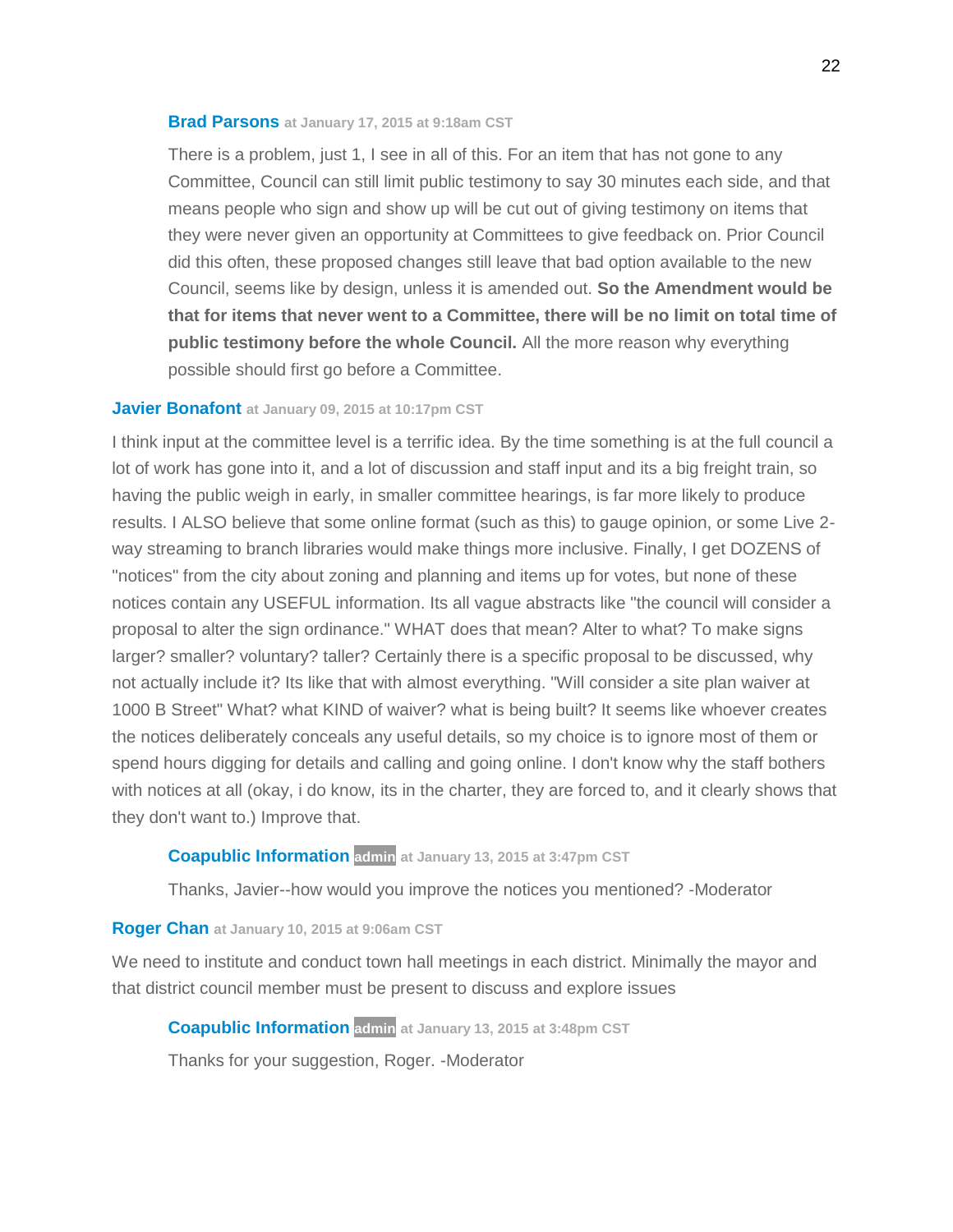#### **[Scott Trimble](http://speakupaustin.org/profile/54beb6c16c9d6f6e060011ea) at January 20, 2015 at 2:25pm CST**

I was going to suggest this as well. Each council member should conduct regular town halls in their districts. I recommend 2-4 meetings per month, on different days (and at different times?) so it's not always the same people participating.

#### **[Karen T](http://speakupaustin.org/profile/54bee74c6c9d6f103d0011f3) at January 20, 2015 at 5:44pm CST**

I agree. We have a traffic problem. We also now have 10 districts. Let's bring our individual representatives to us rather than all of us having to go to City Hall. And set up real time access so we can stay in our homes and comment.

#### **[Brad Parsons](http://speakupaustin.org/profile/4f275ccc54e3370001000698) at January 10, 2015 at 11:37am CST**

Am a little concerned about the wording above with regard to limiting total time for testimony before the whole Council. For Items that have come straight to Council and not gone through the proposed Committees, it is not appropriate to limit hearing time other than the 3 minutes per individual, also individuals should still be able to sign up and donate their time to another speaker when any testimony is taken before the whole Council or Committee. One of the worse examples of this in the past year was when CM Martinez motioned and the Council accepted limiting public testimony to only 30 minutes on each side on the Rail issue the first and only time the final proposal was heard before Council. THAT WAS TOTALLY INAPPROPRIATE, and a part of why the voters rejected Rail on the ballot, a perfect example of not enough genuine public input on an issue, in that case the Rail ballot item.

I am a little concerned that the new Mayor and Council might be missing the point of the problem of the past includes bad information and regularly false assumptions from The Staff gaming the system. Staff still has the advantage to game this system. Even with these proposed reforms, the problem is not the public giving testimony. The best solutions still will require a skeptical and discerning Council that does not accept false assumptions, limited solutions, bad and biased legal advice, and pigeonholed policy choices that were predetermined by Staff and professional Lobbyists before they even came to the Council. The new Council will still have to overcome those with good listening and basic good judgement, something I think all of you appear to have the potential to do.

#### **[Coapublic Information](http://speakupaustin.org/profile/4dc971c2b0b8df3aa60002f3) admin at January 13, 2015 at 3:47pm CST**

Thanks for your comments, Brad; could you clarify what you mean when you say "staff still has the advantage to game this system?"

#### **[Ma Ma](http://speakupaustin.org/profile/5123ee8454fc4c03a20006c7) at January 14, 2015 at 3:37pm CST**

Would not want to assume what Brad was thinking, here are some thoughts.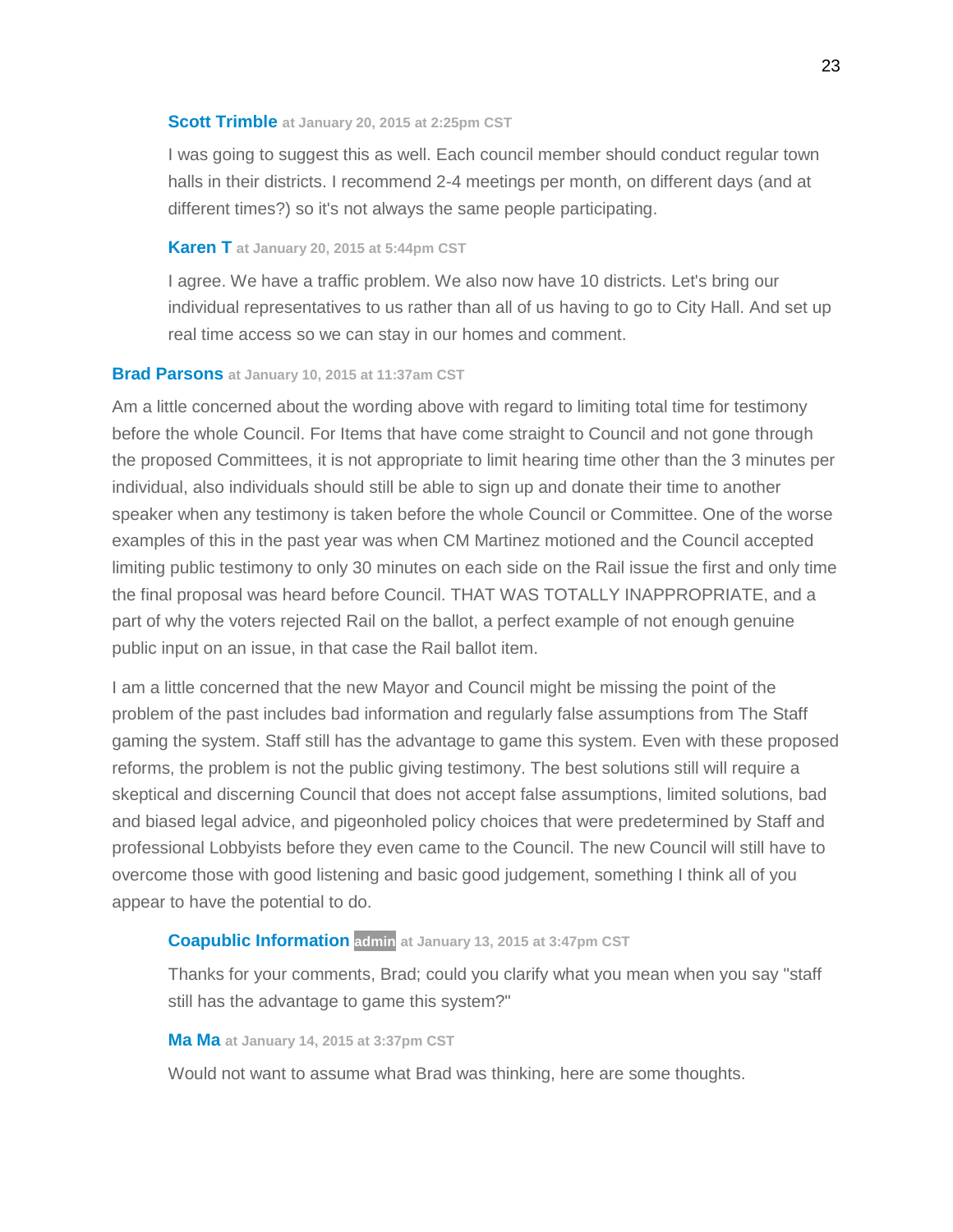City Council has the authority to make and pass ordinances. The City Manager/his staff/CoA departments have the responsibility to carry implementation of these ordinances. Sometimes the needs and desires of the various departments are different than the desired outcome of a particular department.

#### **[Dan McAtee](http://speakupaustin.org/profile/505c612fa3941b000d0000ae) at January 10, 2015 at 5:04pm CST**

A process for written comment via the COA website. The current "email the mayor & council" function is next to useless due to lack of response to input. COA needs to set expectations for response; "within 24 hours"; "2 business days": "we don't have the answer now but \_\_\_\_\_\_ will contact you no later than \_\_\_\_\_\_\_\_". Basic communications

#### **[Coapublic Information](http://speakupaustin.org/profile/4dc971c2b0b8df3aa60002f3) admin at January 13, 2015 at 3:47pm CST**

Thanks for your suggestion, Dan. -Moderator

#### **[Susan Pantell](http://speakupaustin.org/profile/4d9f1c2862c8b478d6000006) at January 12, 2015 at 2:49pm CST**

I think it would be good to try this, but one concern is that if only four districts are represented on the committee, people who are not from those districts may have less impact on the proceedings because the Council members will be less concerned with opinions not from their district.

Some issues might need to be reviewed by the entire Council from the beginning because of their importance for the city. Some examples of that type of issue from the past are the consideration of changing the management structure for Austin Energy, Water Treatment Plant 4, and the Urban Rail proposal.

It's not clear to me where issues regarding libraries, pools, recreation centers, etc. would fit in the proposed committee structure.

#### **[Coapublic Information](http://speakupaustin.org/profile/4dc971c2b0b8df3aa60002f3) admin at January 13, 2015 at 3:49pm CST**

Thanks, Susan; where would you recommend issues regarding libraries, polls, recreation centers, and other topics fit? And what alternative would you suggest to address the issue you mentioned with district representation on committees?

#### **[Susan Pantell](http://speakupaustin.org/profile/4d9f1c2862c8b478d6000006) at January 14, 2015 at 12:41pm CST**

Maybe they intended it to go under Housing and Community Dev. One idea is to move trash and recycling from Environment to Utilities, Resource Recovery; move parks from Environment and include that with libraries, pools, etc under a new committee, "Community Services", and keep the "Environment" for longer-range planning and policy issues like sustainability, open space purchase, climate change, and water resources.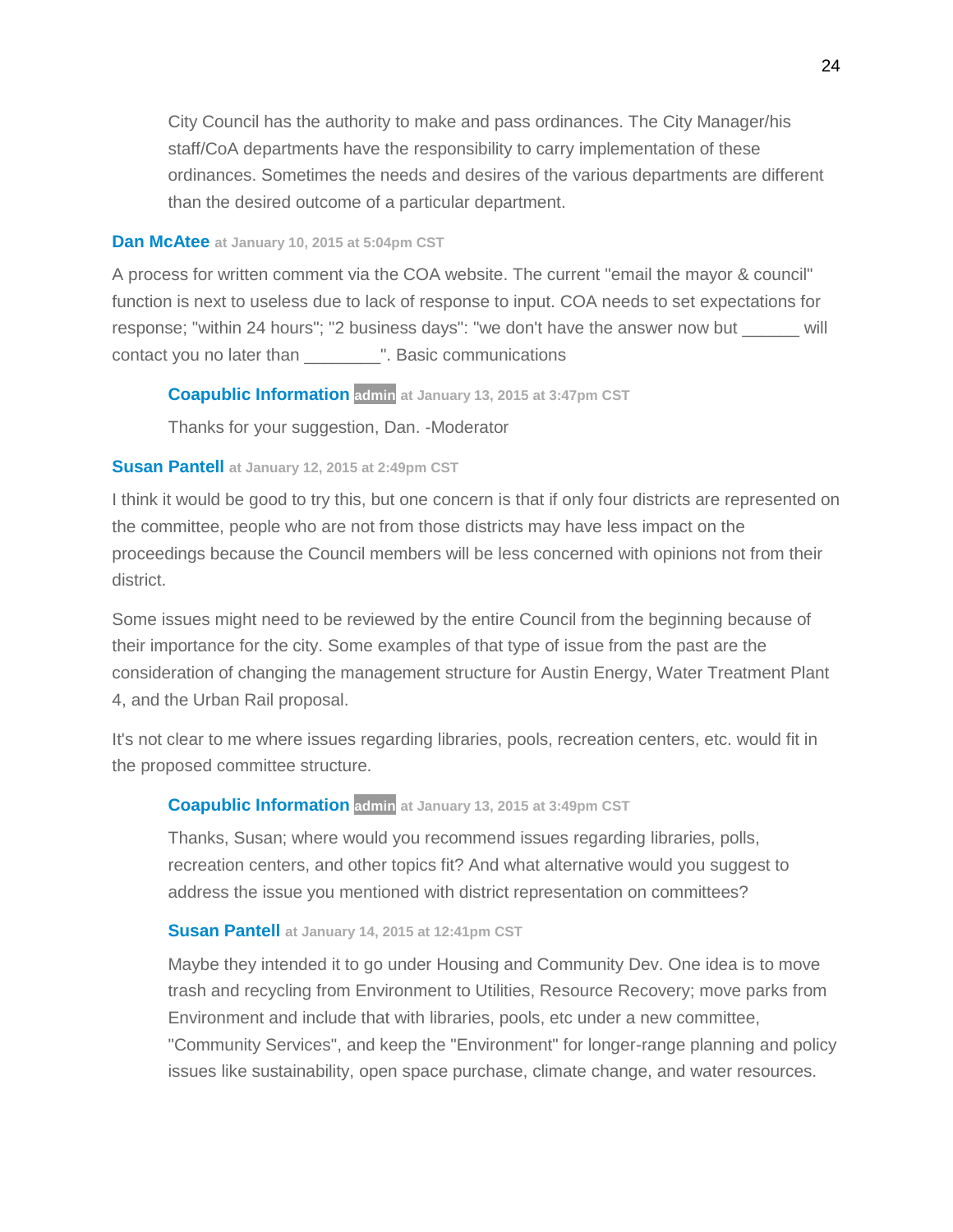I don't have an answer for the district representation issue on committees; I think it is a potential problem. As suggested above, I think for big, important issues, all of the Council may need to be involved from the start, partly because of this concern.

#### **[Shari Farrell](http://speakupaustin.org/profile/51ffab0b8f49d910f80046c2) at January 12, 2015 at 4:20pm CST**

A designated area on the AustinTexas.gov website allowing for public opinions on what issues should be considered for agenda items, responses on what decisions were made; which would allow for some tracking of the impact of the conclusion, and a place that tracks all meeting notes, items, conclusions as well. A website dedicated to allowing the public to help decide what constitutes an agenda item (by majority - without a few people leading the conversations...) follow the minutes and notes as if they participated in the sessions, and allow for responses of conclusions the impact conclusion has made on citizens/city. This is a way to allow the public to participate in sessions 24 hours a day, 7 days a week - even when the issue is regarding Parks and Libraries which are very importation to many citizens. Short videos can be used as well.

**[Coapublic Information](http://speakupaustin.org/profile/4dc971c2b0b8df3aa60002f3) admin at January 13, 2015 at 3:50pm CST**

Thanks for your feedback, Shari. -Moderator

**[Ma Ma](http://speakupaustin.org/profile/5123ee8454fc4c03a20006c7) at January 14, 2015 at 11:23pm CST**

I was referring to this site:

<http://austincouncilforum.org/viewforum.php?f=2>

Could be modified to link the all agendas, data, etc in other sites.

**[Ma Ma](http://speakupaustin.org/profile/5123ee8454fc4c03a20006c7) at January 14, 2015 at 3:55pm CST**

There is an area on the CoA website for public input. Start there, and modify as needed. Save time/money.

**[Coapublic Information](http://speakupaustin.org/profile/4dc971c2b0b8df3aa60002f3) admin at January 14, 2015 at 4:12pm CST**

Thanks, Ma Ma--this, in fact, is that site.

#### **[Jennifer Houlihan](http://speakupaustin.org/profile/4f0b5ebf1d699f00010000a1) at January 13, 2015 at 11:11am CST**

I know of several efforts to bring forward resolutions after as many as 8 years of work, through the commission structure, subject to repeated delays by legal and by staff, believing all the challenges had been addressed - only to see them derailed on the same business day that they were to go before council by a lone voice. It's maddening. If the new committee structure means that by the time a resolution gets to council, all sides have had a chance to weigh in, build consensus, and craft a resolution will work for the majority of stakeholders, and cannot be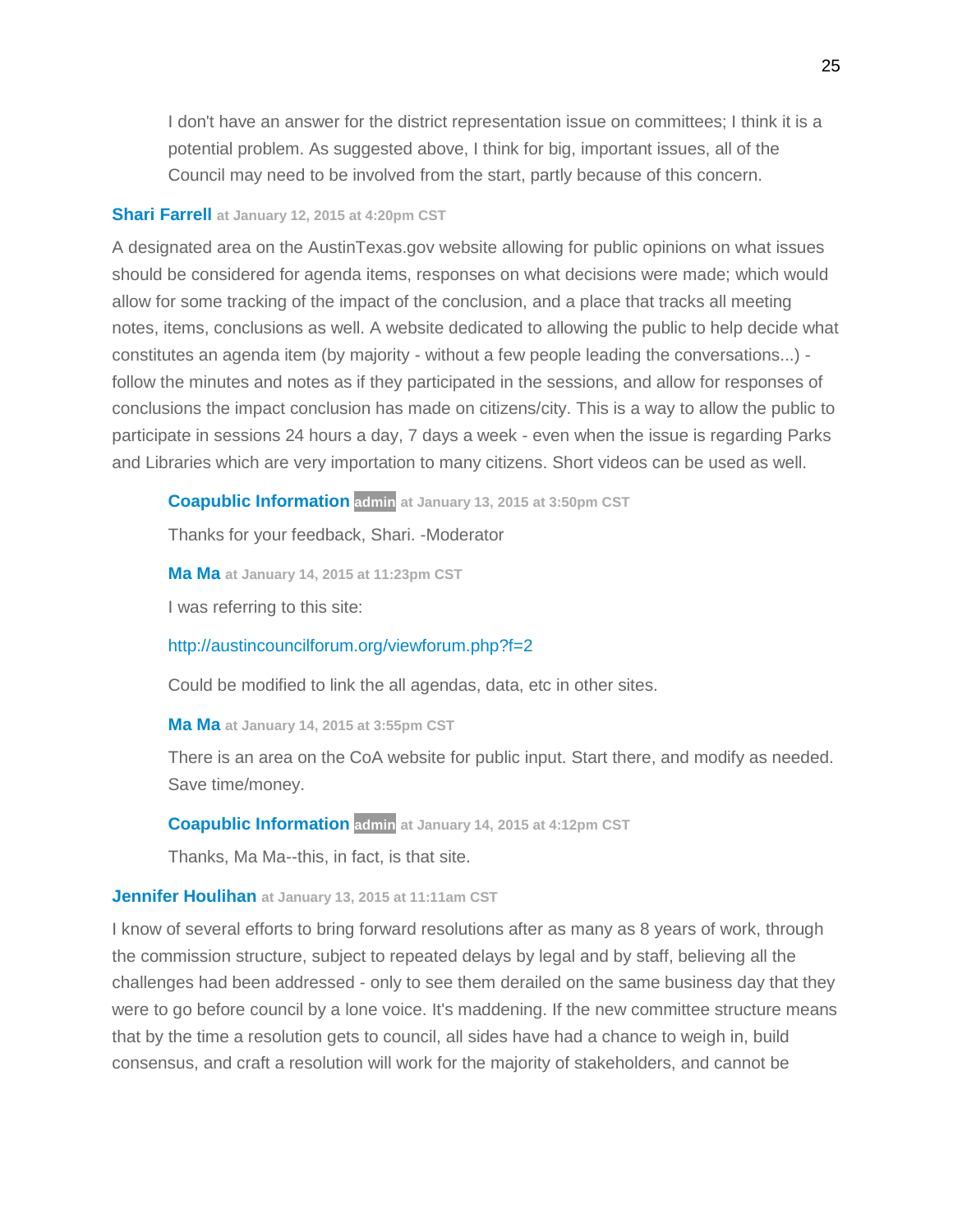derailed by one of two individuals with a bully pulpit after everyone else has worked together for months or years on a workable solution, then let's try it.

#### **[Coapublic Information](http://speakupaustin.org/profile/4dc971c2b0b8df3aa60002f3) admin at January 13, 2015 at 3:50pm CST**

Thanks, Jennifer; can you be more specific about the cases you mentioned? -Moderator

#### **[Jennifer Houlihan](http://speakupaustin.org/profile/4f0b5ebf1d699f00010000a1) at January 13, 2015 at 4:59pm CST**

Most recently, the busking ordinance. It was expected it would pass on consent at the final meeting of the year, but was pulled due to a late objection. The issue is not whether the last-minute complaint had merit and deserved consideration; but rather that months and months of work had gone into the most recent version with ample time for public comment, and all processes and procedures had carefully been followed, yet the outcome was still knocked off schedule. That's a problem with the system, that there can still be stakeholders that late in a conversation who feel they've had no chance to weigh in. If it takes another layer of meetings for people to believe there are enough opportunities to raise their voices on issues that matter to them, then let's get 'em on the books!

#### **[Coapublic Information](http://speakupaustin.org/profile/4dc971c2b0b8df3aa60002f3) admin at January 14, 2015 at 8:54am CST**

Understood; thanks, Jennifer. -Moderator

#### **[chris grigassy](http://speakupaustin.org/profile/52822a96cdff68c3920050e0) at January 13, 2015 at 12:31pm CST**

Order all Council staff, and all City staff to stop using "The Delphi Technique" at City facilitated public meetings and surveys!! That deceptive method isn't really asking for citizen Input, but citizen Agreement--for ideas some "expert/s have put forward. And please educate yourselves about this deceptive method that has caused many of us active citizens to quit trusting the City!

#### **[Coapublic Information](http://speakupaustin.org/profile/4dc971c2b0b8df3aa60002f3) admin at January 13, 2015 at 3:51pm CST**

Hi, Chris--could you provide some examples where you have seen that technique used during public meetings and surveys? -Moderator

#### **[Ma Ma](http://speakupaustin.org/profile/5123ee8454fc4c03a20006c7) at January 14, 2015 at 4:03pm CST**

Had not heard the label of this technique though I've seen this used. A meeting facilitator is not supposed to have any vested interest in the meeting outcome. Any consolidations of topics or inputs of the meeting is to be done in full view and with consent of the meeting attendees.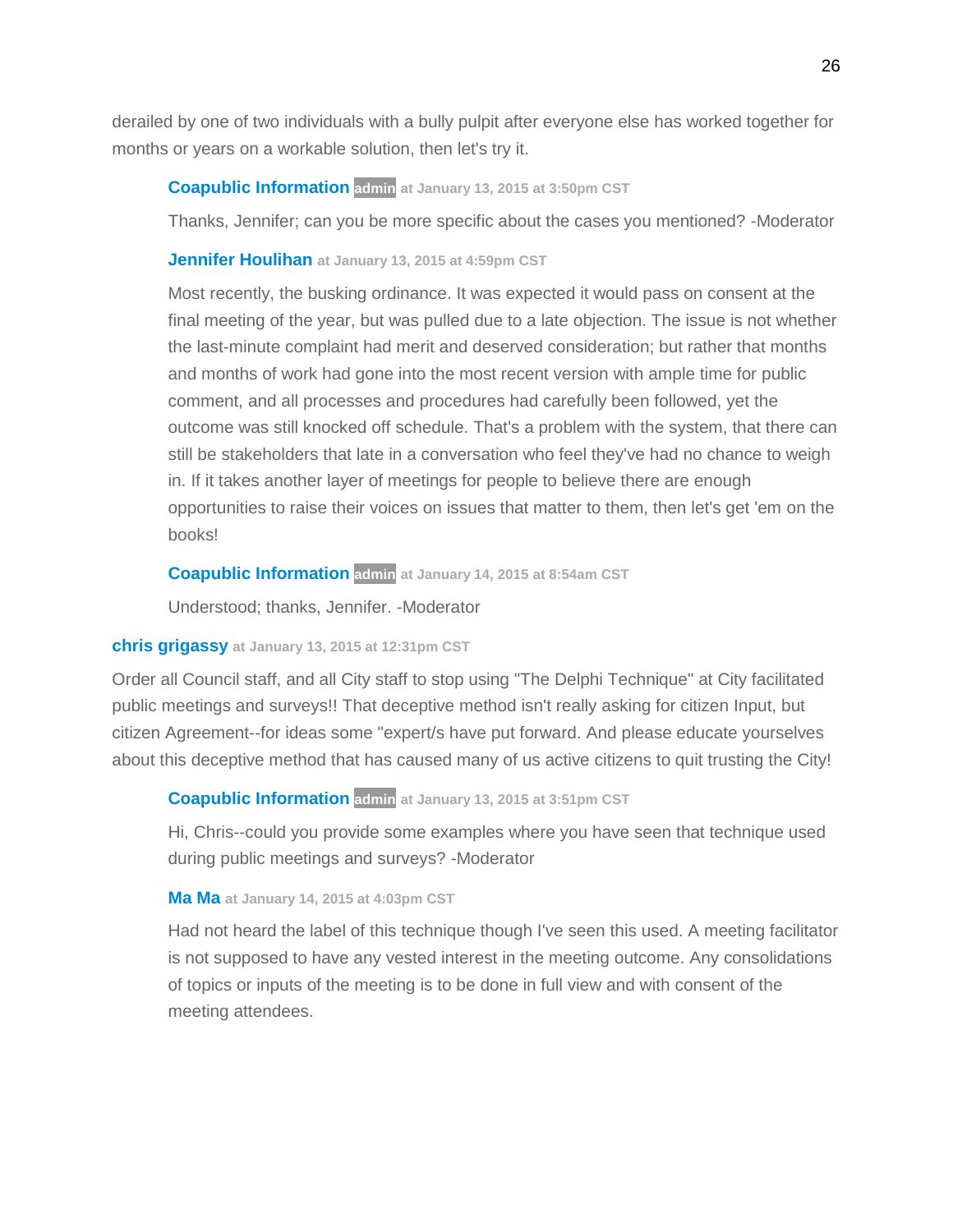**[Ma Ma](http://speakupaustin.org/profile/5123ee8454fc4c03a20006c7) at January 14, 2015 at 11:40pm CST**

Thanks, am not aware that council sessions use a meeting facilitator. I have seen meeting leaders (who participate in the meeting) and time keepers. A meeting facilitator is process focused.

I have seen the "delphi technique" applied when participation is consolidated in a manner to present desired result and when surveys are designed to achieve desired results.

#### **[Coapublic Information](http://speakupaustin.org/profile/4dc971c2b0b8df3aa60002f3) admin at January 14, 2015 at 4:14pm CST**

Hi, Ma Ma--can you clarify...are you saying you have seen facilitators act as if they do have a vested interest in the outcome? And on the second point, can you explain more about what you may have witnessed to the contrary? -Moderator

#### **[chris grigassy](http://speakupaustin.org/profile/52822a96cdff68c3920050e0) at January 13, 2015 at 12:42pm CST**

[www.vlrc.org/articles/110.html](http://www.vlrc.org/articles/110.html) is the link to explain the Delphi Technique manipulation of citizens.

#### **[Heyden x](http://speakupaustin.org/profile/515f0dfda34041b647000a05) at January 14, 2015 at 11:39am CST**

When setting up committees land use and transportation need to be on the same committee. We got into this mess by considering land use and transportation separately - they need to be considered together so that we all recognize how one directly affects the other.

#### **[Coapublic Information](http://speakupaustin.org/profile/4dc971c2b0b8df3aa60002f3) admin at January 14, 2015 at 4:15pm CST**

Thanks for the suggestion, Heyden. -Moderator

#### **[Joep Meijer](http://speakupaustin.org/profile/54b6b36ba263be4c23002405) at January 14, 2015 at 12:24pm CST**

I understand that the intent is to have 4 council member serve on each council committee. I would urge that some committees would see a broader representation, in particular the oversicht committee on Austin Energy. Austin Energy is the most important asset of the city, it is responsible for a large contribution to the city budget, it impacts affordability for all residents and low income families in particular, and is the biggest opportunity to cut our emissions and use more renewable energy. This committee will also discuss additions to the traditional business model. All in all, a very important committee that deserve the attention of more council members, perhaps not all, but at least seven would be a good starting point.

**[Coapublic Information](http://speakupaustin.org/profile/4dc971c2b0b8df3aa60002f3) admin at January 14, 2015 at 4:14pm CST**

Thanks for the suggestion, Joep. -Moderator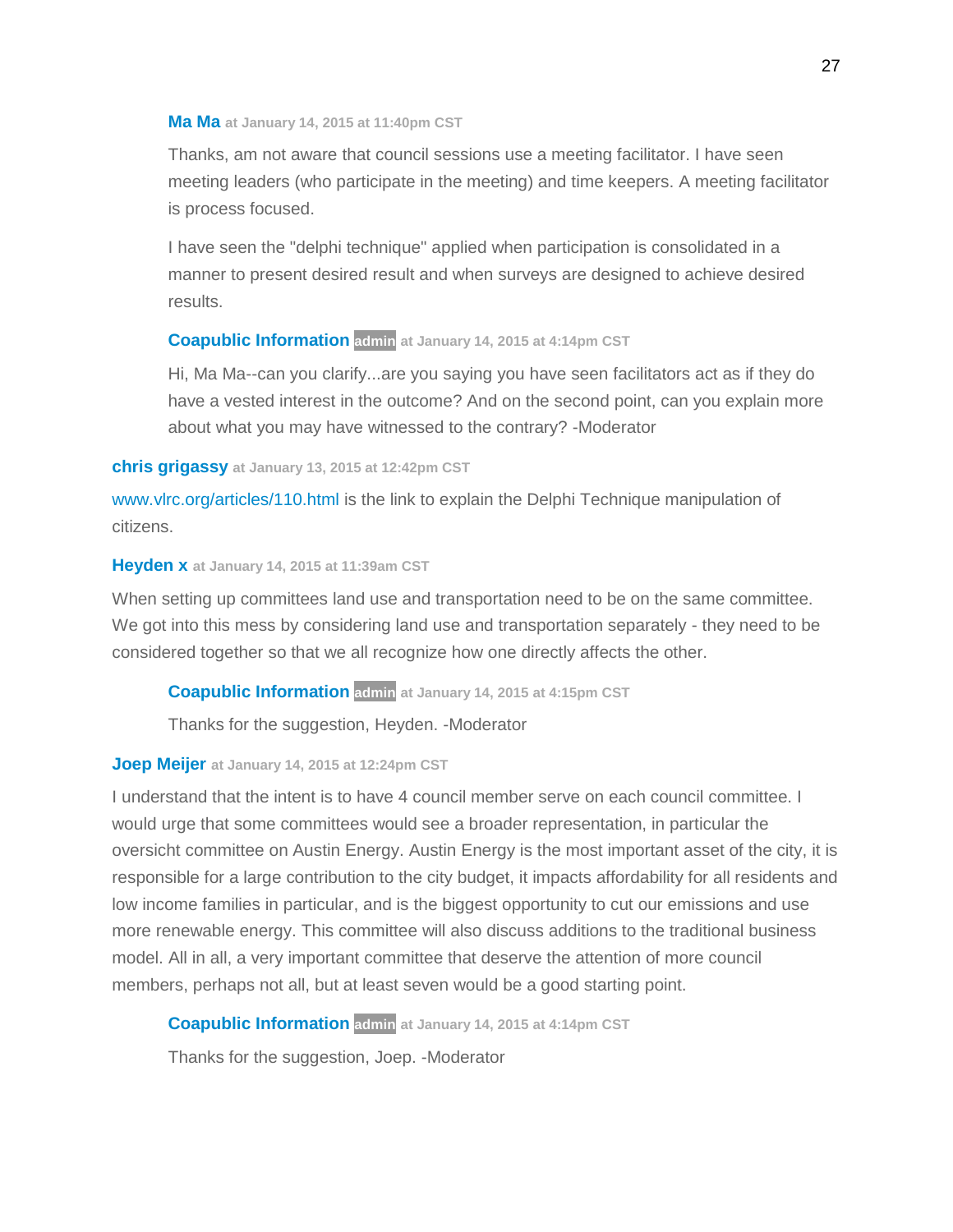#### **[Ma Ma](http://speakupaustin.org/profile/5123ee8454fc4c03a20006c7) at January 14, 2015 at 4:15pm CST**

Believe the intent of the committee process is to have a specific number of council members sit on these committees. But nothing in the proposal would preclude any member from attending. (Providing meetings are not double booked, but that is just schedule management.)

Each council member has a responsibility to their district AND a responsibility to the entire city. A balance will be needed to prevent entrenchment.

#### **[Mary Voltaggio](http://speakupaustin.org/profile/54b7ec176c9d6f49e0002614) at January 15, 2015 at 11:52am CST**

In general, the ideas presented are a good start. Committees can be a double edge sword: On the one hand, they can serve to evaluate, prioritize and go forward, or they can turn in to a swamp bog where nothing moves. There would have to be transparency or Committees could be seen as trying to manipulate the outcome. Each Council member must come up with a way to gather input from their district (via website, town hall, survey/polling, etc.) early in the process, so that time, money, and resources are not wasted. Larger issues like energy, water, or transportation may require a mayor-led town hall or public forum. Taxpayers are probably more irritated by the relentless "studies" conducted by the city that cost of lot of money and end up going nowhere.

#### **[Rick Rick](http://speakupaustin.org/profile/4ffc6beae22d4a000a0004e0) at January 15, 2015 at 1:50pm CST**

I think Ma Ma and Chris are referencing some of the City meetings that we "all" have participated in over and over again. I'm thinking of the stickers voting through the Imagine Austin process that eventually wore me down after about 18 meetings, and the Project Connect process where "everybody knew" what the Project Connect Team wanted and that is what "won" the contest, which then failed at the polls (so there! why didn't you guys listen to us?). These meetings of citizens are staged it seems to pull the public to an endpoint that someone else has dictated from all high at the City. This is a reality; not a conspiracy theory.

I would put all discussions and comments on the internet and let people comment in that forum. It could even be summarized to a list up to 20 questions per topic, and allow the people to vote. A subscription process will be needed to try to stop the stuffing of the comments.

#### **[Horacio Gasquet](http://speakupaustin.org/profile/54ab6416a263be5131002ed5) at January 16, 2015 at 11:08pm CST**

I like the idea of having committee meetings focused on a topic specific agenda. But, it is not sufficient to just listen to people talk. How does that input get converted into policy? It is not clear what the follow up is, when a citizen has a great idea.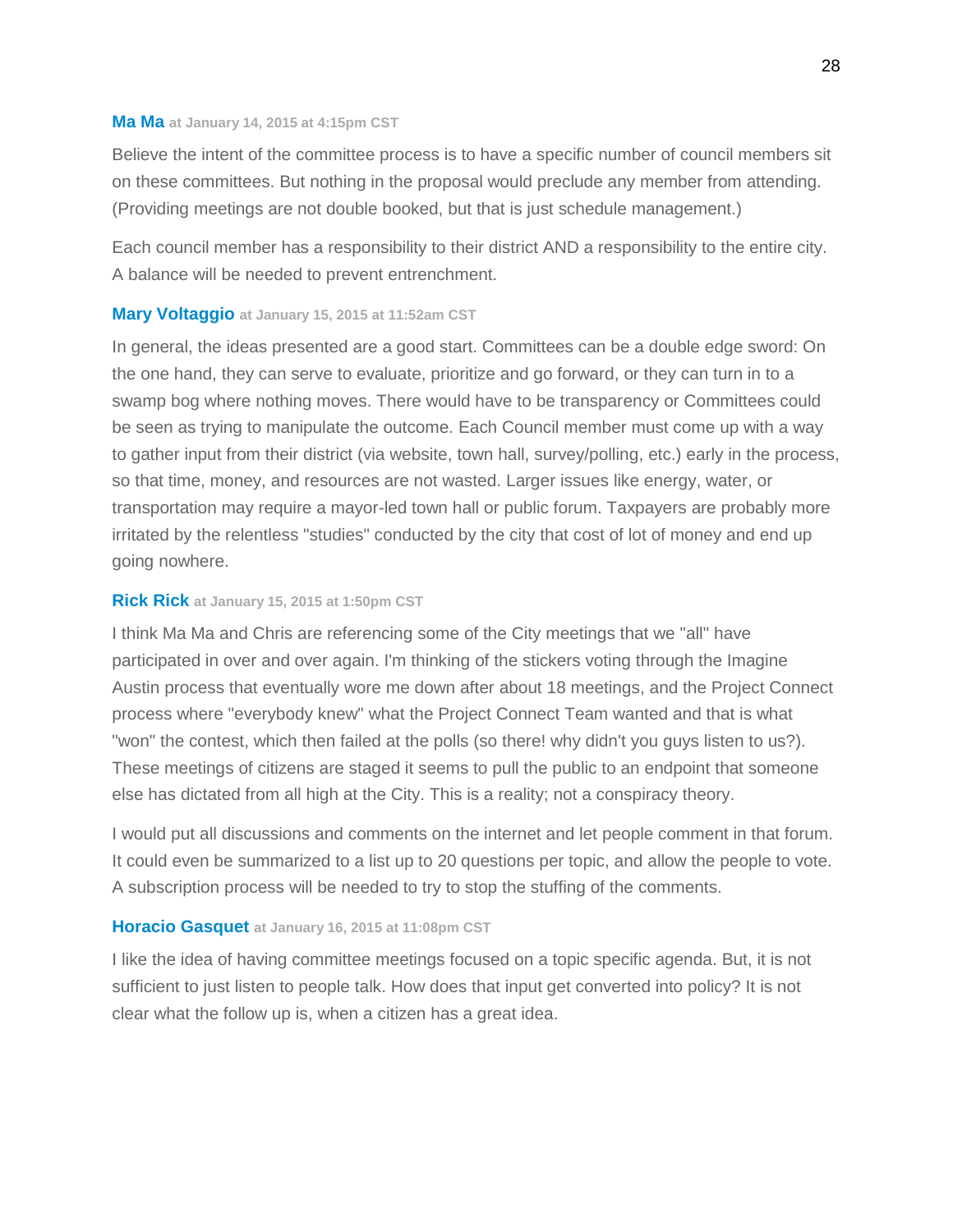#### **[pinaki Ghosh](http://speakupaustin.org/profile/54bb3968a263bef660000333) at January 17, 2015 at 11:06pm CST**

A fundamental issue here from compliance perspective - if 4 council members can bring an issue to the agenda then it should be more than 4 members who can bring it to public hearing else we can see formation of cotarie - this means we will need 5 council members to bring it to public hearing - which also means these 4 have to win over one more council member to bring it to public hearing - from Governance Risk Compliance perspective this is a very standard operating procedure. This is change I will request the city to make

#### **[Joshua Canter](http://speakupaustin.org/profile/54bdd7706c9d6f08c0000a4b) at January 19, 2015 at 10:25pm CST**

I like this idea, this it's great and could really help things!

#### **[Therese Baer](http://speakupaustin.org/profile/54be6d96a263be515f000ea1) at January 20, 2015 at 9:03am CST**

I vote "Yes" on this proposal. Let's try it, as is. it if doesn't work well, then let's modify it.

#### **[Mary Reed](http://speakupaustin.org/profile/54bea85f6c9d6f6e060010ff) at January 20, 2015 at 1:13pm CST**

While I appreciate the fact that the city is trying make the public hearing process easier, less time-consuming, etc. as President of the Clarksville Community Development Corporation (CCDC), the neighborhood organization for historic Clarksville [\(www.historicclarksville.org\)](http://www.historicclarksville.org/), I feel very uncomfortable having important matters related to my neighborhood -- demo applications, proposed zoning changes, etc.-- heard only by a portion of the Council, even though the the full Council would vote on them.

How would those Council members who do not serve on a particular committee gain an understanding of all of the facts and nuances related to a matter before they vote on it? I fear that important information may get "lost in translation" and as a result some Councilmembers will end up voting on an issue without complete knowledge.

Also, what if certain Council members who heard a matter discussed in committee try to color the information that was presented during a hearing when they discuss it with the rest of the council, maybe because of ideological or political reasons?

I much prefer an opportunity to make my case to all of the council even it it means that I have to spend hours at a Council meeting. I think the Council will make better decisions when all members have the opportunity to be equally informed.

#### **[Michael Michael](http://speakupaustin.org/profile/4f4e40e96579c700010002e5) at January 20, 2015 at 3:33pm CST**

There should be a separate Council committee on affordability and a Mayor's cabinet on affordability. It was the pervasive theme throughout the Mayoral campaign and Council campaigns, and it is at or near the top of every Austinite's priority list. It deserves to its own committee as opposed to being merely included as a subset of other committees.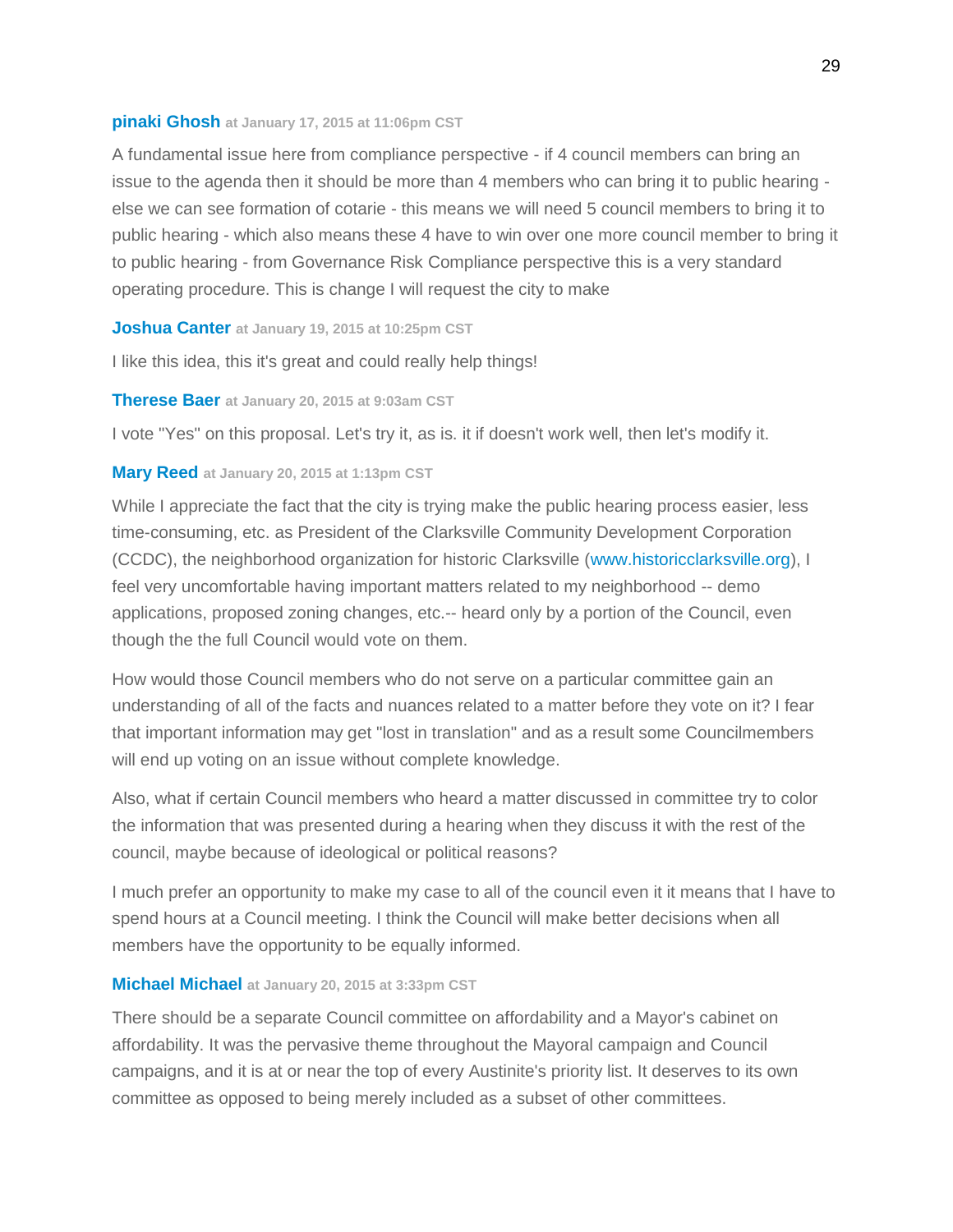#### **[Joseph Reynolds](http://speakupaustin.org/profile/54bed8286c9d6f6e060012d1) at January 20, 2015 at 4:52pm CST**

The committees must be consistent with State Law. Under the City Charter the Council is one instance of the Land Use Committee [Planning and ZAP being two others]. Hearing land use items in a sub-committee isn't constrained by law, but the Council has to remain as the responsible body. Any land-use subcommittee will need to be structured such that every one of the 10 Council members get's to hear items in their district. Four member subcommittees won't work unless there are three of them with parallel duties. And, items are going to arise that cross district boundaries - the development of the State Land at 45th & Bull Creek Rd is one such, members Gallo [d-10] and Pool are directly involved and Tovo represents on of the Neighborhood Associations in the Coalition. Working a subcommittee structure will be difficult.

Perhaps not planning to close an item in one Council Meeting would help, actually have 1st, 2nd, and 3rd hearings.

Perhaps pushing hearings into Boards and Commissions, with a higher standard for appeal to council is needed.

#### **[Liz Haltom](http://speakupaustin.org/profile/54bfe0f76c9d6f323c0017f0) at January 21, 2015 at 11:31am CST**

It's the behind closed door lobbying that's the problem. When I was advocating for an issue at City Hall, by the time the public hearing rolled around, everyone's mind was already made up. It was visibly obvious. Showing up to testify changed nothing. The public needs to know what information and arguments decision-makers have already been presented with and by whom and when, so we know what other information City Council needs to hear and can get there knocking on doors at the same time as the lobbyists. I'm very disappointed to see that none of these proposals address bringing more transparency to the before-hearing lobbying that goes on.

#### **[Andrew Bucknall](http://speakupaustin.org/profile/54c01942a263be182f00096e) at January 21, 2015 at 3:45pm CST**

Having Chaired a task force committee, the Urban Renewal Board and Urban Transportation Commission as well as serving on the affordable housing commission (now CDC) I have noticed that council committees can often have the same purpose as established citizen boards, commissions and committees. As Jennifer Houlihan talks about this means an issue can go through a very long vetting process and result in a council committee or council not even knowing about the previous process as they move forward or react to an agenda item with little to no information. I think it is very important to look at how existing boards and commissions interact with council committees to increase understanding and communication so the vetting that occurs at the existing citizen level is communicated forward. I assume through this process there will be a continual review of citizen committees to determine duplication of efforts,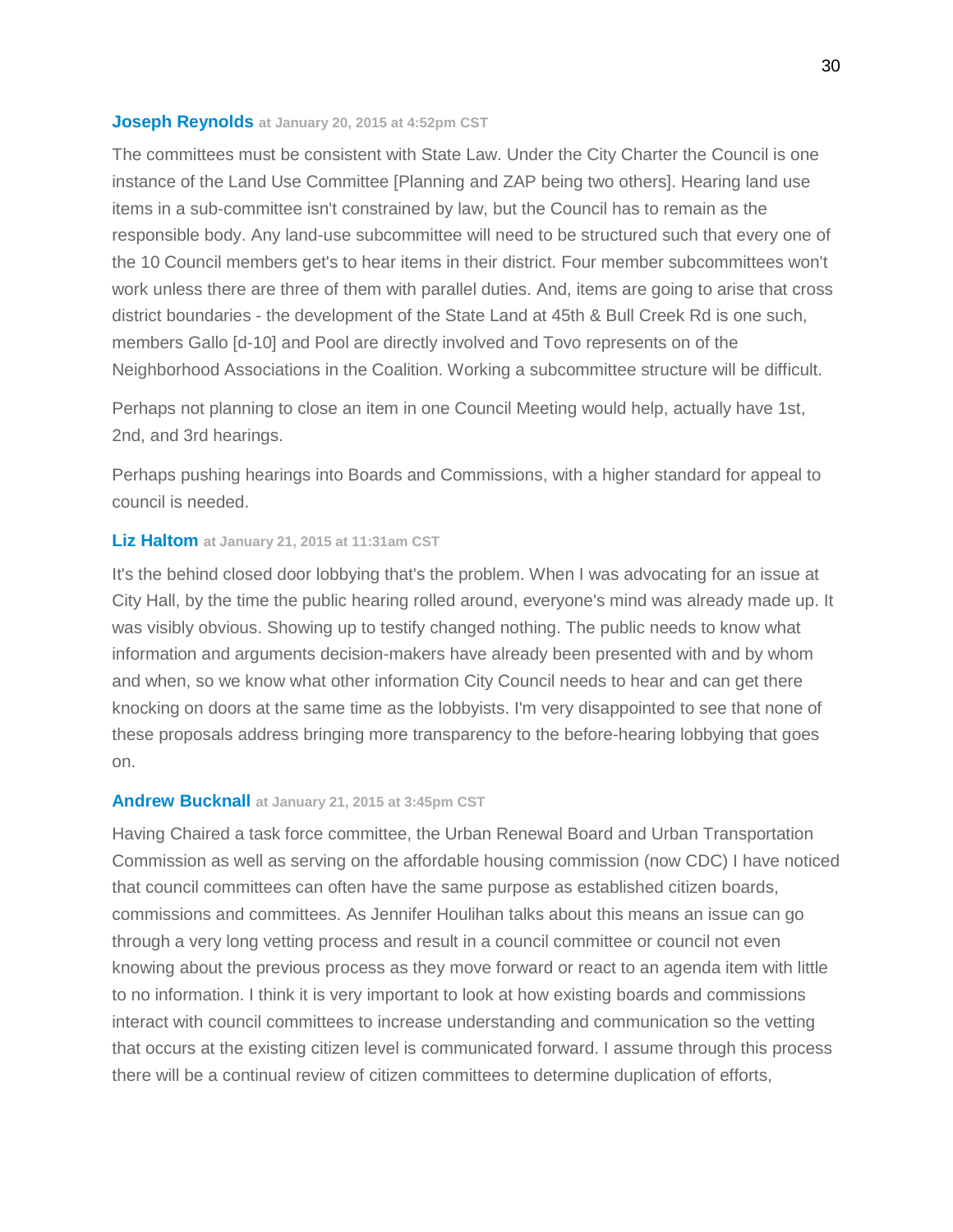necessity by law and reorganize based upon information. Establishing a metric to evaluate boards, commissions and council committees may be helpful in this re-org process.

#### **[Bob Batlan](http://speakupaustin.org/profile/54c058bea263be182f000b5e) at January 21, 2015 at 8:00pm CST**

Comments for your consideration relative to the New Council Committee Proposal.

- 1. Public testimony to committees should be scheduled in evenings so that working people have a chance to be heard.
- 2. The mechanism to allow an item to be added to the full council if requested by four council members may be helpful, but is not sufficient. The committee structure would tend to have council members concentrate on the issues related to their committee assignments. Their concentration on other issues would most certainly be more limited. Therefore, it will be difficult for non-committee members to evaluate requests from outside their areas. A public petition process should be developed and added as a way to bring an item to full council in a timely manner. A fair, but rigorous petition process would prevent frivolous requests. However, it would allow a path to bring important items that did not receive committee support to the full council. I assert it would be more effective for all than having individuals and groups shop for council sponsors.
- 3.
- 4. All Council Members should be on a Committee on Austin Energy.
- 5. A formal review of the effectiveness of the new structure should be conducted and recommendations adopted before the end of FY15.
- 6.

Thanks for considering this input.

I would be pleased to discuss these items at your convenience.

Bob Batlan Austin Interfaith Strategy Team

#### **[Sumit DasGupta,](http://speakupaustin.org/profile/54c13191a263be13bf000393) Retired Senior Vice President of Engineering, Silicon Integration**

**Initiative, Inc. at January 22, 2015 at 11:31am CST**

Excellent idea. Also, this may be a repetition but I would recommend that minutes of all meetings be posted on a city web-site for public awareness / comments before a proposal is put on council agenda.

#### **[Susana Almanza](http://speakupaustin.org/profile/54c12ce1a263be13bf00032c) at January 22, 2015 at 11:35am CST**

At the present time, numerous recommendations & resolutions are heard by specific Boards & Commissions, they are then forward to City Council. Does that mean that the 13 committees, will be an addition to the already established Boards & Commissions? Or will the council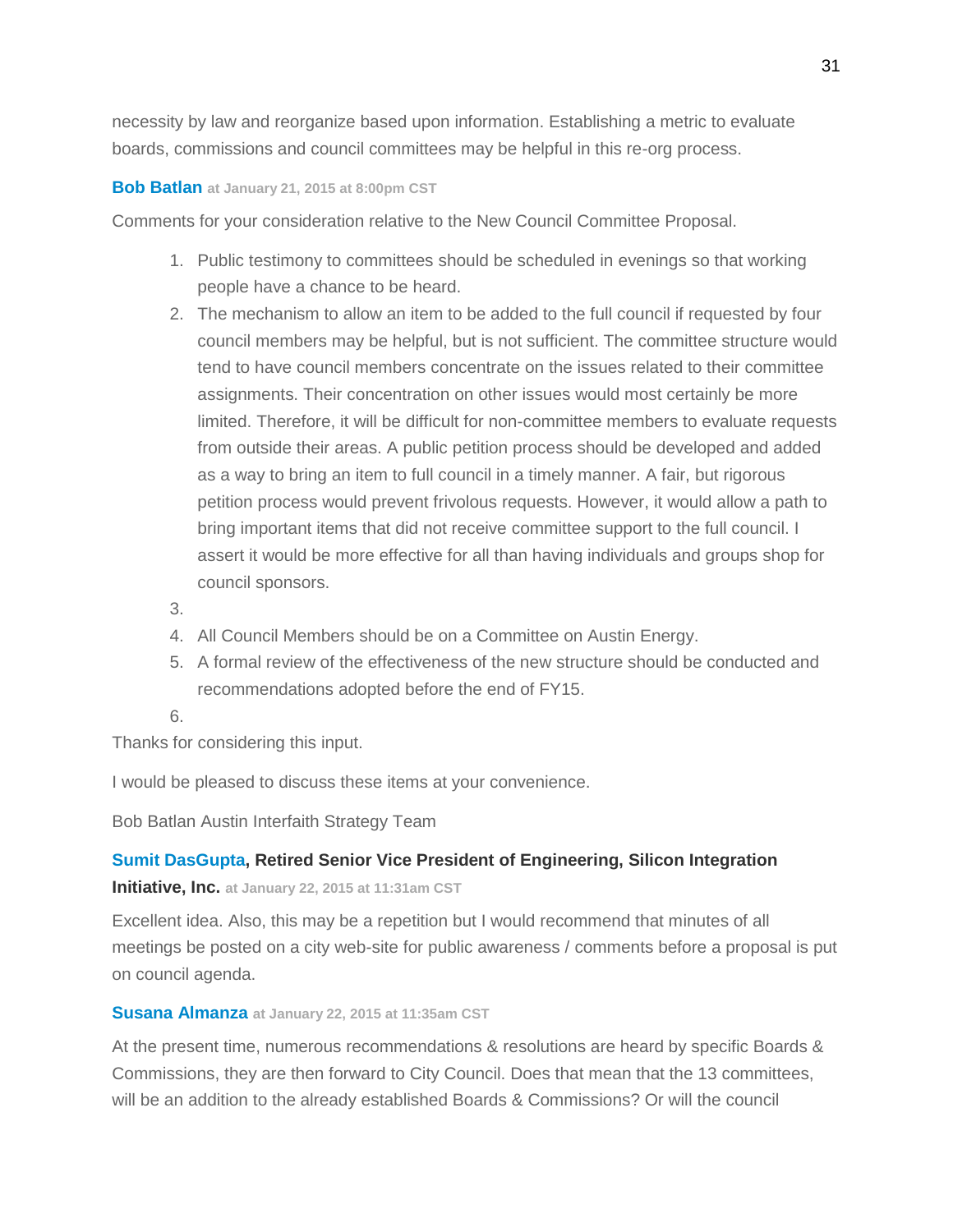committees replace the current Boards & Commissions? How will the 4 council members be selected for the council committees, what is the process? If the council committee makes a decision opposite of the impacted community, will the community be given the opportunity to speak to the full Council? WE, PODER, are also concerned about the discussion of online emails being tallied. We still live in a digital divide and those with access & knowledge of using electronic means could easily out number impacted low-income and/or people of color.

#### **[Susan Lippman](http://speakupaustin.org/profile/54c15f1e6c9d6f103d002087) at January 22, 2015 at 3:26pm CST**

These are all excellent questions. I hardly know how to express an opinion on the proposed structure without knowing the answers to these. Especially important is: how are the 4 selected? Perhaps it should be all voluntary, with a minimum of 4. I agree with some of earlier commentators that Austin Energy certainly is important enough for a larger committee.

#### **[Heidi Gerbracht](http://speakupaustin.org/profile/54c137ea6c9d6f40e9001f57) at January 22, 2015 at 12:19pm CST**

On behalf of RECA, we are supportive of public testimony happening earlier in the process, and to having items go through committees first. Having opportunities to engage remotely, whether it's by computer or by telephone, is immensely valuable in giving access to folks who have not traditionally been able to show up at City Hall- those with children or jobs with long hours or a lack of transportation, etc. It will be important to weigh that feedback equally to feedback from those who show up at meetings, if we're truly going to make local government more accessible to everyone. If remote input is possible and weighed equally to in-person testimony, then an hours-long public hearing becomes less necessary, and it's less likely that one loud voice drowns out the voices of the many. It may also be useful to consider a time certain ending to public hearings as well, even if that means more public hearings have to be scheduled. The one area in which we'd urge caution is with land use. Much of the process for land use decisions is guided by state law, and it's an in-depth process already. We're hopeful the changes can make the development process more predictable and help stakeholders work better together, and we'd like a process that is not lengthier and more expensive. Thanks for the opportunity to comment.

#### **[Carol Lee](http://speakupaustin.org/profile/54c17787a263be13bf0006d9) at January 22, 2015 at 4:46pm CST**

The committees may add value for "deep dives" into issues but I am concerned about relying on the committees to craft positions and finalize Council decisions, and for the Committees to be the primary input for public hearings. With 13 Committees I am assuming that some would meet during the normal work hours and others in the evening, and I've read that not all would have Channel 6 coverage. It would be public-viscous to expect citizens to monitor the agendas of 13 Committees and have public testimony prepared within 3 days of the Committee meeting. What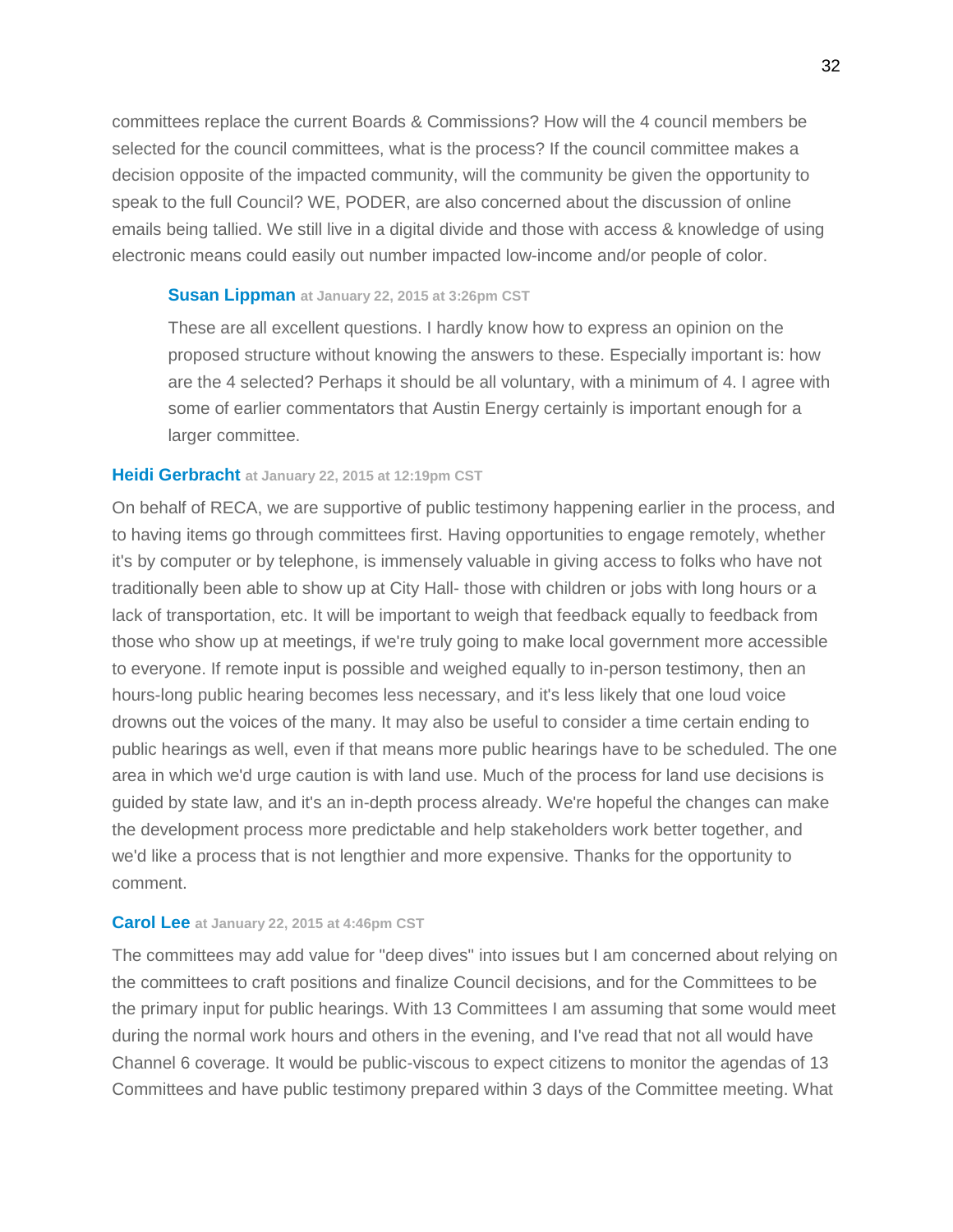would be extremely welcomed is an improved Public Notice system, whereby any citizen could "subscribe" to be notified of items based on selected filters. The current paper-based Public Notice system is very costly and ineffective. I also think it is extremely important for the full Council to serve as the Board for both of our public utility entities as Austin Energy and Austin Water Utility are our largest public assets.

#### **Tom Fitzpatrick**

The goal to make Council meetings less onerous and more accessible to citizen participation is a good one. Going forward, consideration should continuously be given not only to facilitating public participation, but to honoring that participation by adhering to plans and agreements that result from it. Seeing plans ignored and agreements overturned after the citizens have gone home trusting they have made some difference – is a recipe for diminishing both trust and engagement long term.

I have three comments about the use of committees to facilitate public hearings.

1) While the idea of breaking out council work into committees is entirely reasonable, a structure of too many committees has potential dangers also. The way forward should monitor closely the total amount of time and the number of meetings that results from the committee structure. If, indeed, a resolute Council Member intends to track transcripts and recordings of committees that he or he does not attend, the system quickly becomes more onerous rather than less so. And if a citizen wants to track what's going on and when it may be effective to participate, a smaller number of venues is much easier to monitor.

2) On the subject of public hearings being primarily at committees rather than full council (absent a special request), it should be noted that citizen engagement and citizen activism are not necessarily the same thing. Some Austin citizens, for whom we are grateful, spend enormous time and attention tracking and trying to help shape the city's policies, programs and development. Many other citizens are either not able or not inclined to track meetings and the work of elected representatives they would like to trust. These citizens only get engaged (and show up at hearings) when something is far enough along and far enough off the rails that someone they know sounds an alarm. These folks may be less likely to engage at a committee hearing when the scope of a problem or an inconceivable departure from expectations has developed and been revealed. The purpose of the system design should be to enhance trust and engagement, not to require constancy of vigilance.

3) The number of committees should not silo the work of Council or further encourage siloing the work of city departments. In particular, I believe that logical integration of rules and concerns could be facilitated by combining several of the combined committees, and dividing their agendas into the subareas originally proposed. I suggest combining:

- Mobility
- Public Safety
- Planning & Neighborhoods
- Open Space, Environment, and Sustainability
- Housing & Community Development

Economic Development and Innovative Industry Development should also be combined (again maintaining the separate agenda rubrics).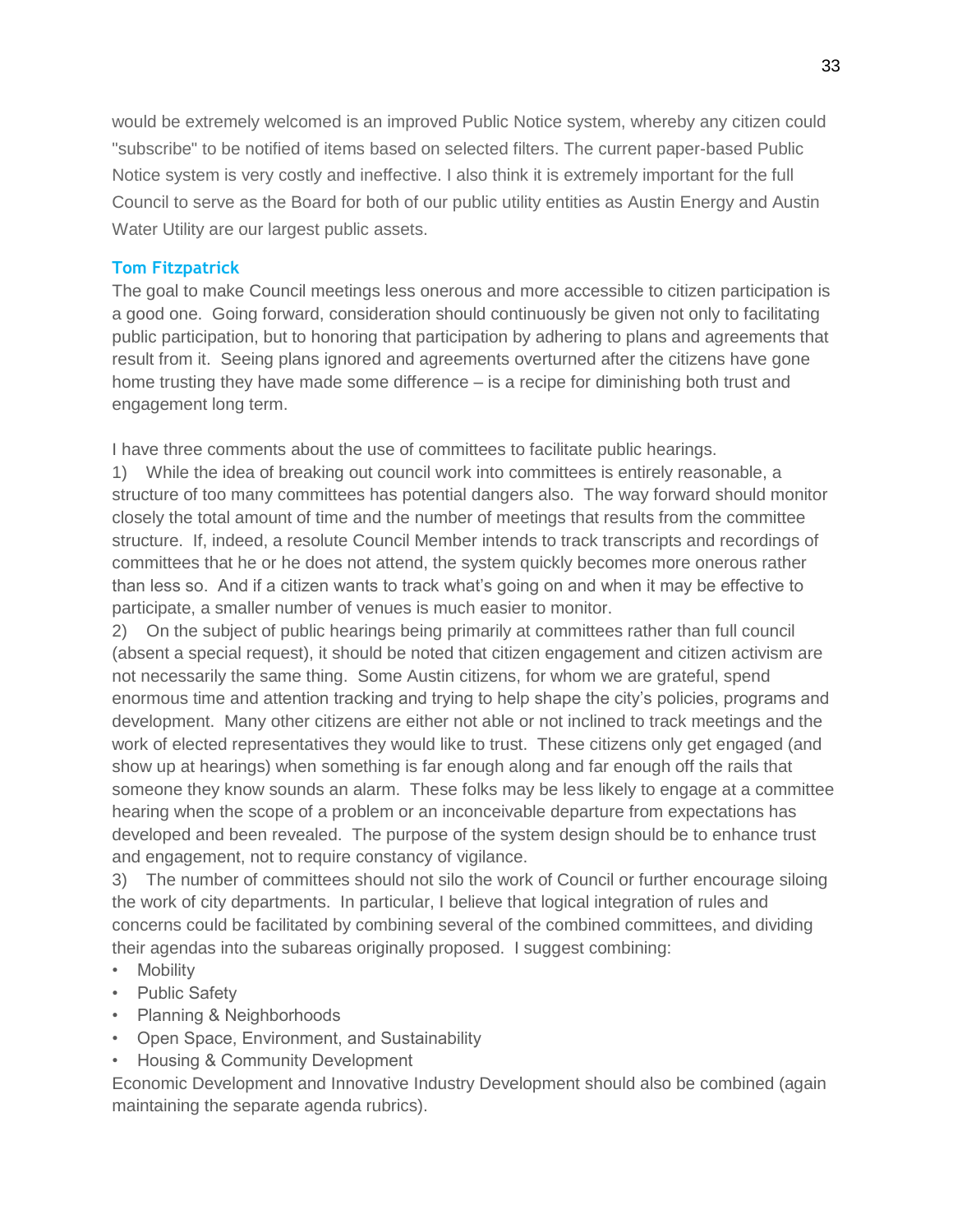<span id="page-34-0"></span>Topic: Third Proposal: Dramatically enhance access to and completeness of minutes, back-up, tracking follow-up action on resolutions, and other records of Council Committee and Commission proceedings to support transparency.

The proposed strategies would include the creation of accessible documents that clearly explain Council processes to public.

What are your thoughts on this proposal?

### **Feedback Summary**

- Documentation access
	- o Little ease and accessibility to information **(not user friendly)**
	- o Hard to navigate and process current online postings
		- **EXECTE FIGHT Different departments and commissions lack consistency** on posting protocol and timing
	- $\circ$  Background information used in the decision process is not always available
		- **Ex- data, amended agenda times, etc.**
		- City Manager studies / evaluation for resolutions are not easy to locate.
	- o Request **notifications for updates on actions taken** by council on draft agendas, meeting minutes, presentations, etc.
- Council Member access
	- o Negative responses on the amount of 'literal locked doors' that council members sit behind
	- o Contacting council members does not always result in direct response

#### 25 Responses

#### **[Tim Thomas](http://speakupaustin.org/profile/54b0631c6c9d6f52cb000002) at January 09, 2015 at 5:32pm CST**

I'm not sure how this is different from now. We have access to a huge amount of data. I'd love to get to 100%, but I don't think the majority of citizens are suffering from a lack of data. They're suffering from too much data and not enough time to process it. The way our city has created patchwork ordinances over patchwork ordinances means that you have to commit yourself to understanding the issue at hand to understand most of what goes before council.

**[Coapublic Information](http://speakupaustin.org/profile/4dc971c2b0b8df3aa60002f3) admin at January 13, 2015 at 3:52pm CST**

Thanks for the feedback, Tim. -Moderator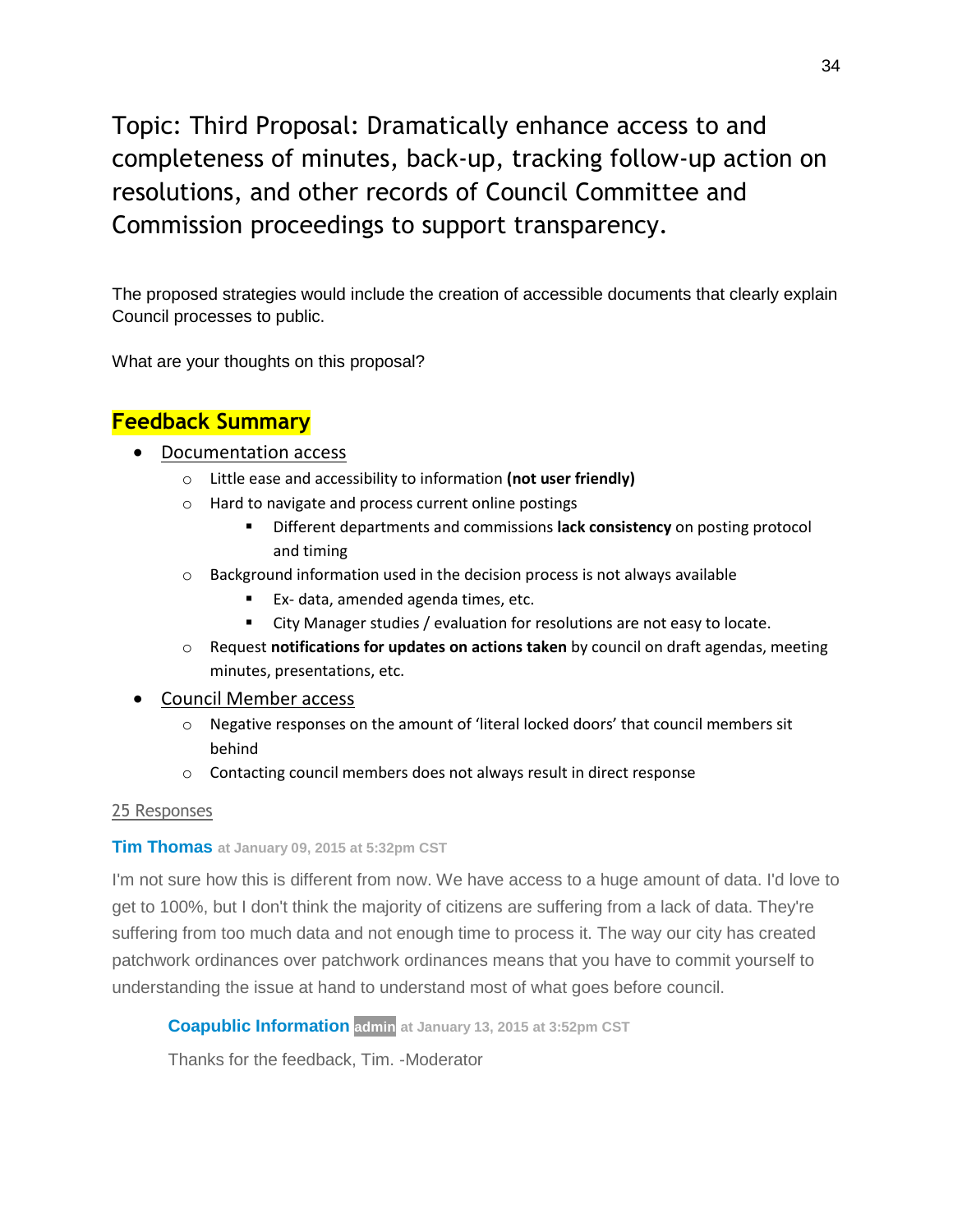#### **[Brad Parsons](http://speakupaustin.org/profile/4f275ccc54e3370001000698) at January 10, 2015 at 11:55am CST**

Yes. Generally speaking, unless a person is very adept at navigating the many different City information applications and varied webpages, most of which are not user friendly, it is hard for most people to follow what the City and Council are doing. Particularly I agree, the Minutes of both Council and Commission meetings in the past have been inadequate. In the case of the Council, the Minutes are often badly transcribed. In the case of Commissions, there often are not Minutes posted even after the fact of any useful detail.

As for followup actions on resolutions, yes, there has not been a systematic display to the public connecting followup actions particularly on Council resolutions requesting actions by the City Manager. One has just have to be aware of them and recognize them when they appear again on the Agendas.

Point to mention, the last Council passed A LOT of resolutions in the past 6 months asking the City Manager to study or evaluate one thing or another, those need to be tracked and noticed to you all and the public when the City Manager starts bringing those slew of items before you.

I might add, you the new Council are not obligated by any resolution that the prior Council asked the City Manager to look into. Further, the new Council should seriously consider taking a look at a number of ordinances to potentially be rescinded that the last Council rushed through in their final year when they saw the handwriting on the wall after the 10-1 Commission was able to complete their task.

#### **[Coapublic Information](http://speakupaustin.org/profile/4dc971c2b0b8df3aa60002f3) admin at January 13, 2015 at 3:54pm CST**

Thanks for the suggestions, Brad. Any specific ordinances you would like the Council to review? And what would you like to see included in minutes that isn't there currently? - Moderator

#### **[Josh Rabinowitz](http://speakupaustin.org/profile/5266ea1a8f49d9bbc200568f) at January 10, 2015 at 1:53pm CST**

Not entirely related to transparency, but I'm not sure where else to put the request: I'd like to get email or RSS updates on actions taken by the council in addition to draft agendas, and maybe email or Facebook reminders of city council meetings being streamed over ATXN. As has been mentioned earlier, availability of info is not a problem. I think Austin does a better job than most with transparency, though better minutes and follow-ups to resolutions are certainly necessary improvements. This is something that just winds up not being at top of mind because announcements of council activity are relatively quiet in a noisy world. Not actively reaching out to let people know about meetings could be viewed as a move to reduce transparency, though I don't believe that's what's happening here.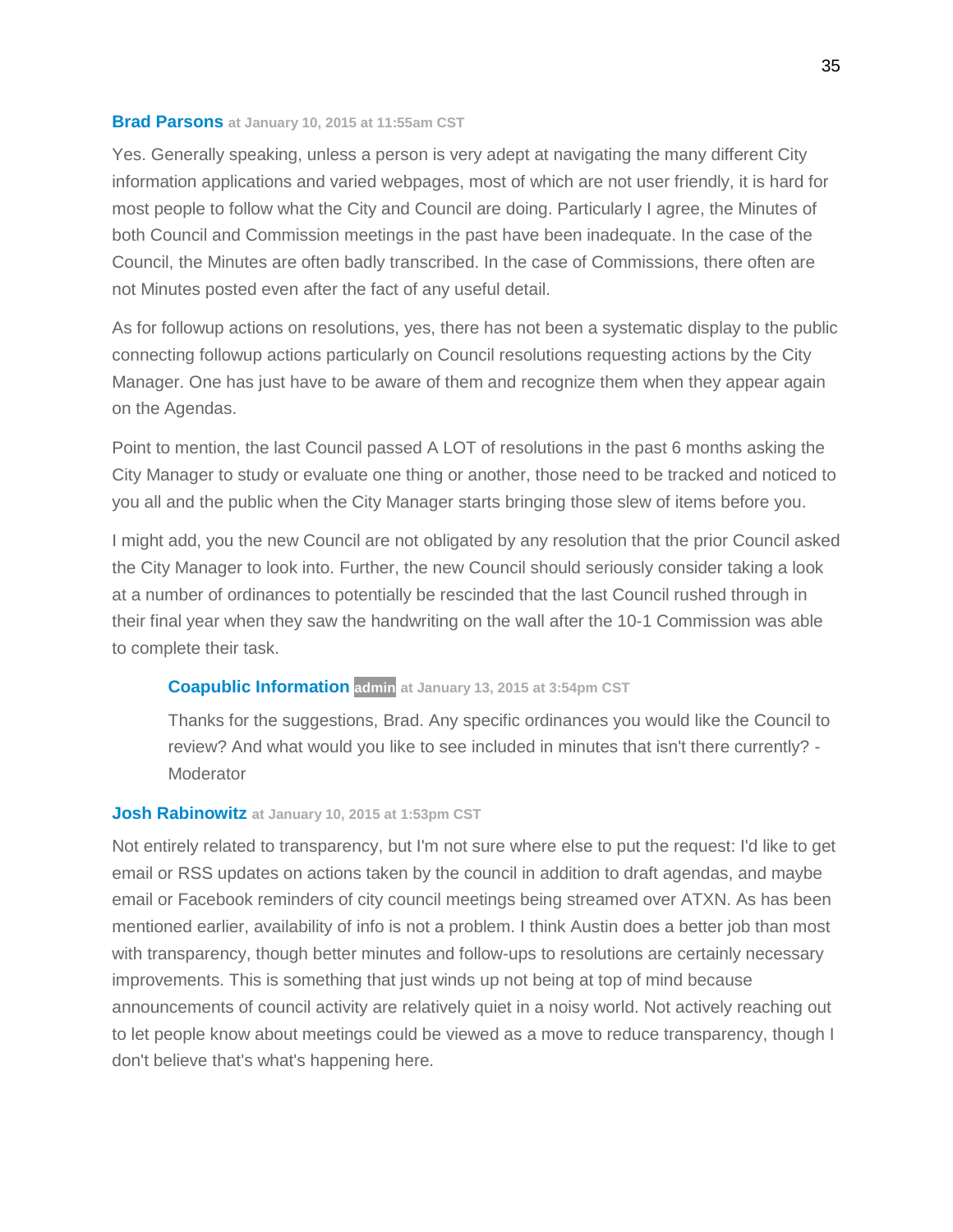#### **[Coapublic Information](http://speakupaustin.org/profile/4dc971c2b0b8df3aa60002f3) admin at January 13, 2015 at 3:56pm CST**

Thanks for your suggestion, Josh. -Moderator

#### **[Susan Pantell](http://speakupaustin.org/profile/4d9f1c2862c8b478d6000006) at January 12, 2015 at 2:30pm CST**

I agree with the proposal and not with the people who say the information is adequate. Often, the back-up information for resolutions, including the actual resolution language, is not available until very soon before the meeting. I'm on the email list to receive Council meeting agendas, but major changes are made to the agendas between when I receive it and the actual meeting, and I receive no update. When measures are amended during the meetings, as they often are, it is very difficult to find the exact language that was approved.

**[Coapublic Information](http://speakupaustin.org/profile/4dc971c2b0b8df3aa60002f3) admin at January 13, 2015 at 3:56pm CST**

Thanks, Susan. -Moderator

**[Debbie Russell](http://speakupaustin.org/profile/4dab66c5fd27f06be800042a) at January 20, 2015 at 5:50pm CST**

...and sometimes the language isn't available until the item is being presented :-(

#### **[Jennifer Houlihan](http://speakupaustin.org/profile/4f0b5ebf1d699f00010000a1) at January 13, 2015 at 11:23am CST**

Last year, I participated in a hackathon with the goal of creating a tool to increase city civic engagement. The idea was that citizens could sign up for meeting alerts, by keyword (water, dog park, bus fare, Austin Energy) based on posted agendas and backup and project updates. They could then pass the alert via social media to friends/colleagues with a shared interest in that issue. So what happened? Our programmers quit before the end of the first day. The City has multiple "project management" platforms, and a single project could be in multiple platforms, in different phases, yet not share a common ID number. The consistency and amount of background materials posted doesn't have a particular standard, and every department/commission has its own way of doing things, so while you may find the powerpoint presented at one commission, that same presentation presented to another commission is not posted. The timing of how quickly materials are posted after they are received/discussed varies widely. In sum, the basic data hygiene was so uneven as to make any kind of modeling or mining practically impossible for software - much less a regular person with a job and two kids to get to soccer practice, trying to stay informed in real time. For a city that talks so much about tech, we have a lot of ground-level work to do.

#### **[Coapublic Information](http://speakupaustin.org/profile/4dc971c2b0b8df3aa60002f3) admin at January 13, 2015 at 3:57pm CST**

Thanks, Jennifer; how would you suggest the City approach this challenge? -Moderator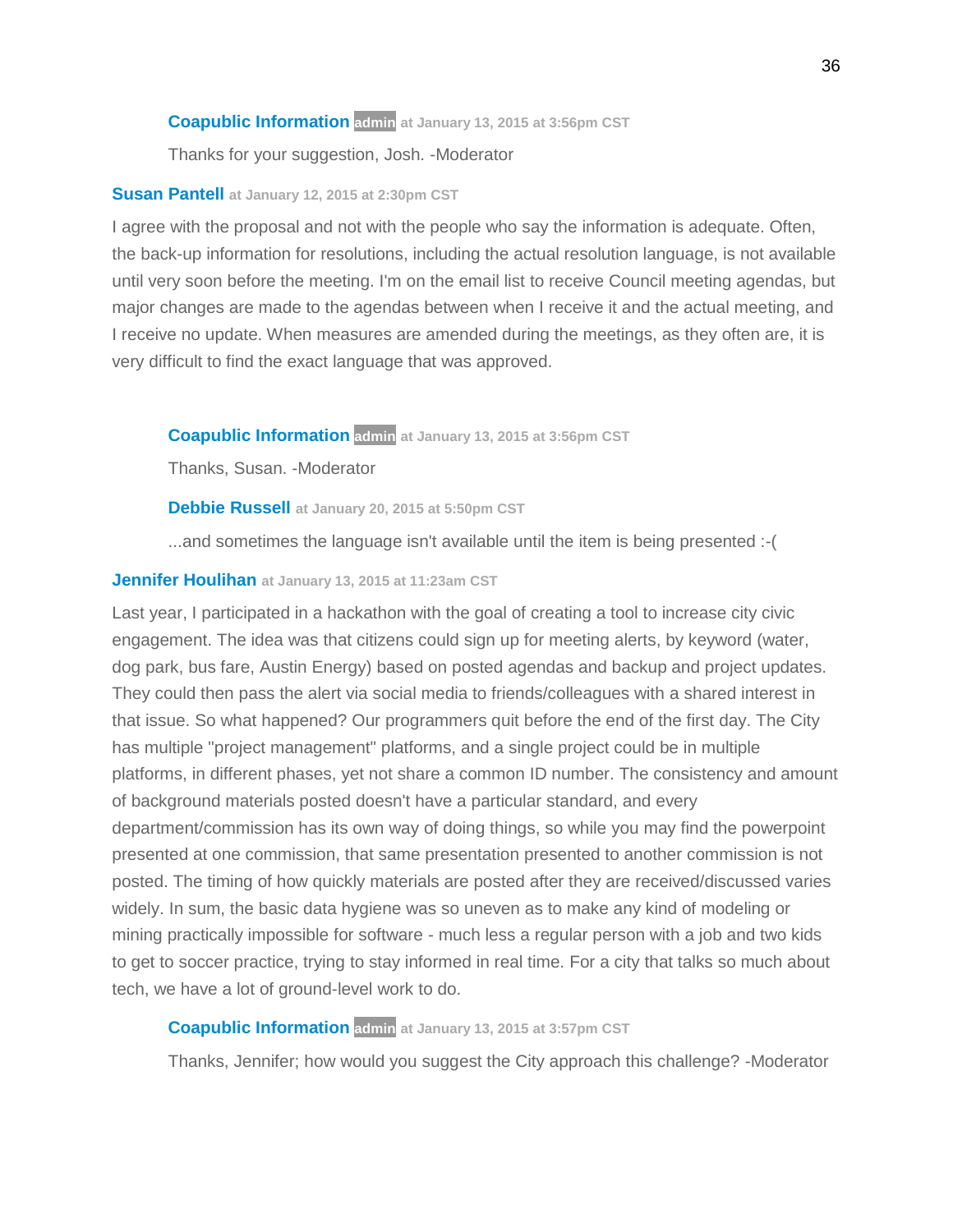#### **[Jennifer Houlihan](http://speakupaustin.org/profile/4f0b5ebf1d699f00010000a1) at January 13, 2015 at 5:04pm CST**

I'd start by talking to Lewis Leff in the Office of Sustainability. His team (I think he was with CM Riley's office at the time) at the hackathon had a very similar idea, and was already a bit farther down the track with theirs, including mocked-up screenshots and suggested functionality. And I've give this to the Office of Innovation, not an IT team, to reengineer. My two cents.

#### **[D Sitko](http://speakupaustin.org/profile/5421c0f8e8eb85bc580002d7) at January 13, 2015 at 6:22pm CST**

I think that a single site/source with all information would be helpful. As others have mentioned, items are often disparately placed or require a burden for an individual to locate. Timely information shared via social media and email listservs is also appreciated.

#### **[Andria Castillo](http://speakupaustin.org/profile/54b69376a263bee2cd001fde) at January 14, 2015 at 10:14am CST**

The one area of concern is the number of potential committees. Many of the committees can be interdependent such as affordable housing and possibly providing social services in those affordable housing areas. Even the community block grants are used to support health and human services programs. By having so many separate committees, there could be a redundancy of conversations and silo decision making instead of encouraging collaboration and leveraging financial resources. My feedback is to consider broadening the committees scope with more of a vision for what they could accomplish then assigning the appropriate departments, etc to them. Granted some committees need to be separate for legal reasons but not all 13 possible committees.

#### **[Charlie Dismore](http://speakupaustin.org/profile/54b6ecdc6c9d6f49e0002246) at January 14, 2015 at 4:39pm CST**

Totally concur. Documentation must be comprehensive, detailed, and available to the public at our request.

#### **[Ma Ma](http://speakupaustin.org/profile/5123ee8454fc4c03a20006c7) at January 14, 2015 at 5:28pm CST**

I see this in two parts: 1. Access by the average citizen to information already available 2. Additional information needed/desired by citizens not currently available

- 1. There is a lot of information out there, but it can be so time consuming to locate. In the private sector there are websites that are simply organized and menu driven, yet contain huge amounts of data. Something that starts from CoA main page so anyone can find it.
- 2. It is often the case that back-up information used to make decisions is unavailable or so hard to find it is virtually unavailable. Also there times that discussion occurs on the dias about data I have not been able to locate. Lastly, there have times when agenda items are amended during an active council session. The amended item is not available to the public. Pieces of paper are flying around. Sometimes even the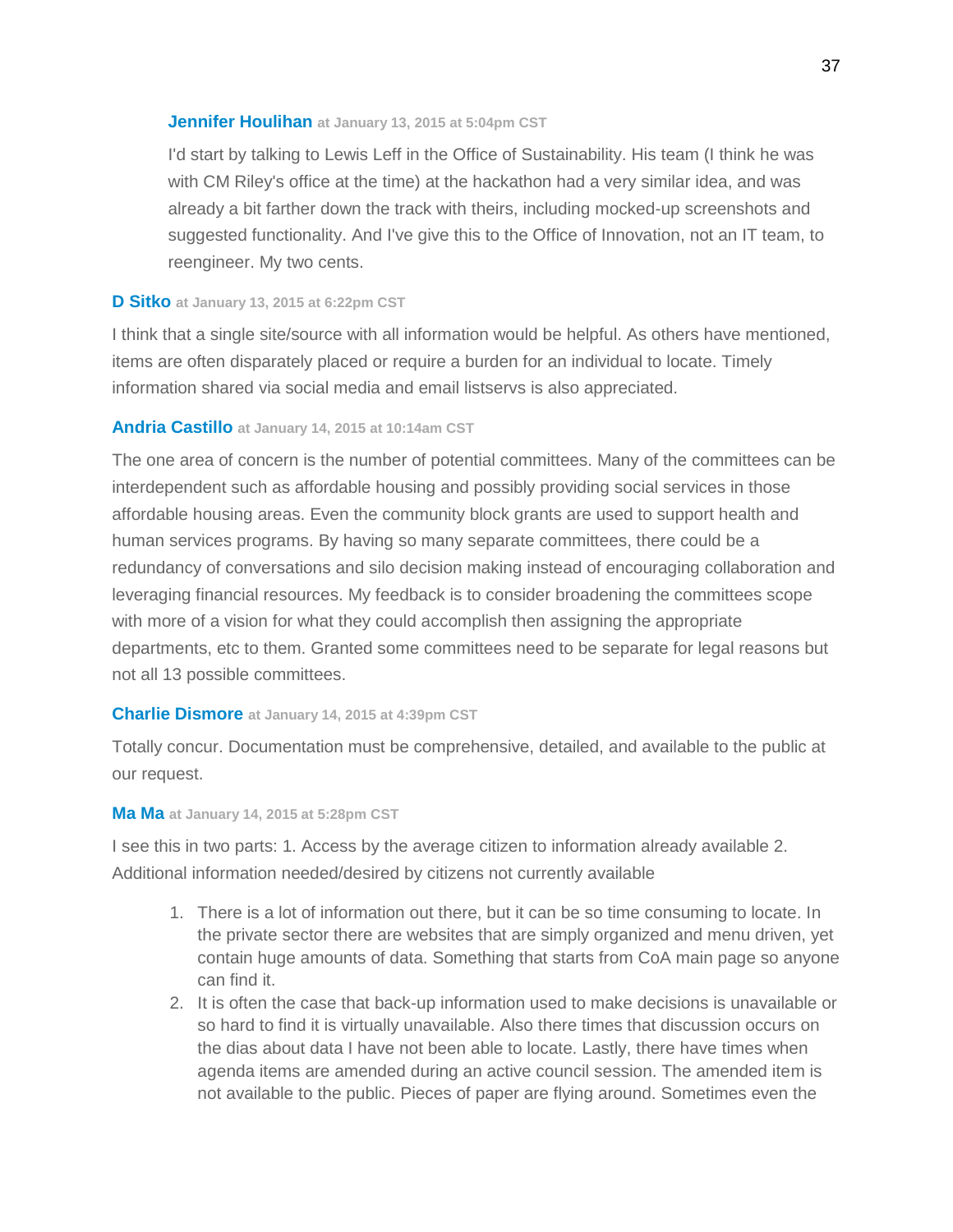council members are confused. Again in the private sector there are meeting applications that can be edited on the fly and seen by all both physically in the meeting via large screens and computers, and those viewing remotely.

Austin has tremendous business and technical expertise in its' citizens. Don't spend hundreds of thousands of dollars on studying the tools and applications out there without leveraging this expertise first.

**[Rick Rick](http://speakupaustin.org/profile/4ffc6beae22d4a000a0004e0) at January 15, 2015 at 1:54pm CST**

I like this guy Ma Ma. He seems to have some good ideas.

**[Therese Baer](http://speakupaustin.org/profile/54be6d96a263be515f000ea1) at January 20, 2015 at 9:04am CST**

I vote "Yes" on this proposal. Let's try it, as is. it if doesn't work well, then let's modify it.

**[Debbie Russell](http://speakupaustin.org/profile/4dab66c5fd27f06be800042a) at January 20, 2015 at 5:43pm CST**

Slightly off topic...but I think this should be folded in somewhere in this discussion: we should enhance access to COUNCILMEMBERS.

Once upon a time...up to around 2007/8, anyway...there were no locked doors or "gatekeeper" ahead of those locked doors to council offices. Many see that step as symbolic of our council-ofold's unresponsiveness (that 10-1 was hoping to address).

Back at the old city hall...I could just walk into Goodman or Slusher's offices - speak to THEIR gatekeeper/receptionist - sometimes there wasn't even that--they had less staff than cmbrs do now (so it's not like they can't handle a walk in here and there), but were more than happy, if they weren't already in a meeting or about to have one, to talk to you if even for a few minutes. The door to the council offices at the new hall wasn't locked until somewhere around the end of Mayor Wynn's/beginning of Mayor Leffingwell's term.

These were the days of "round robin" meetings/skirting the open meetings act...of too many back door deals that resulted in bad public policy (a water treatment plant to treat water we don't have; subsidies for the richest corps in the world, etc.). Locking the doors and having to tell outer-chamber receptionist who you were/why you wanted to drop in and maybe hand an aide something or whatever, smacked of this not being "THE PEOPLE'S HOUSE" as Cmbr. Houston noted inauguration night.

Let's truly make this OUR seat of gov't again, please.

#### **[Debbie Russell](http://speakupaustin.org/profile/4dab66c5fd27f06be800042a) at January 20, 2015 at 5:49pm CST**

PS: you can't call it "security"...we already pass through metal detectors...which we didn't used to have to 'back in the day' either.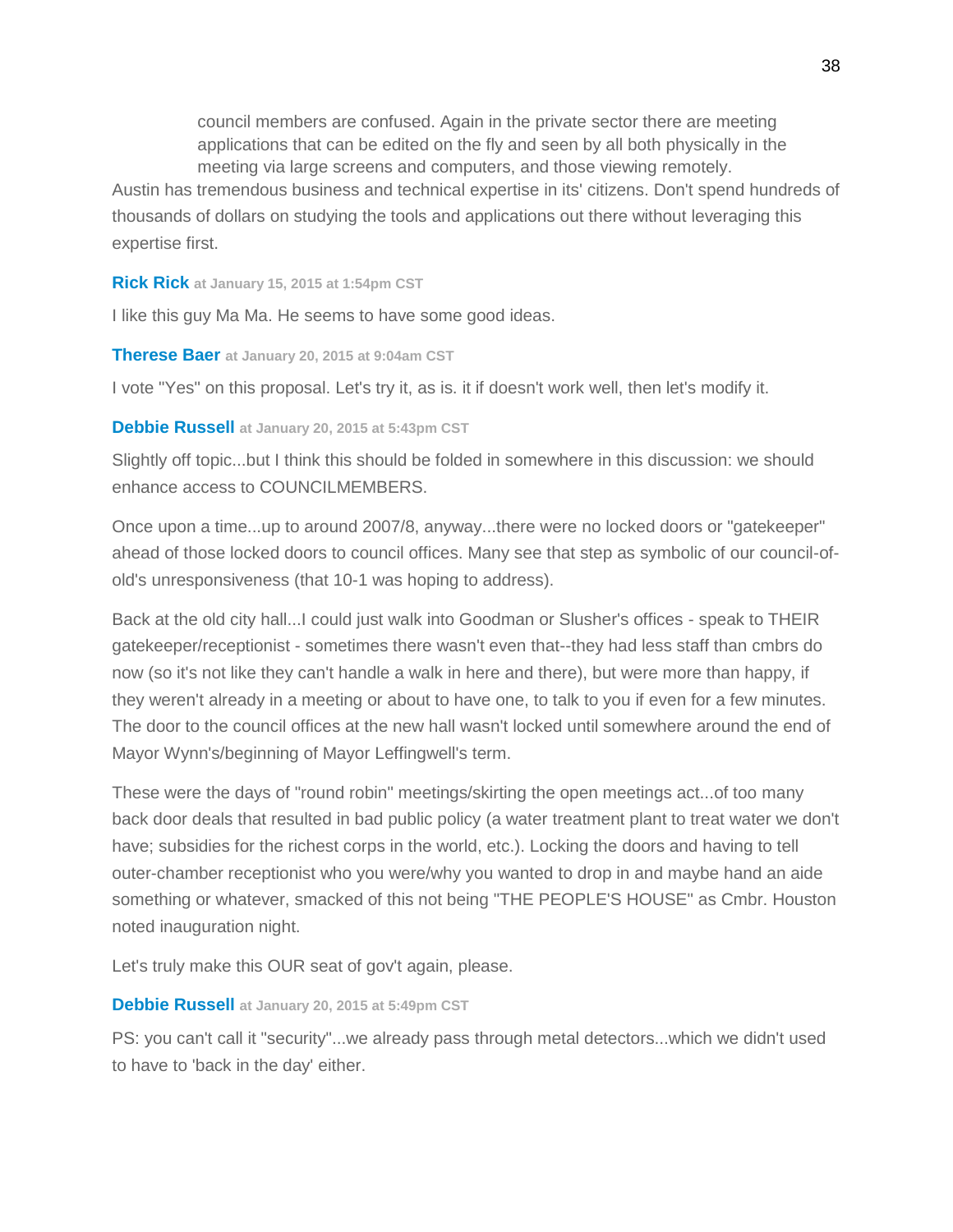#### **[Karen T](http://speakupaustin.org/profile/54bee74c6c9d6f103d0011f3) at January 20, 2015 at 6:16pm CST**

Now that we have our own Councilmember in our own district, the City might actually get more citizen input. And those citizens are not going to necessarily know where and how the information is available that some folks who have been involved in government have been accustomed to over the years. So that should be considered.

There are issues that have occurred over the years that I had no clue was going on .... until the rules were actually in place. The one I remember clearest is when the hours for watering our lawns were changed. I remember the "stake holders" had their meetings and came up with "the hours" for watering yet none of the stake holders apparently still watered with a hose - making the middle of the night hours unrealistic for some of us with hoses. Stuff that affects homeowners, like watering and this crazy ban on plastic bags, should get some real input from citizens. But I will tell you - when these things were happening at City Hall, I had no clue. There needs to be a way to communicate to the public before these things happen so that real input can be gained and I'm pretty sure, most citizens are going to need a primer on how they could participate. This is the right time to change the mindset when it comes to participation. Folks just need to figure out how to make it user friendly. Look in the employee pool and find who is good at doing this kind of work.

#### **[Sumit DasGupta,](http://speakupaustin.org/profile/54c13191a263be13bf000393) Retired Senior Vice President of Engineering, Silicon Integration**

**Initiative, Inc. at January 22, 2015 at 11:34am CST**

Thanks,... this topic relates to my comments on the previous item.

#### **[Susana Almanza](http://speakupaustin.org/profile/54c12ce1a263be13bf00032c) at January 22, 2015 at 11:52am CST**

Currently, transparency and efficiency of posting of Minutes and Backup, is a great concern. The new website is not easy to navigate. Residents need time to review items that will be voted on and/or discussed. There is need for improvement in Topic 3. Council meetings need to be rotated and held in the specific council districts. City Hall is not accessible to all, especially when there are to many items on the agenda, you can't find parking. District representatives need to be meeting in the community, not just City Hall, let's bring some real change and real public engagement. District representatives need to inform their District residents about upcoming items that will impact the District and/or City wide changes.

#### **[Heidi Gerbracht](http://speakupaustin.org/profile/54c137ea6c9d6f40e9001f57) at January 22, 2015 at 12:26pm CST**

Not completely on topic, but on the availability of useful information: How about a way to opt in to getting emailed notice of meetings as soon as they're posted, with a link to the agenda? Many of us will be interested in multiple committees, and assuming the clerk will post notice of them per usual, it would be nice to be able to opt in to automatic email notice of posted meetings so you don't miss meetings because you forgot to look at the website one day. This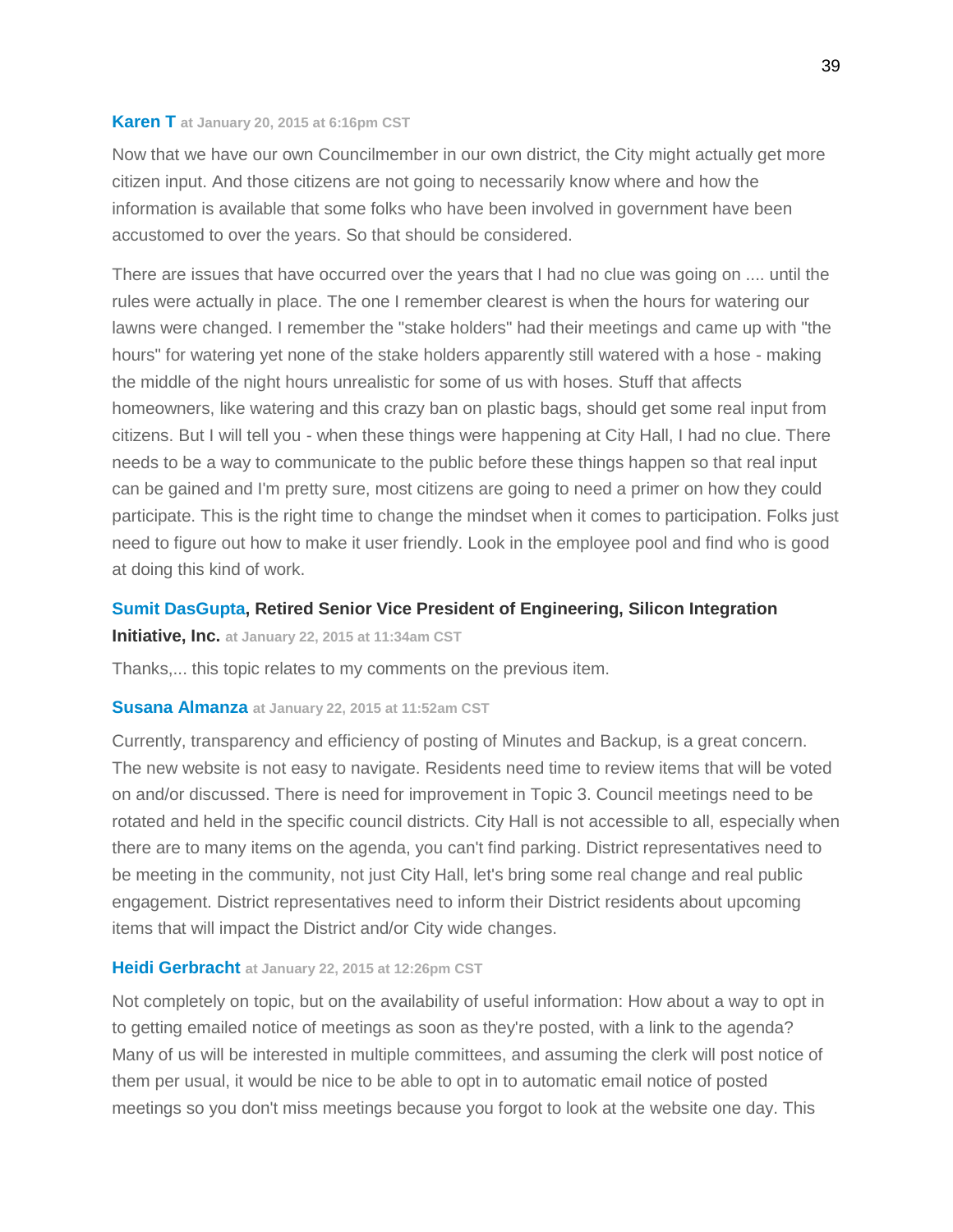will be especially useful now that we'll have more Council and subcommittee meetings to pay attention to! Thank you.

#### **[Carol Lee](http://speakupaustin.org/profile/54c17787a263be13bf0006d9) at January 22, 2015 at 4:55pm CST**

I agree that the City's record-keeping, and public access to records, needs to be improved. Take advantage of current technology and bring the City's information management into the 21st Century!

# <span id="page-40-0"></span>Topic: [Fourth Proposal: Take immediate steps to Initiate longer](http://speakupaustin.org/discussions/enhancing-public-participation-at-city-council/topics/fourth-proposal-take-immediate-steps-to-initiate-longer-term-improvements-for-public-engagement)  [term improvements for public engagement](http://speakupaustin.org/discussions/enhancing-public-participation-at-city-council/topics/fourth-proposal-take-immediate-steps-to-initiate-longer-term-improvements-for-public-engagement)

Proposed strategies include discussing the following issues during a "deep dive" session with the entire Council for the purpose of soliciting ideas to enhance staff's current engagement efforts:

- Evaluate creating a mediator position (on staff or contract) to reduce conflict for planning, zoning, contracting, and purchasing issues.
- Initiate a public process to research, obtain public input, and make recommendations to Council on best practices for public engagement in city government. Create Public Engagement Task Force supported by experts in public engagement best practices.
- Align City Commissions with Council Committee structure over time to enhance public engagement and better address Commission recommendations.

What are your thoughts on this proposal?

### **Feedback Summary**

- Mediator position
	- o Positive- more efficiently for meetings
	- o Negative- seems **redundant** with council member positions
- Engagement Outlets
	- $\circ$  Positive feedback for current outlets like Speak Up Austin, surveys, polls and other commentary forums.
	- o Request **more web based platforms for meeting attendance and engagement in real time** (similar structure as the twitter / phone call in / text in poll meeting held on 1/22)
		- More remote ways to engage and provide input (ex- IN districts)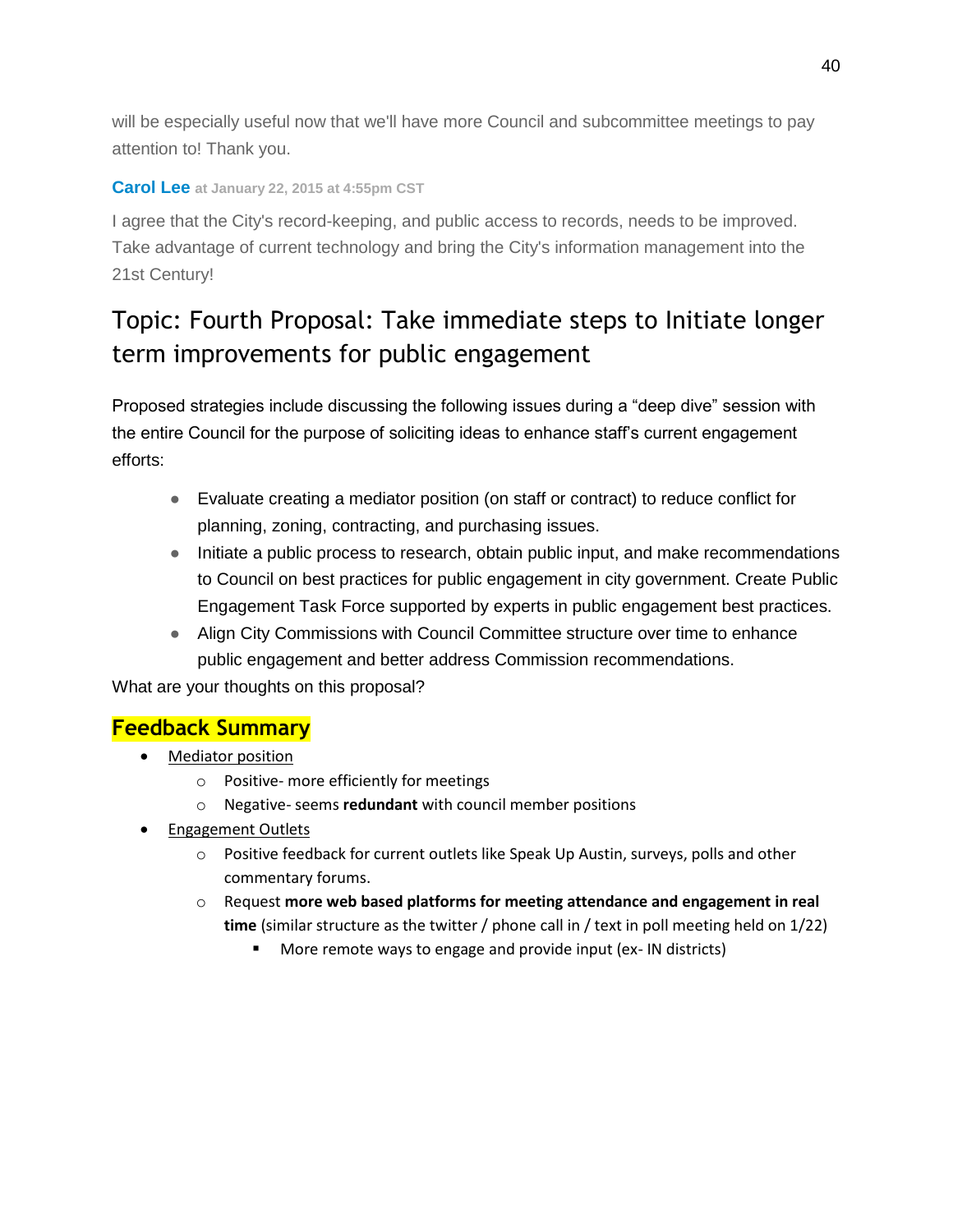#### 34 Responses

#### **[Tim Thomas](http://speakupaustin.org/profile/54b0631c6c9d6f52cb000002) at January 09, 2015 at 5:35pm CST**

- How would a mediator help? The Council Members are the mediators. Deligating to a whipping boy may make it easier to go back to the voters, but it's abdicating responsbility.
- A best practices system would be worthwhile.
- Aligning Commissions and Comittees sounds good.

I'd add that the biggest process is not that we are lacking in public input. Someone will always lose. On most issues we need far less public input. We don't need 20 people showing up in person to reiterate the same 20 bullet points that they've already sent to council by email. We need a council that can stand up to voters and make decision quickly.

#### **[Coapublic Information](http://speakupaustin.org/profile/4dc971c2b0b8df3aa60002f3) admin at January 13, 2015 at 4:21pm CST**

Thanks for your input, Tim.

#### **[Fritz Knopg](http://speakupaustin.org/profile/54b897176c9d6fe6cd002bb1) at January 15, 2015 at 10:56pm CST**

I don't agree that "we need a council that can stand up to voters and make a decision quickly." Not at all. The Council's job is to listen and absorb. And then after gathering all the facts and organizing them, the Council should carefully and even slowly if necessary come to a decision & plan to implement the citizens' ideas and wishes. The Council members should not be considered experts, any more than ( or even as much as, in some cases ) the citizens. Austin has lots of brilliant citizens.

Also, the citizens need to be given a decent amount of time to present their case! This is not happening now. Enforcing rigid cut-offs does not have good results: Important information is often missed this way, plus the practice of guillotine-style timekeeping is exhausting and insulting to the populace!

#### **[LaTisha Anderson](http://speakupaustin.org/profile/52f161ef8f49d99adb002613) at January 09, 2015 at 5:51pm CST**

Depending on the situation a Mediator could be efficitive. Could also cut down on the challenges that could or would have been resolved by a mediator but instead are being addressed by Council Members.

#### **[Coapublic Information](http://speakupaustin.org/profile/4dc971c2b0b8df3aa60002f3) admin at January 13, 2015 at 4:21pm CST**

Thanks, LaTisha. -Moderator

#### **[Sarah Hicks](http://speakupaustin.org/profile/54463256a263be09670010d7) at January 10, 2015 at 4:12am CST**

A smartphone app. The app could be designed for free by allowing any resident to submit a prototype. Citizens could come to this site to choose the winning design. Winner gets major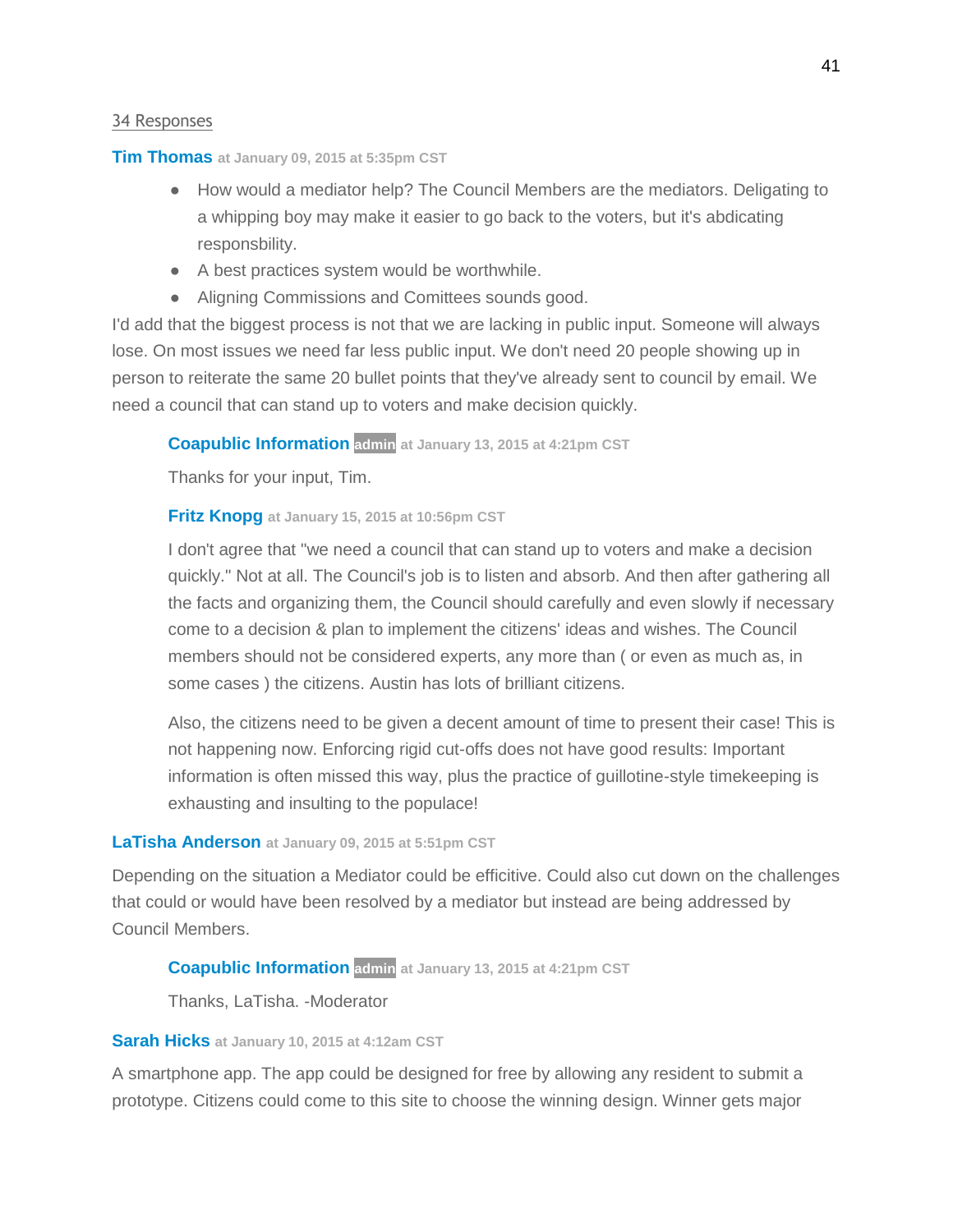publicity and their name goes on the app. Anyone who has been a resident for two years or longer is eligible to buy the app for their phone for \$5.00. All proceeds go to the homeless for food and shelter. The app could have several topics for locals to view and vote on what they feel should be reviewed by the council. The proposals with the highest votes would then have a chance to speak to council. Less people at meetings, less time wasted, and better accuracy on public opinion. If anyone has a problem with the \$5.00 one time fee, two hours of community service could waive the donation. One vote per citizen each meeting on each topic. Citizens with no smartphone could purchase a voting ID that could be used to cast vote via phone, internet, or dropbox. Conflicts could be settled without a mediator or the council.

#### **[Will Will](http://speakupaustin.org/profile/4f51da44f8bfb400010000a0) at January 10, 2015 at 5:24am CST**

That would be against the Texas Constitution Sarah as a municipality cannot require payment in exchange for a vote. It also runs afoul of the Texas Open Meetings Act. Two hours of community service in exchange well that violates the US Constitution. It is a governmental body, not a correctional institution. Besides you can email council from a smartphone, which many working class people cannot afford in the City of Austin because they are nickel ed and dimed by Austin Energy, thanks Larry Arnold Weis, not. But they need to cut his pay in half at least, ditto with Ott.

#### **[Sarah Hicks](http://speakupaustin.org/profile/54463256a263be09670010d7) at January 10, 2015 at 4:32pm CST**

It isn't a "payment" it is a donation, for software, not a vote. The "municipality" wouldn't receive the money, the less fortunate would. I apologize for the use of the word "vote" in my idea, as I was using the Webster/Oxford as reference not freedictionary.com. Let's use choice instead. The app would only serve as a voice for the public to deliver their choice on issues, not a final decision. Everyone in the community has a way to speak up, even more so than now. I would think with a way to organize public opinion the efficiency of the council and decision making time would benefit. I also provided a free way for those who want to be involved in the poll. Community service should be every citizens contribution back to the community.....not punishment. Sustainability in anything requires contribution from the strongest to the weakest. I would never suggest something unconstitutional. My idea considers everyone in the community and offers solution. How ignorant to view the term "community service" and associate it to prison. Community service is the most important and honorable contribution a citizen holds. You should try it. There is no need for the constant defensive opinion in society.....it only creates more problems.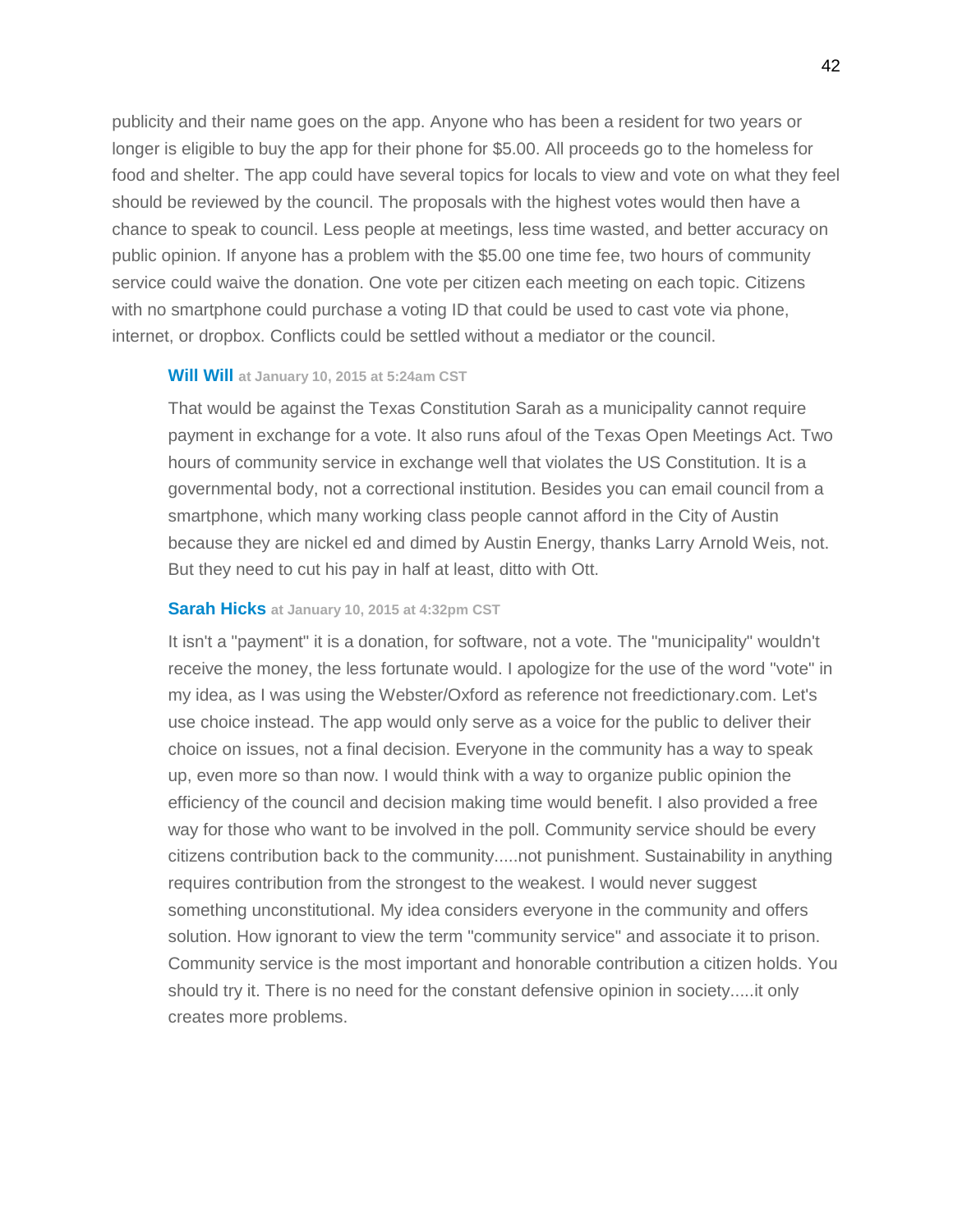#### **[Coapublic Information](http://speakupaustin.org/profile/4dc971c2b0b8df3aa60002f3) admin at January 13, 2015 at 4:24pm CST**

Thanks for the suggestion, Sarah. Have you seen such an app anywhere else? - **Moderator** 

#### **[Rich Heyman](http://speakupaustin.org/profile/54b15217a263be0ede000339) at January 10, 2015 at 10:34am CST**

Institute participatory budgeting in the districts: [http://www.ward49.com/participatory](http://www.ward49.com/participatory-budgeting/#Intro)[budgeting/#Intro](http://www.ward49.com/participatory-budgeting/#Intro)

#### **[Coapublic Information](http://speakupaustin.org/profile/4dc971c2b0b8df3aa60002f3) admin at January 13, 2015 at 4:23pm CST**

Thanks for your suggestion, Rich. -Moderator

#### **[Brad Parsons](http://speakupaustin.org/profile/4f275ccc54e3370001000698) at January 10, 2015 at 12:12pm CST**

Sounds good, but in the end it still depends upon the true listening willingness of the Council members to the public and your good judgement to understand when you the Council are being served bad or biased information, false assumptions, predetermined conclusions and the like. I was pleased to see at your first orientation meeting that it was clear all of you are sufficiently skeptical and probably understand that.

I will mention an example. Staff told you at the first orientation meeting that they are constantly on the lookout for assumptive potential problems on the horizon that could create problems, but they tried to give the impression that everything is under control and the City is in a great position. I can tell you something that is happening right now and quite possibly could give you a big problem with revenue and budgeting within a year or two, OIL. For those of you who were here in the late 80's, you know what I am talking about.

Two other points, your biggest CRISIS issues that Staff has not gotten under control are WATER and TRAFFIC. In fact, paying tax dollars to promote the city actually makes those two CRISIS problems worse. There are a lot of false assumptions underlying the WATER and TRAFFIC issues; you will have to weed through those. But, you can be certain, WATER and TRAFFIC are CRISIS issues that Staff and the last Council have not solved.

#### **[Coapublic Information](http://speakupaustin.org/profile/4dc971c2b0b8df3aa60002f3) admin at January 13, 2015 at 4:22pm CST**

Thanks, Brad. -Moderator

#### **[Kevin Tuerff](http://speakupaustin.org/profile/5172b838eb4f2a890600028d) at January 11, 2015 at 6:49pm CST**

To truly get public opinion from the 860,000 residents of Austin, budget for independent market research on solutions for major issues facing the Council. Each district should also have a budget Council members to communicate with their constituents.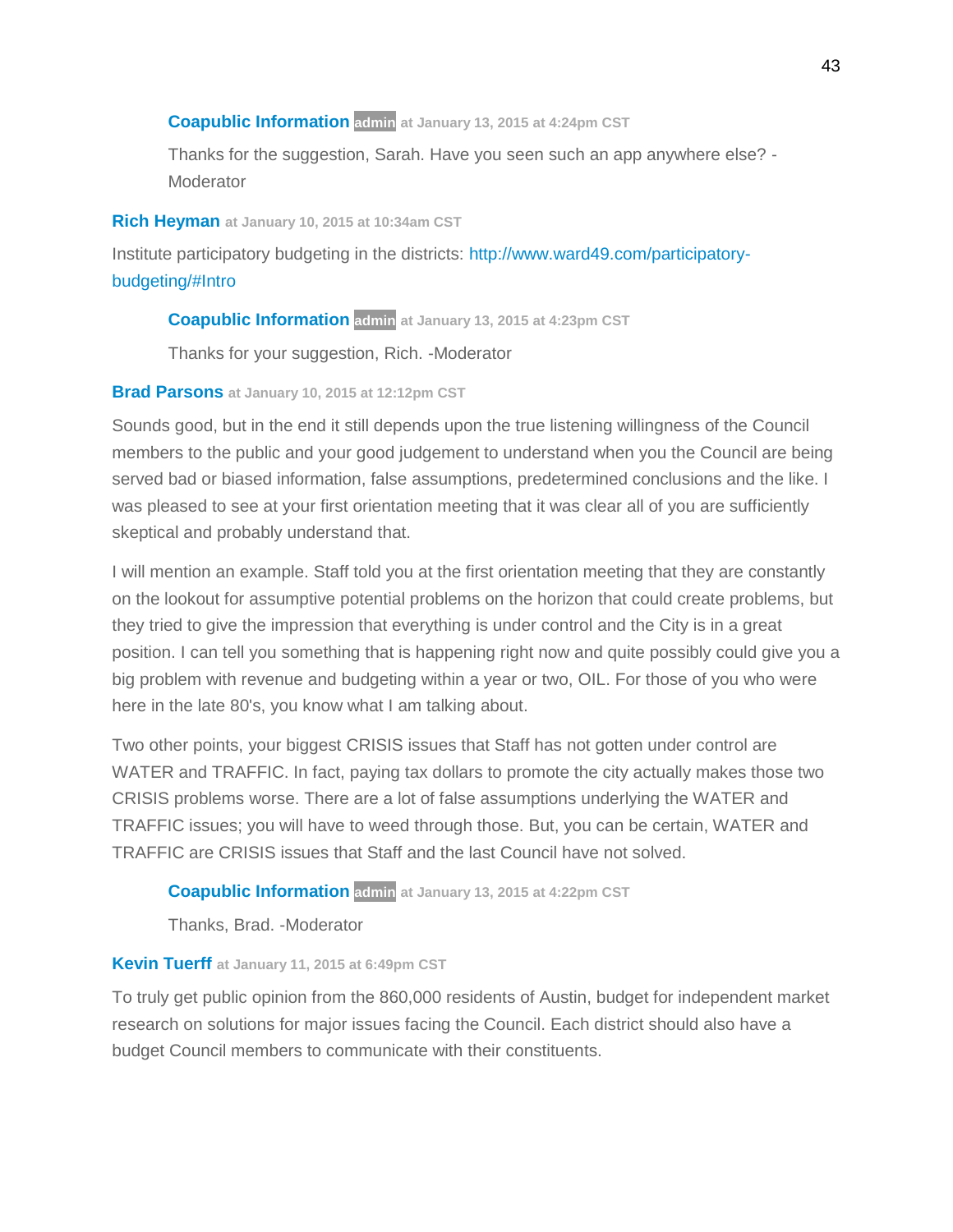**[Coapublic Information](http://speakupaustin.org/profile/4dc971c2b0b8df3aa60002f3) admin at January 13, 2015 at 4:23pm CST**

Thanks for the suggestions, Kevin. -Moderator

#### **[Rollie Cole](http://speakupaustin.org/profile/516f209f068ea2c62d000b56) at January 11, 2015 at 8:37pm CST**

Engagement AT City Council is a tiny piece of the puzzle. Engagement WITH City Council should be the long-term goal. That includes before, during, and after City Council meetings. Technology, such as a software app, can help -- but only if the council members remain committed to engagement with the citizens they represent. Activities like this request for comments, with opportunity to vote on the comments of others, is a good example of the type of thing the council could do for all sorts of major issues facing the city. Ask citizens for ideas, ask cities for data, ask citizens for opinions/reactions to the data and ideas of others, and re-present the results on web sites like this one to allow for further engagement. Polls and surveys are good, especially the kind where you can see the intermediate results as soon as you submit your response. Work with places like the Annette Straus Center at UT for more ideas on engagement WITH city council, not just AT city council meetings.

#### **[Coapublic Information](http://speakupaustin.org/profile/4dc971c2b0b8df3aa60002f3) admin at January 13, 2015 at 4:32pm CST**

Thanks for your suggestion, Rollie. -Moderator

#### **[Mike Mike](http://speakupaustin.org/profile/4f7afb7abcca670001000031) at January 13, 2015 at 10:04am CST**

What people really want is the ability to submit their opinion and to have someone actually listen to it and to consider it when making decision that affect their lives and taxes. Actually attending a council meeting is inconvenient, has traffic and parking issues, ect. Perhaps improved electronic public engagement would help. Attend live by web and improved email or web community feedback during and before meetings would help engage with the public. The key is to let people know their opinion is being heard and considered.

#### **[Coapublic Information](http://speakupaustin.org/profile/4dc971c2b0b8df3aa60002f3) admin at January 13, 2015 at 4:40pm CST**

Thanks for your input, Mike. -Moderator

#### **[Jennifer Houlihan](http://speakupaustin.org/profile/4f0b5ebf1d699f00010000a1) at January 13, 2015 at 11:33am CST**

First, it's council's job to mediate the disputes that make it to that level. In my experience, by the time they get to that point - zoning or otherwise - there have already been mediation efforts, conversations with CMs, and a significant investment of time by staff. Be Solomon: you were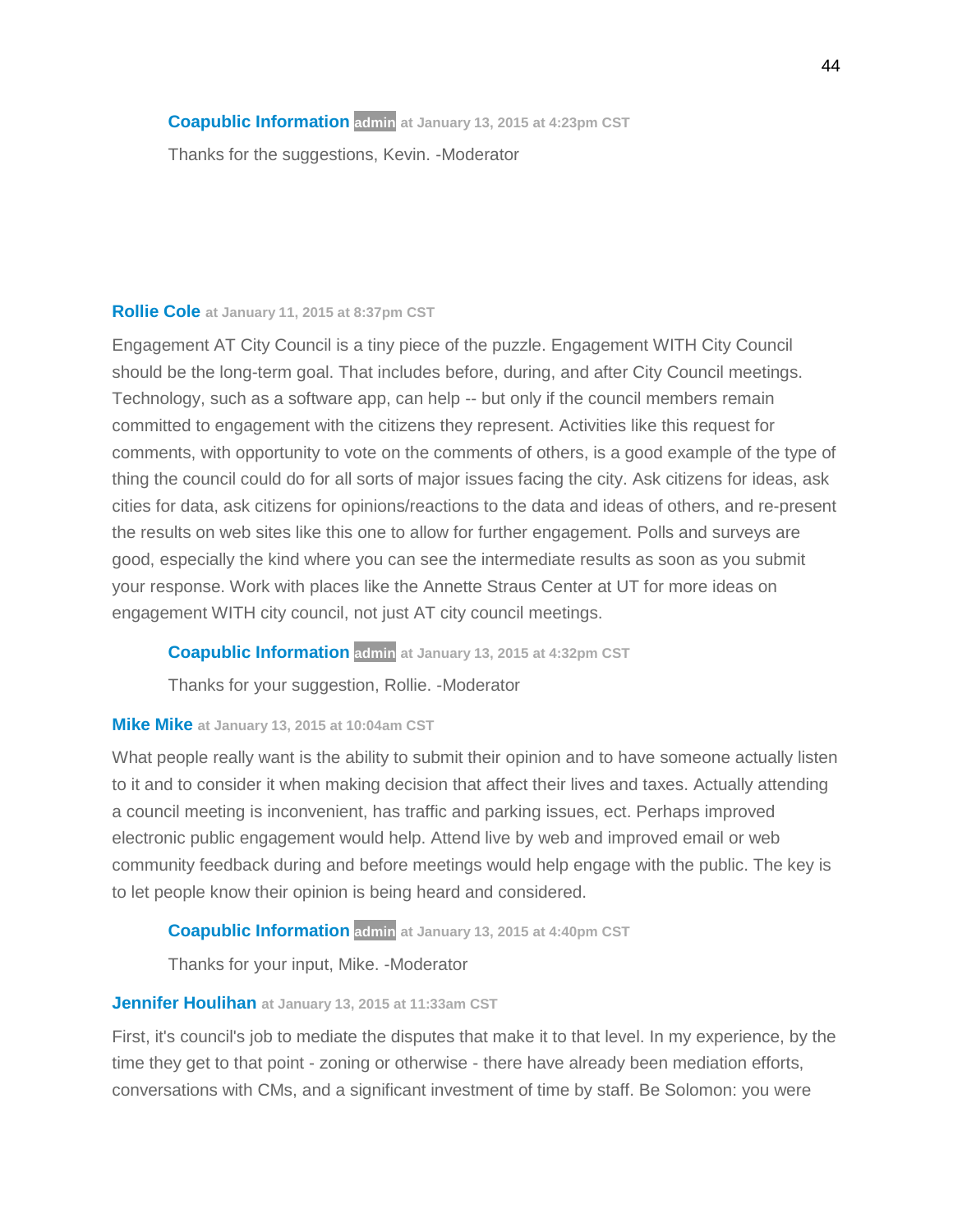elected to make hard decisions. And second, if you want to use tech to help build the relationships between council and the public, I'd start with replying to every message that's sent, even if it's just an auto-reply that says "your message has been delivered." And it's not enough for the councilmember to be available to communicate and be service oriented - it applies to their staff (and other city staff) as well. I recently had an issue come up on a weekend and needed an answer from the city, but wasn't sure who to call. One CM's staff got back to me that day with the contact info for the person I needed, and had let them know I'd be calling. A second CM's staff got back to me the next day, with some (but not all) of the same info. And the third CM's staff sent me a form email on Monday, letting me know they had filed some sort of form on my behalf...and it was two weeks before I was called by that office, saying "Hey, we just got this - isn't this the thing we fixed weeks ago?" I'd respectfully suggest working on some of the basics before worrying about revisioning a new mediation structure.

#### **[Coapublic Information](http://speakupaustin.org/profile/4dc971c2b0b8df3aa60002f3) admin at January 13, 2015 at 4:41pm CST**

Thanks for the input, Jennifer. -Moderator

#### **[D Sitko](http://speakupaustin.org/profile/5421c0f8e8eb85bc580002d7) at January 13, 2015 at 6:30pm CST**

I support the investigation into best practices and aligning committees and commissions. I do not believe a mediator is necessary in general although a nonpartisan, independent facilitator may be merited for certain special meetings/executive sessions. I wholeheartedly support the idea of a web based platform during the council meetings so that residents can listen, view, and submit comments and questions in real time without having to actually attend the meeting. These could also be used for committees or special meetings on given topics (e.g. work groups). The Federal Government uses this website for public comment on Federal regulations. Perhaps Austin can model something similar.<http://www.regulations.gov/#!home> They also post matters in the Federal Register, again, Austin could design something similar [https://www.federalregister.gov/.](https://www.federalregister.gov/) Lastly, one potential useful source for insight on how to improve our process is the Center for Effective Government [http://www.foreffectivegov.org/open\\_accountable\\_government.](http://www.foreffectivegov.org/open_accountable_government)

#### **[Coapublic Information](http://speakupaustin.org/profile/4dc971c2b0b8df3aa60002f3) admin at January 14, 2015 at 9:15am CST**

Thanks, D. -Moderator

#### **[Charlie Dismore](http://speakupaustin.org/profile/54b6ecdc6c9d6f49e0002246) at January 14, 2015 at 4:49pm CST**

We don't need a Mediator to facilitate between citizens and Council. We don't need another Task Force to engage the public in city management activities. The best way to engage the public will be to ensure that our voices are heard and paid attention to in the decisions made on our behalf. As most folks know, participation in City votes has been woefully low - in the neighborhood of around 8 to 10 percent of registered voters. My opinion of why is that most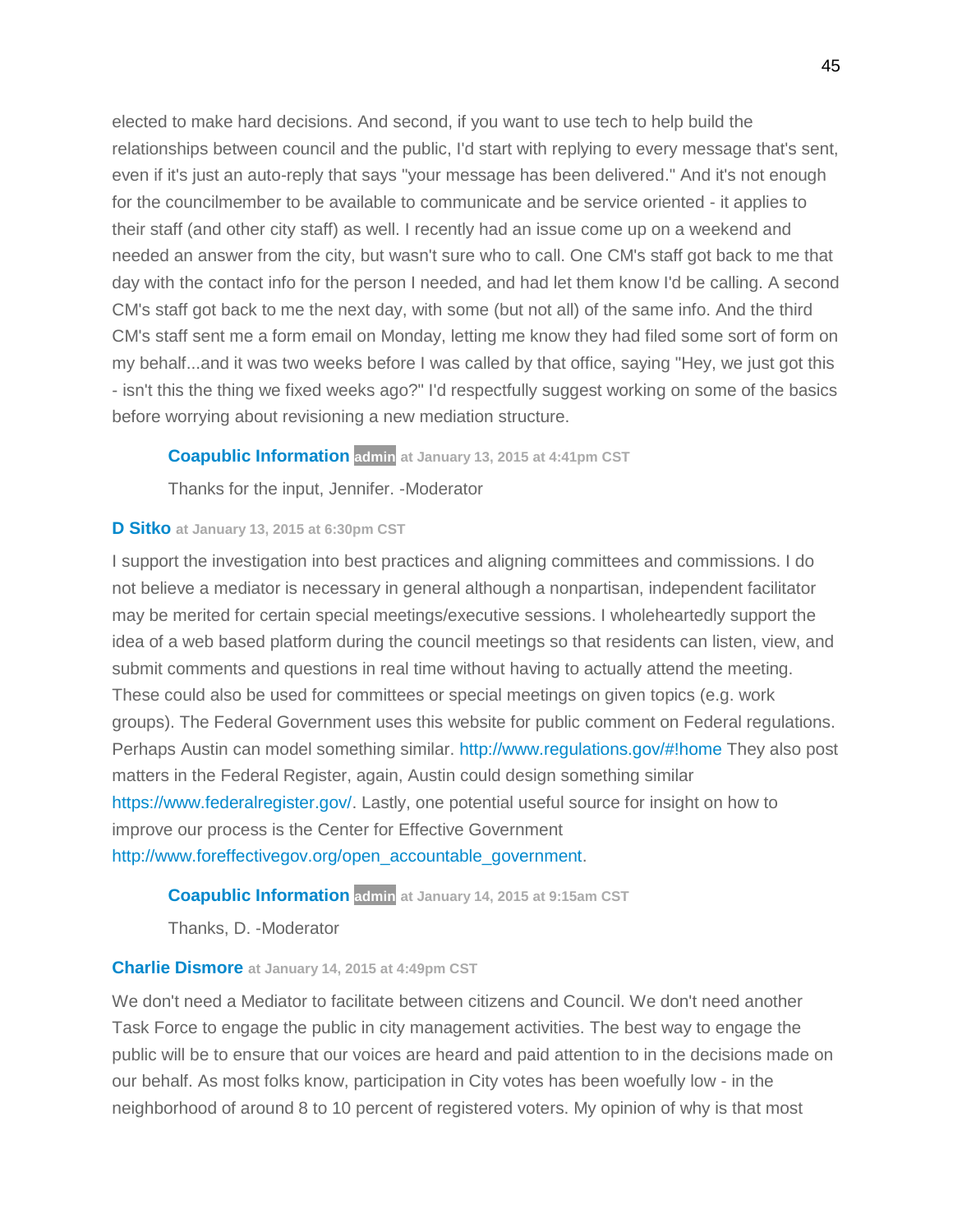people do not care enough to get involved. And for those who do, they have not been successful in changing the direction of ill-advised spending of public money. We have high hopes the 10-1 format will begin to make a difference, with Council votes being watched and our representative held accountable by his or her constituents. We do not see a need to align commissions with council committees. Their input is available through the City Manager and Staff.

#### **[Ma Ma](http://speakupaustin.org/profile/5123ee8454fc4c03a20006c7) at January 14, 2015 at 7:15pm CST**

How various citizens feel about their input to council

-Some citizens might feel they are being listened to, only if the council responds and acts upon their input. Since some of these individuals are very active in the local political process, the squeaky wheel theory applies. Interaction with our representatives is part of our governmental process. But each citizens input should be given equal weight. - Sometimes individuals give input as representatives of an organization or advocacy group. That also is part of our governmental process. But the Council should use caution to ensure that the majority of people in these organizations truly feel the way they are being represented.

#### **[Rick Rick](http://speakupaustin.org/profile/4ffc6beae22d4a000a0004e0) at January 15, 2015 at 2:07pm CST**

If this topic is to "go back to the drawing board" and start fresh ... why not allow each District to focus on its input to its District Rep, at the District Level. BUT ... we need to have the discussions / meetings with our District Rep IN OUR DISTRICT and NOT downtown. That has always been the problem. The "silent majority" is back in the district while the "vocal minority" is flapping its chops at a City Council meeting.

If a Mediator function is created, those people should roam from District to District, holding meetings and absorbing the feel of the City, heading off big problems, with the help of each District Rep at that local meeting ... Just an idea.

#### **[Fritz Knopg](http://speakupaustin.org/profile/54b897176c9d6fe6cd002bb1) at January 15, 2015 at 11:07pm CST**

I think:

1) No moderator: the Council is the moderator.

2) Hear from the Citizens their ideas on "best practices." You could hire a 'Conductor' (rather than an "expert") to oversee a few meetings where the Citizens expressed those ideas to the Council.

3) Don't start separating everything into Districts. This is ONE city, with many parts, but we all live together and we all care about all the parts (or should).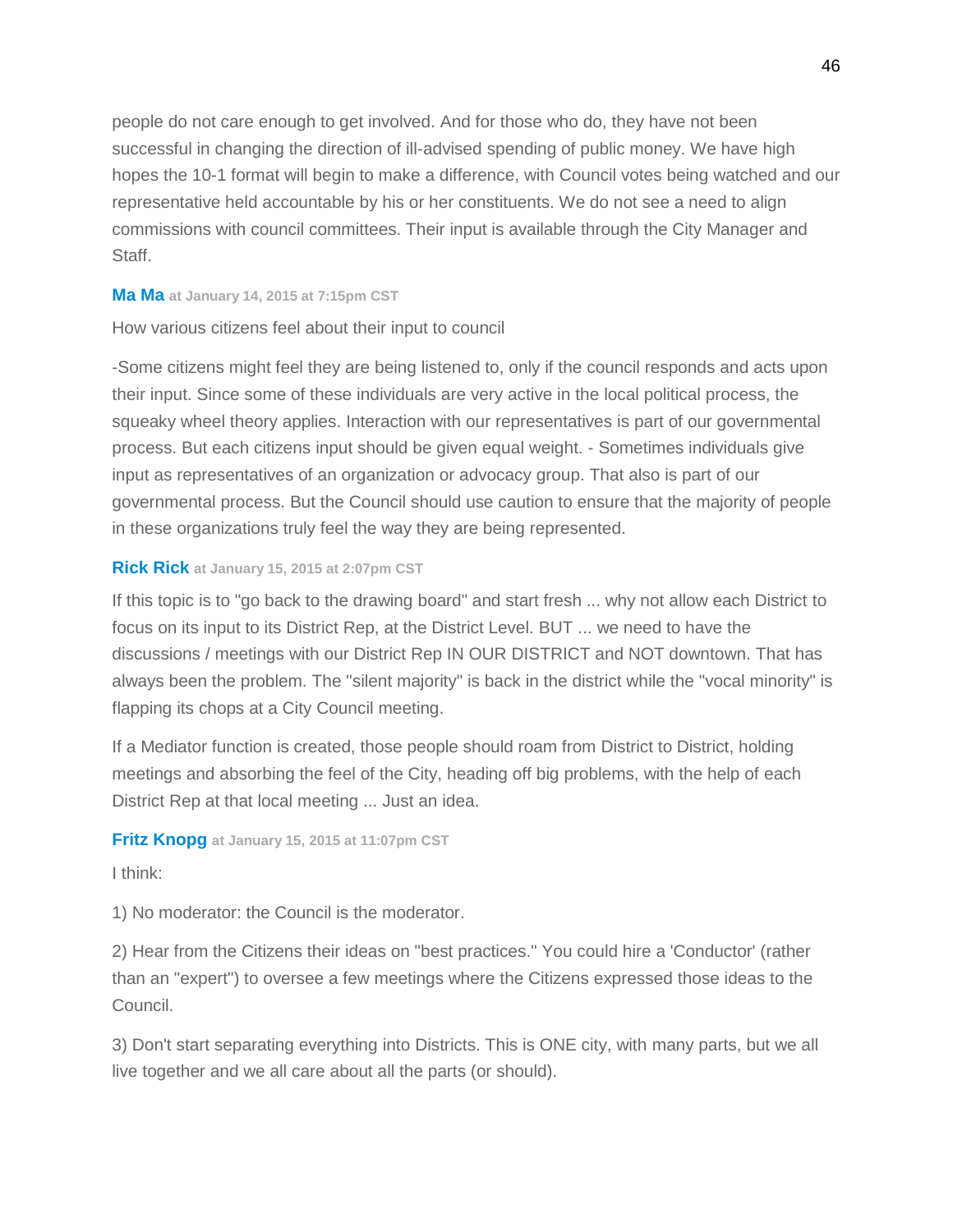#### **[pinaki Ghosh](http://speakupaustin.org/profile/54bb3968a263bef660000333) at January 19, 2015 at 10:42pm CST**

All these new hiring scares many people - more cost. There are 2 questions

- 1. How do the council committee complement the city commissions?
- 2. How they will co-ordinate the job of public outreach?

The question implies that City Commissions are not doing a proper job of involving the public where necessary for long term discussion - this is true but hiring a new set of people will not solve this. We have to make the communication procedure better.

One great example is how Ken Mori communicated about the 10-1 - a lot of people got involved and one bad example is how accessory building plan got passed without much public involvement. But ultimately we are talking about more effective city commissions with better public input and better communication so lets focus on that process.

#### **[Therese Baer](http://speakupaustin.org/profile/54be6d96a263be515f000ea1) at January 20, 2015 at 9:11am CST**

I'm not sure I understand this proposal. A real-life example would be nice.

#### **[Karen T](http://speakupaustin.org/profile/54bee74c6c9d6f103d0011f3) at January 20, 2015 at 5:54pm CST**

Drives me nuts when I hear the City wants to hire someone on contract. Do we not have competent City workers? Are we not growing more competent people every day? This is Austin. We should have the best already! If you are going to conduct business differently, you may have to do a little reorganization to get the right people in the right roles. But please, no more tax dollars to have an outside party recommend something. Our own City workers ought to know best.

#### **[Sumit DasGupta,](http://speakupaustin.org/profile/54c13191a263be13bf000393) Retired Senior Vice President of Engineering, Silicon Integration**

#### **Initiative, Inc. at January 22, 2015 at 11:41am CST**

There is one topic that I am not seeing any mention of,... which relates to organizational effectiveness in city administration. During the last elections, I heard off-the-cuff remarks about this and that there was no oversight of this anywhere. The city should be run like a business, and like all businesses, there should some oversight, with benchmarking with other cities, to determine how effectiveness can be enhanced, as part of a continuous process. This should be a topic for either the proposed "Finance" or "Audit" committees. Citizens with extensive business experience should be sought out for advice and counsel.